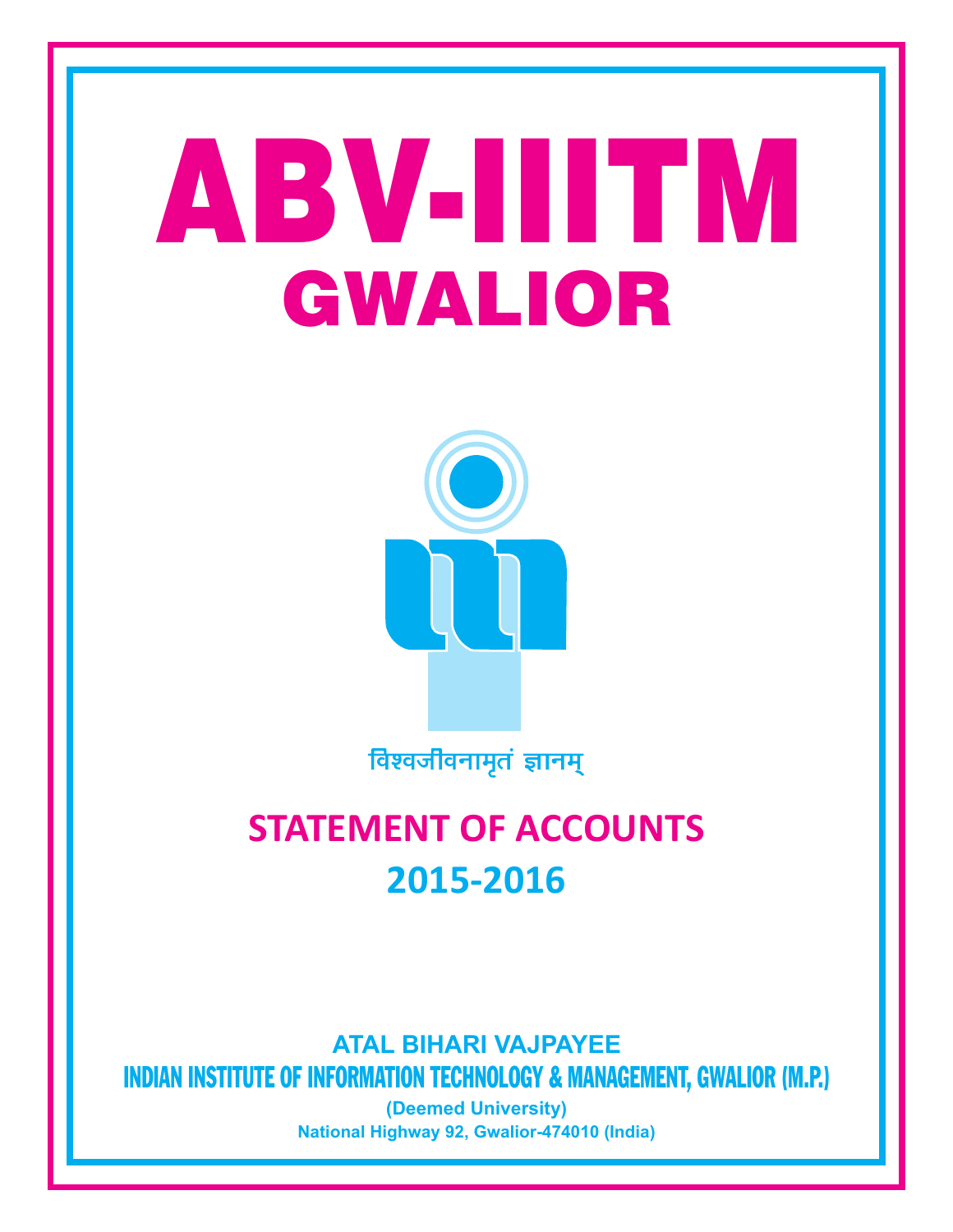



### **ABV-IIITM Gwalior Annual Account for the F.Y. 2015-16**

### **Index**

| <b>S. No.</b> | <b>Particulars</b>                                                   | Page No.  |
|---------------|----------------------------------------------------------------------|-----------|
| 1.            | Separate Audit Report of the C & AG                                  | $2 - 7$   |
| 2.            | Reply of Seperate Audit Report                                       | $8 - 12$  |
| 3.            | Balance Sheet as at 31st March 2016:                                 | 13        |
| 4.            | Income and Expenditure Account for the Year 31st March 2016:         | 14        |
| 5.            | Schedule - 1 : Corpus Fund/ Capital Fund :                           | 15        |
| 6.            | Schedule - 2 : Designated/Earmarked/Endowment Funds :                | 16        |
| 7.            | Schedule - 3 : Current Liabilities And Provisions :                  | $17 - 19$ |
| 8.            | Schedule - 3 (a(i)) : Sponsored Projects :                           | $20 - 21$ |
| 9.            | Schedule - 3 (a(ii)) : Sponsored Projects :                          | $22 - 24$ |
| 10.           | Schedule 4 - Fixed Assets :                                          | $25 - 26$ |
| 11.           | Schedule - 5: Investments From Earmarked / Endowment Funds           | 27-30     |
| 12.           | Schedule - 6 : Investments Others :                                  | $31 - 32$ |
| 13.           | Schedule - 7 : Current Assets :                                      | 33-34     |
| 14.           | Schedule - 8 : Loans, Advances & Deposits :                          | 35-37     |
| 15.           | Schedule - 9 : Academic Receipts :                                   | 38-39     |
| 16.           | Schedule - 10 : Grants / Subsidies (Irrevocable Grants Received)     | 40        |
| 17.           | Schedule - 11 : Income From Investments                              | 41        |
| 18.           | Schedule - 12 : Interest Earned :                                    | 42        |
| 19.           | Schedule - 13 : Other Income :                                       | 43-44     |
| 20.           | Schedule - 14 : Prior Period Income :                                | 45        |
| 21.           | Schedule - 15 : Staff Payments & Benefits (Establishment Expenses) : | 46        |
| 22.           | Schedule - 16 : Academic Expenses :                                  | 47-48     |
| 23.           | Schedule - 17 : Administrative & General Expenses :                  | 49-50     |
| 24.           | Schedule - 18 : Transportation Expenses :                            | 51        |
| 25.           | Schedule - 19 : Repairs & Maintenance :                              | 53-53     |
| 26.           | Schedule - 20 : Finance Cost :                                       | 54        |
| 27.           | Schedule - 21 : Other Expenses :                                     | 54        |
| 28.           | Schedule - 22 : Prior Period Expenses :                              | 55        |
| 29.           | Schedule - 23 : Significant Accounting Policies :                    | 56-58     |
| 30.           | Schedule - 24 : Contingent Liabilities And Notes On Accounts :       | 59-60     |
| 31.           | Receipt & Payment Account for the year ended 31st March 2016 :       | 61-64     |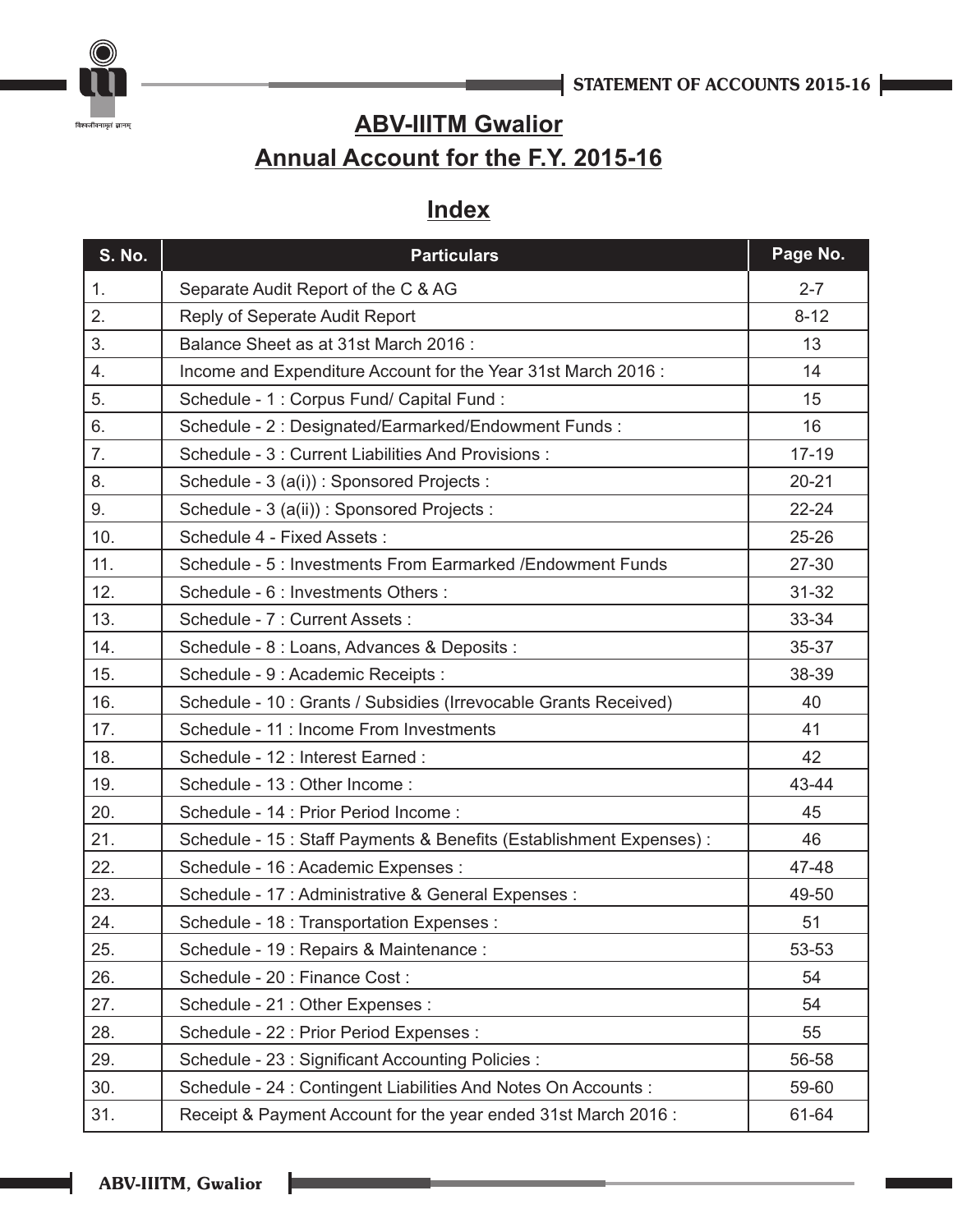

### **OFFICE OF THE DIRECTOR GENERAL OF AUDIT (Central Receipt) New Delhi, Branch Gwalior, Audit Bhavan, Jhansi Road, Gwalior 474002 (M.P.)**

### **No. AMG-II/SAR/ABVIIITM, G/2015-16/D-85 Dated: 07.03.2017**

**Confidential**

**To,**

### **The Director,** Atal Bihari Vajpayee Indian Institute of Information Technology and Management,

Morena Link Road, Gwalior-474010 (M.P.)

### **Sub:- Separate Audit Report on the accounts of the Atal Bihari Vajpayee Indian Institute of Information Technology & Management for the year 2015-16.**

Sir,

Please find enclosed herewith a copy of the Separate Audit Report (SAR) on the accounts of

**the Atal Bihari Vajpayee Indian Institute of Information Technology & Management, Gwalior for the year 2015-16.** You are requested to ensure that the SAR and the audited accounts are adopted by the Board of Governors before placing the same before the parliament.

2. The dates of placement of the above Report on the table of both houses of Parliament may please be intimated and a copy of the printed material may be provided to the undersigned for information.

Kindly acknowledge receipt.

### **Encl:- I. Separate Audit Report with annexure**

Yours faithfully,

Sd/- **Dy. Director (Central)**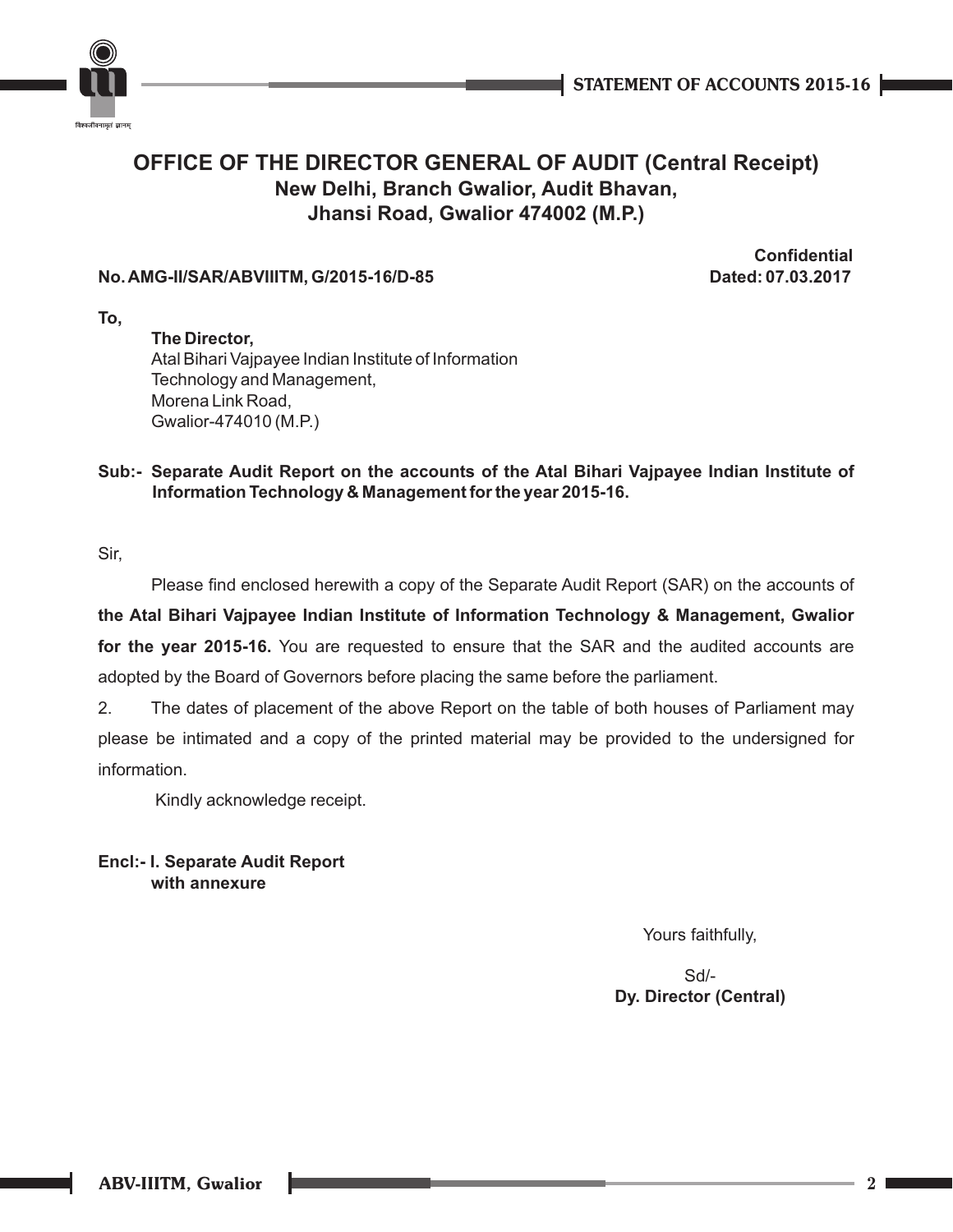

**Separate Audit Report of the Comptroller & Auditor General of India on the Accounts of Atal Bihari Vajpayee Indian Institute of Information Technology and Management, Gwalior for the year ended 31 March 2016.**

We have audited the attached Balance Sheet of Atal Bihari Vajpayee Indian Institute of Information Technology and Management (ABV-IIITM) Gwalior as at 31 March 2016, the Income & Expenditure Account and the Receipt & Payment Account for the year ended on that date. The audit has been entrusted to the Comptroller & Auditor General of India for the period up to 2016-17 under Section 20(1) of the Comptroller & Auditor General's (Duties, Powers & Conditions of Service) Act, 1971. The financial statements are the responsibility of the ABV-IIITM's management. Our responsibility is to express an opinion on these financial statements based on our audit.

- 2. This Separate Audit Report contains the comments of the Comptroller & Auditor General of India (CAG) on the accounting treatment only with regard to classification, conformity with the best accounting practices, accounting standards and disclosure norms, etc. Audit observations on financial transactions with regard to compliance with the Law, Rules & regulations (Propriety and Regularity) and Efficiency-cum-Performance aspects, etc., if any are reported through Inspection Reports/ CAG's Audit Reports separately.
- 3. We have conducted our audit in accordance with auditing standards generally accepted in India. These standards require that we plan and perform the audit to obtain reasonable assurance about whether the financial statements are free from material misstatements. An audit includes examining on a test basis, evidences supporting the amounts and disclosures in the financial statements. An audit also includes assessing the accounting principles used and significant estimates made by management, as well as evaluating the overall presentation of financial statements. We believe that our audit provides a reasonable basis for our opinion.
- 4. Based on our audit, we report that:
	- (i) We have obtained all the information and explanations which to the best of our knowledge and belief, were necessary for the purpose of our audit.
	- (ii) The Balance Sheet, Income & Expenditure Account and the Receipts & Payments Account dealt with by this Report have been drawn up in the format prescribed by the Ministry of Human Resource Development, Government of India vide order No. 29-4/2012-IFD dated 17 April 2015.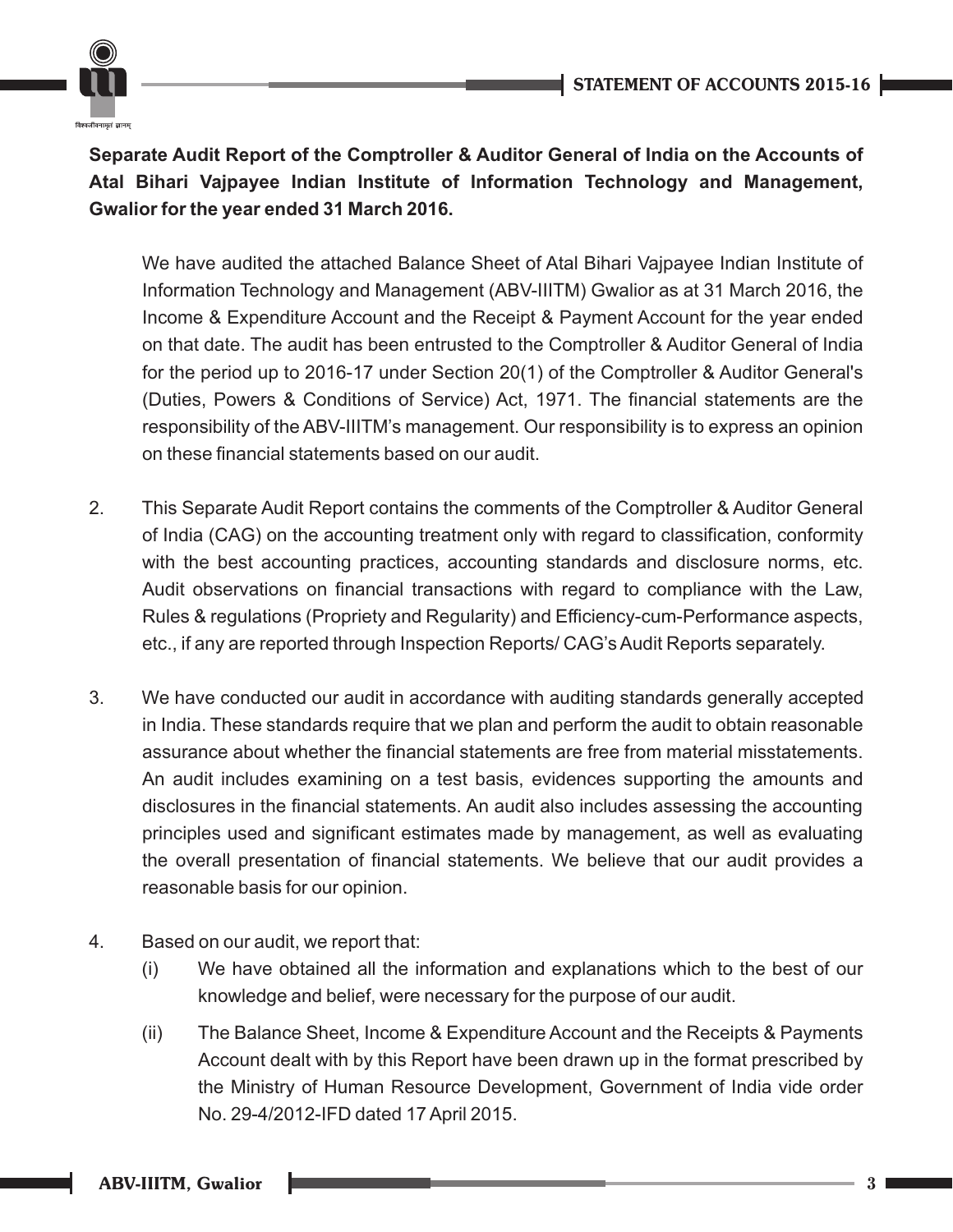

- (iii) In our opinion, proper books of accounts and other relevant records have been maintained by the Institute in so far as it appears from our examination of such books.
- (iv) We further report that: -

### **A Balance Sheet**

**1 Application of Funds**

### **1.1 Fixed Assets, Tangible Assets ( Schedule-04)** T **134.45 Crore**

- 1.1.1 This includes T 31.94 lakh being the amount of Labour Welfare Cess which was recoverable from M/s. Ed CiL India Ltd. against bills of Campus Building (Package-ll), which was shown in form of advance to contractor on capital account M/s Ed CiL India Ltd, Noida ( Labour Welfare Cess) up to 2014-15 but same has now been charged to above said work during 2015-16 through an adjustment entry. This resulted in overstatement of Fixed Assets and Expenses on account of depredation by T31.30 lakh and T0.64 lakh respectively and further understatement of Loan, Advances and Deposits by T31.94 lakh.
- 1.1.2 This includes ₹10.63 lakh (₹87.49 lakh ₹76.86 lakh) due to depreciation less charged at  $\overline{776.86}$  lakh instead of  $\overline{787.49}$  lakh on civil works and sub-station equipments. This resulted in overstatement of Fixed Assets by ₹10.63 lakh and understatement of Expenditure on account of depreciation by the same amount,
- 1.1.3 This does not include  $\bar{\tau}$  0.55 lakh being cost of completed civil works-faculty houses as reported by Executive Engineer, Gwalior Central Division, C.P.W.D. This resulted in understatement of Fixed Assets by ₹0.54 lakh and Expenditure on account of depreciation by T0.10 lakh as well as overstatement of Capital Works in Progress by ₹0.55 lakh.

### **2.1 Intangible Assets (Schedule-04 (b))** T **5.35 crore**

2.1.1 This does not include  $\bar{\tau}$  0.18 lakh being cost of Patent. As per point No. 5.1 of significant accounting policies (Schedule-23) expenditure on Patents should have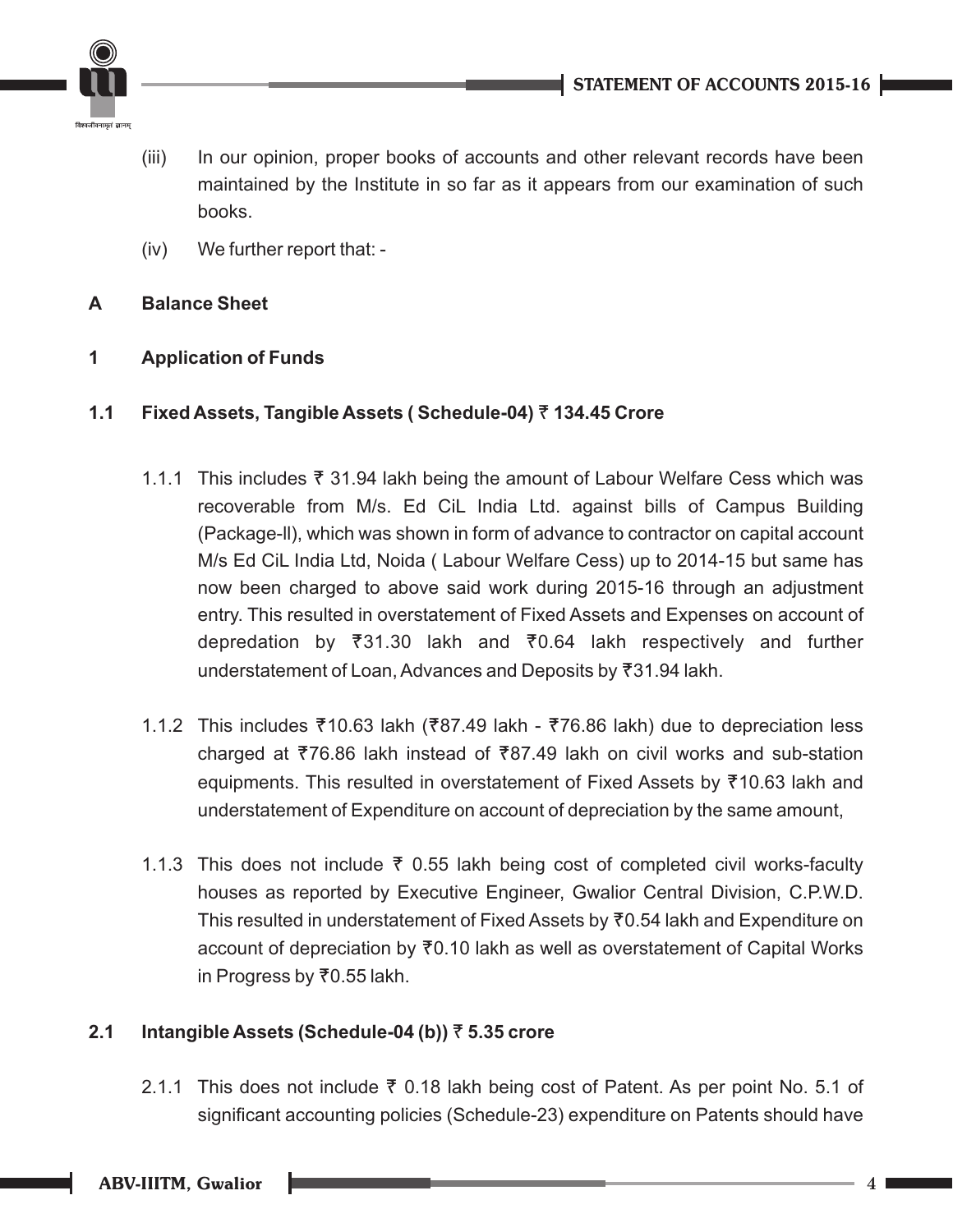

been grouped under Intangible Assets. This resulted in understatement of intangible Assets by  $\overline{7}0.18$  lakh and overstatement of Expenditure by the same amount.

### **B Income and Expenditure Account**

**1 Income**

### **1.1 Other Income (Schedule – 13)** T **24.90 lakh**

1.1.1 This does not include T 114.31 lakh (2010-15- T 95.26 lakh; 2015-16 - T 19.05 lakh ) being interest receivable on mobilization advance. This resulted in understatement of current year's Income by ₹ 19.05 lakh. Prior Period Income by ₹ 95.26 lakh and Current Assets by  $\overline{z}$  114.31 lakh.

### **C General**

- 1. Institute changed the method of depreciation from Written down Value to Straight Line Method from the financial year 2014-15. Institute neither recalculated the depreciation in accordance with new method from the date of the assets coming into use nor adjusted the deficiency or surplus arising from the adoption of the new method of depreciation in accopdance with the provisions of AS-06.
- 2. No provision for retirement benefit was made on the basis of acturial valuation as prescribed in AS-15.

### **Effect of audit comments**

The net effect of the above comments is that the Assets, Income, Expenditure and Prior Period Income were understated by ₹ 104.49 lakh, ₹ 19.05 lakh, ₹ 9.91 lakh and ₹ 95.26 lakh respectively.

### **D. Grant-in-aid**

During the year, the Institute received grant-in-aid of ₹ 23.00 crore (Plan ₹ 10.00 crore and Non Plan  $\bar{\tau}$  13.00 crore). The Institute fully utilized the Grant.

(v) Subject to our observations in the preceding paragraphs, we report that the Balance Sheet, Income & Expenditure Account and The Receipts & Payments Account dealt with by this report are in agreement with the books of accounts.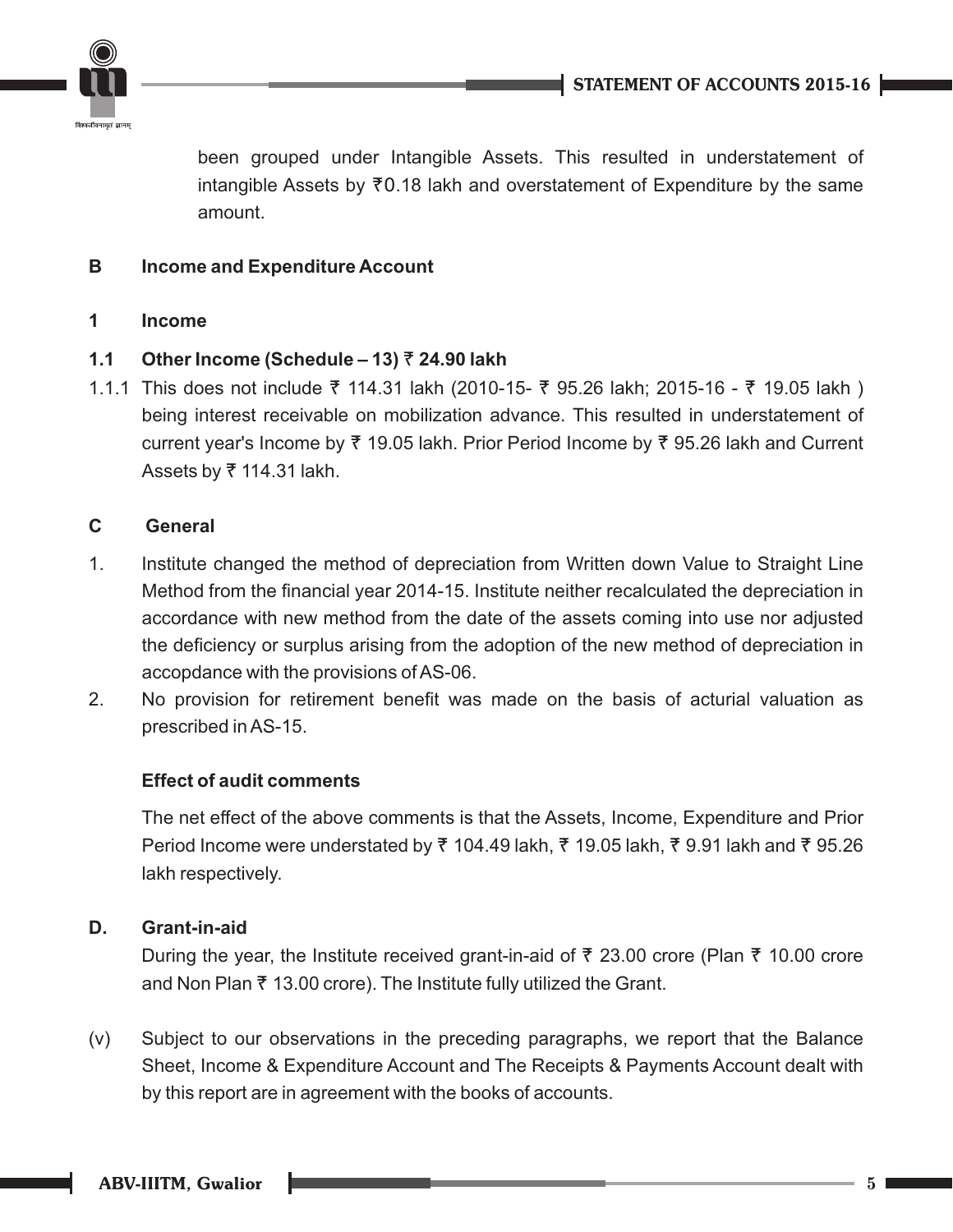

- (vi) to us, the said financial statements read together with the Accounting Policies and Notes on Account and subject to the significant matters stated above and other matters mentioned in the Annexure to this Audit Report give a true and fair view in conformity with accounting principles generally accepted in India : In our opinion and to the best of our information and according to the explanations given
	- a. In so far as it relates to the Balance Sheet of the state of affairs of the Atal Bihari Vajpayee Indian Institute of Information Technology and Management, Gwalior as at 31 March 2016; and
	- b. In so far as it relates to Income & Expenditure Account of the deficit for the year ended on that date.

**For and on behalf of the C&AG of India**

Place : New Delhi **Sd/-**

Dated : 07.03.2017 **Director General of Audit**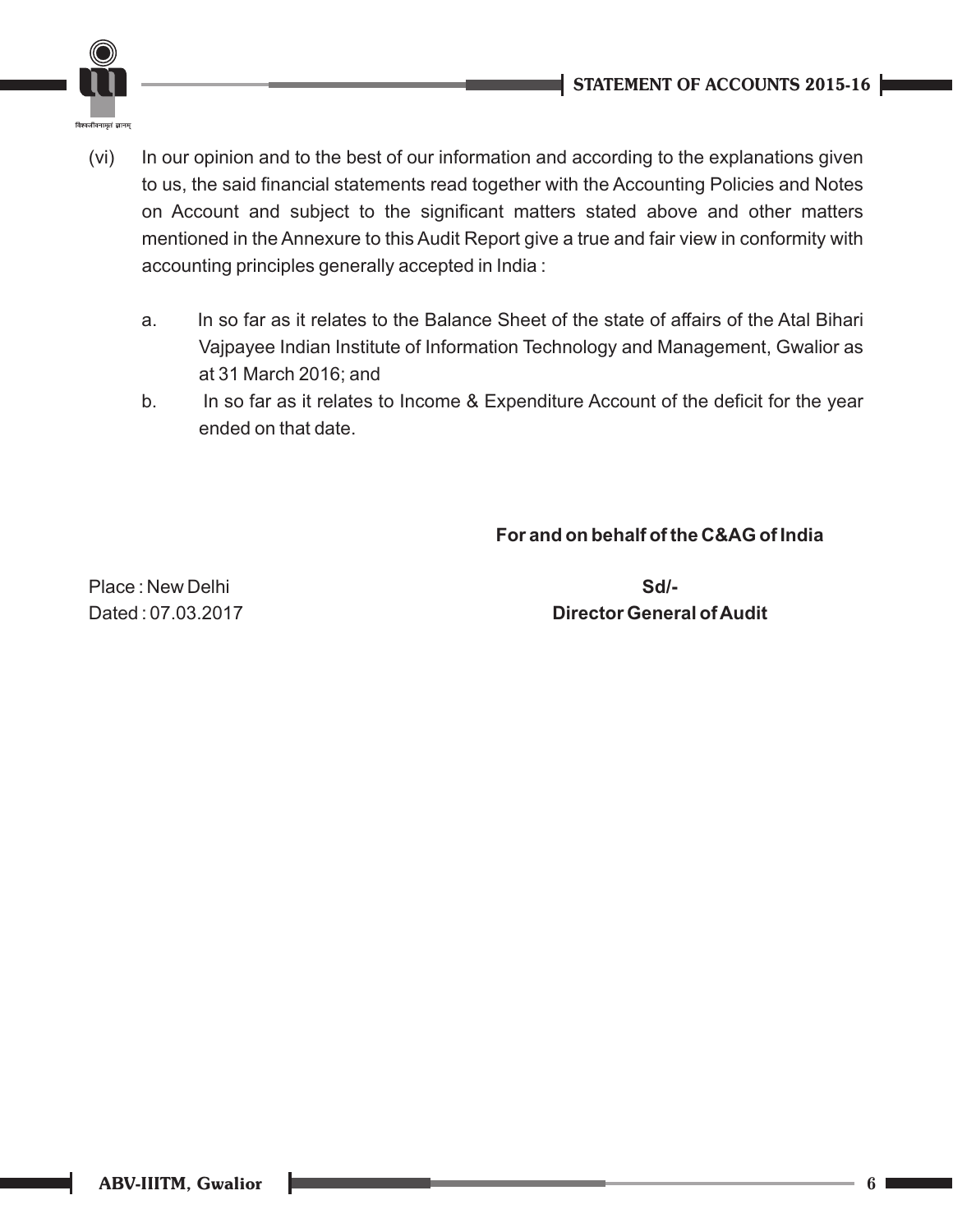

### **ANNEXURE**

### **1. Adequacy of Internal Audit Syltem:**

The internal audit of the Institute was conducted by a Chartered Accountant firm.

### **2. Adequacy of Internal Control System:**

The internal control system was found to be inadequate due to;

- (i) As per the Memorandum of Association of the Institute, the Board of Governors (BOG) was required to meet at least four times a year. However, the BOG met only twice during the year.
- (ii) The response of the management towards compliance audit objections was not effective as there were 92 paras pending pertaining to the period from 1999- 2000 to 2014-15,
- (iii) The Institute did not have its Internal Audit Manual.
- (iv) The Institute did not have its Accounting Manual.
- (v) Physical verification of assets and inventory was not done regularly.

### **3. System of Physical verification of fixed assets :**

Physical verification of Fixed Assets has not been conducted after 2009-10.

### **4. System of Physical verification of inventories**

Physical verification of inventories has not been conducted after 2009-10.

### **5. Regularity in payment of statutory dues :**

No irregularity in payment of statutory dues was noticed.

**Sd/-**

### **Sr. Audit Officer/AMG-II**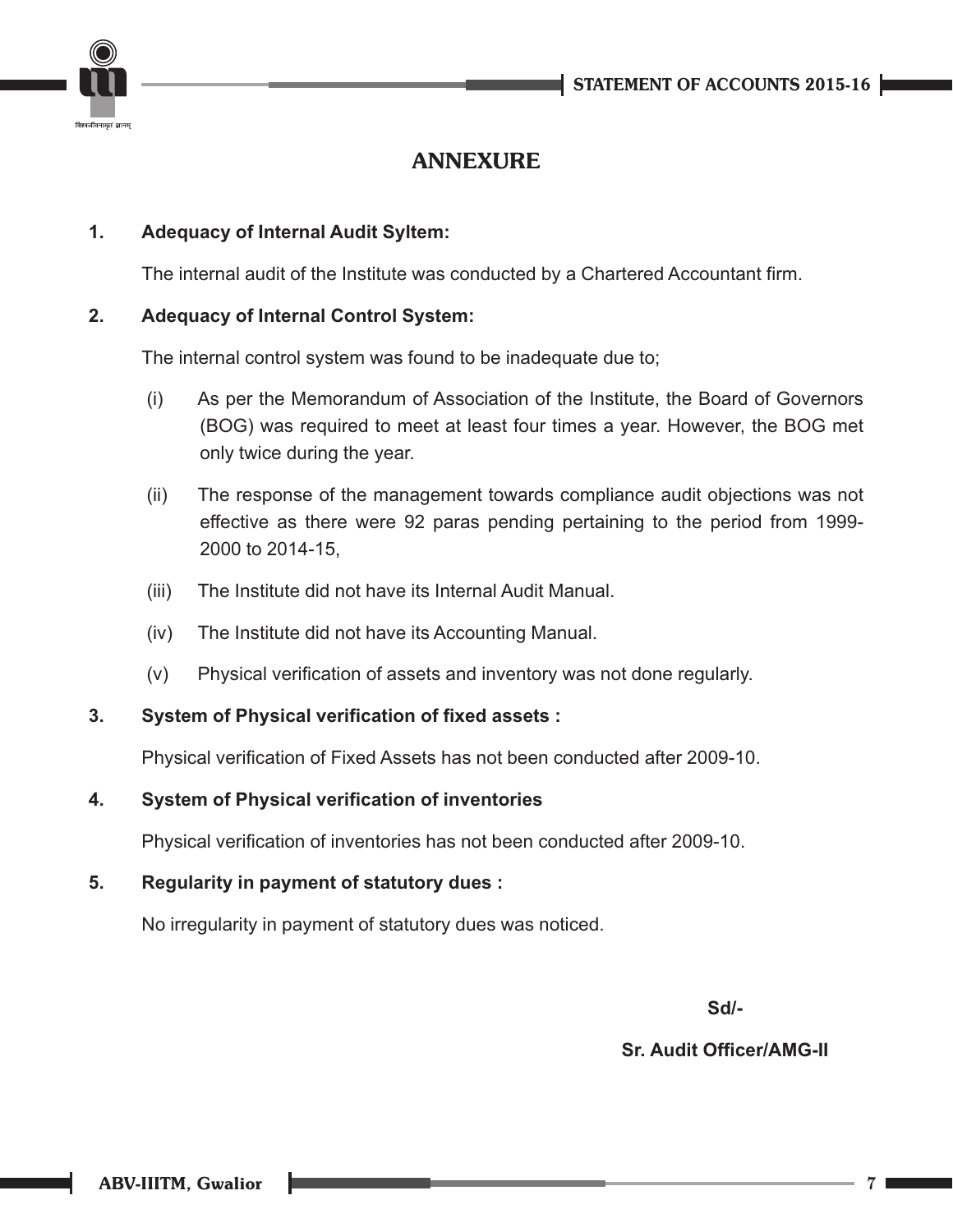



### भारतीय सूचना प्रौद्योगिकी एवं प्र **• ≈ ‹ " Ê ⁄ Ë fl Ê ¡ ¬ Ë -**<sup>| बिहारी वा<br>**की एवं**<br>कार का स्वः</sup> **i**हारी वाजपेयी –<br>**। एवं प्रबंधन संस्थान, ग्वालियर**<br>र का स्वशासी संस्थान)

 $($  भारत सरकार का स्वशासी संस्थान)

### **ABV-Indian Institute of Information Technology & Management, Gwalior**

(Autonomous Institute of Government of India)

No. ABV-IIITM/Dir./2016-17/855 Dated: 14. 03. 2017

**Confidential** 

**To,**

**Director (Central) Office of the Director General of Audit (Central Receipt) New Delhi Branch Gwalior, IV Floor, Audit Bhawan, Jhansi Road, Gwalior- 474002 (M.P.)**

**Subject :- Reply of the Separate Audit Report on the accounts of the Atal Bihari Vajpayee-Indian Institute of Information Technology & Management Gwalior for the year 2015-16.**

**Reference :- Yours Office letter No. / AMG-II/SAR/ABVIIITMG/2015-16/D-185 dated 07.03.2017.** 

### **Sir,**

In response to your above cited letter, the Para-wise replies to the Audit observations and confirmation of facts and figures mentioned in the **Separate Audit Report** on the accounts of ABV-IIITM Gwalior for the year 2015-16 are furnished below:-

### **A Balance Sheet**

### **1 APPLICATION OF FUNDS**

- **1.1 Fixed Assets, Tangible Assets (Schedule 04)** T **134.45 crore.**
- **1.1.1 This includes** T **31.94 lakh being the amount of Labour Welfare Cess which was recoverable from M/s Ed Cil India Ltd. against bill of Campus Building (Package-II), which was shown in form of advance to contractor on capital account M/s Ed Cil India Ltd. Noida (Labour Welfare Cess) up to 2014-15 but same has now been charged to above said work during 2015-16 through an adjustment entry. This resulted in overstatement of Fixed Assets & Expenses on account of depreciation by** T **31.30 lakh and** T **0.64 lakh respectively and further understatement of Loan, Advances and Deposit by ₹ 31.94 lakh.**

As per agreement executed between ABV-IIITM Gwalior and EdCIL (India) Limited Noida **(A Government of India Enterprise),** any taxes which becomes leviable as a result of any act of Government order, that the same shall be reimbursed by ABV-IIITM Gwalior to EdCIL. This has also been pleaded by the EdCIL vide their letter no. EdCIL/ID/IIITM-G/2015/1971 dated 11.8.2015. Therefore the amount of Labour Welfare Cess of Rs. 31.94 T lakh paid by the Institute to the Assistant Labour commissioner Gwalior vide cheque No. 002304 dated 12.09.2012 on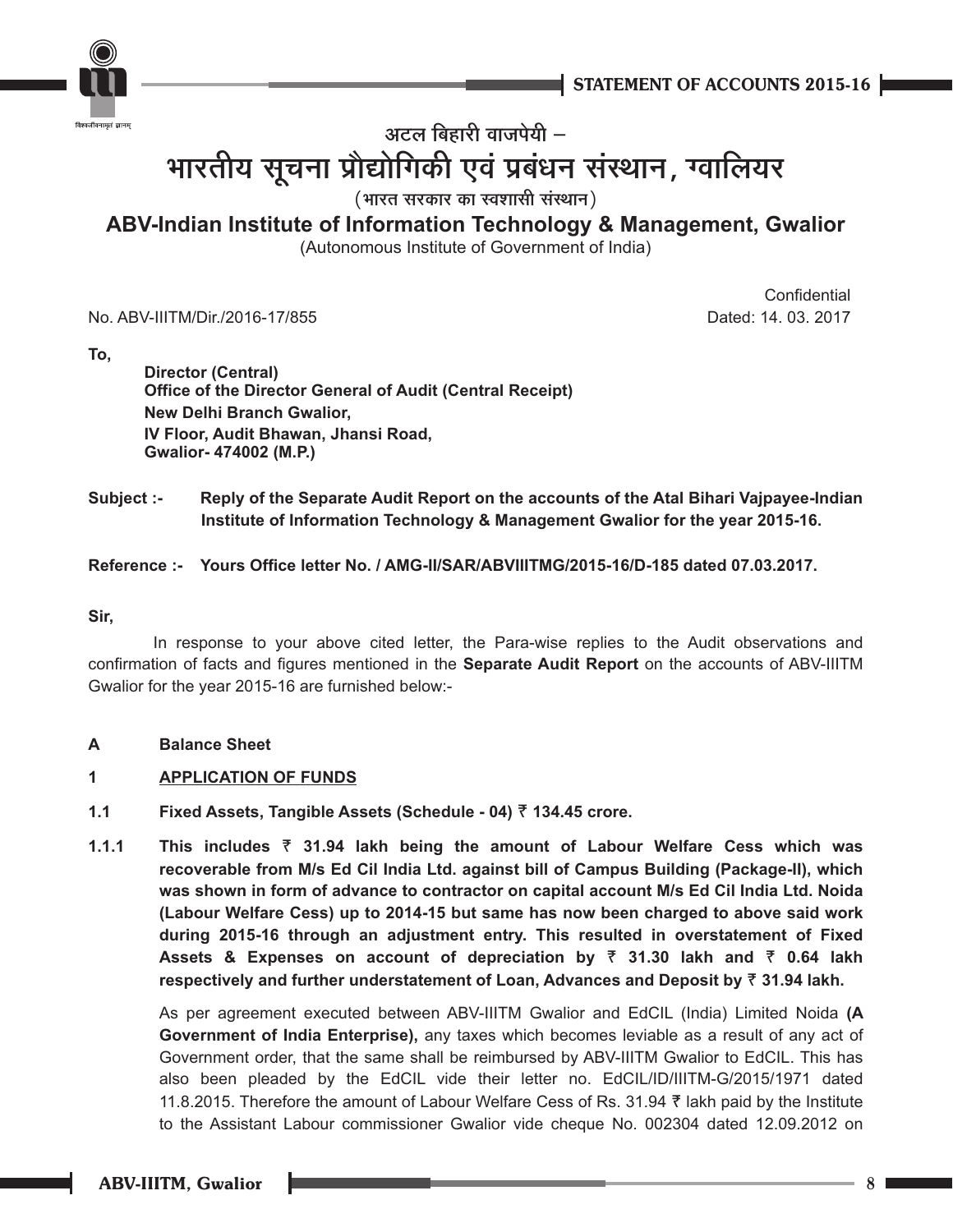

behalf of M/s EdCIL (India) Limited and shown in the form of advance / recoverable from M/s EdCIL (India) Limited against bill of campus building during 2012-13 to 2014-15 has since been charged to the above said work during 2015-16.

Hence there is no overstatement of Fixed Assets & Expenses on account of depreciation by ₹ 31.30 lakh and ₹ 0.64 lakh respectively and further understatement of Loan, Advances and Deposit by  $\bar{\tau}$  31.94 lakh. The objection may kindly be considered to drop.

**1.1.2 This includes** T **10.63 lakh (**T **87.49 lakh -** T **78.86 lakh) due to depreciation less charged at**  T **78.86 lakh instead of** T **87.49 lakh on civil works and Sub-station equipments. This resulted in overstatement of Fixed Assets by** T **10.63 lakh and understatement of expenditure on account of depreciation by the same amount..** 

The Audit observation accepted and noted for compliance and accordingly necessary correction (adjustment) will be made in the current year account.

**1.1.3 This does not include** T **0.55 lakh being cost of completed civil works-faculty houses as reported by Executive Engineer, Gwalior Central Division C.P.W.D. This resulted in understatement of Fixed Assets by** T **0.54 lakh and Expenditure on account of depreciation by** T **0.10 lakh as well as overstatement of Capital works in Progress by**  T **0.55 lakh.**

The Audit observation accepted and noted for compliance and accordingly necessary correction (adjustment) will be made in the current year account.

### **2.1 Intangible Assets (Schedule-04 (b))** T **5.35 crore**

**2.1.1 This does not include** T **0.18 lakh being cost of Patent. As per point No. 5.1 of significant accounting policies (Schedule - 23) expenditure on Patents should have been grouped under Intangible Assets. This resulted in understatement of Intangible Assets (being cost**  of Patent) by  $\bar{\tau}$  0.18 lakh and overstatement of Expenditure by the same amount.

Misclassification accepted. The Audit observation noted for compliance in future.

- **B Income and Expenditure Accounts**
- **1. Income**
- **1.1 Other Incomes (Schedule-13)** T **24.90 lakh.**
- **1.1.1 This does not include** T **114.31 ( 2010-15** T **95.26 lakh; 2015-16**

T **19.05 lakh) being interest receivable on mobilization Advance, resulted in understatement of current year's Income by** T **19.05 lakh, Prior Period Income by**  T **95.26 lakh and Current Assets by** T **114.31 lakh.** 

The amount of  $\bar{\tau}$  19051077 still has shown as outstanding as mobilization advance in the balance sheets of the Institute since the F.Y. 2009-10, against which outstanding amount of  $\bar{\tau}$ 8463628 worked out and being claimed by the Edcil (A Government of India Enterprise). Their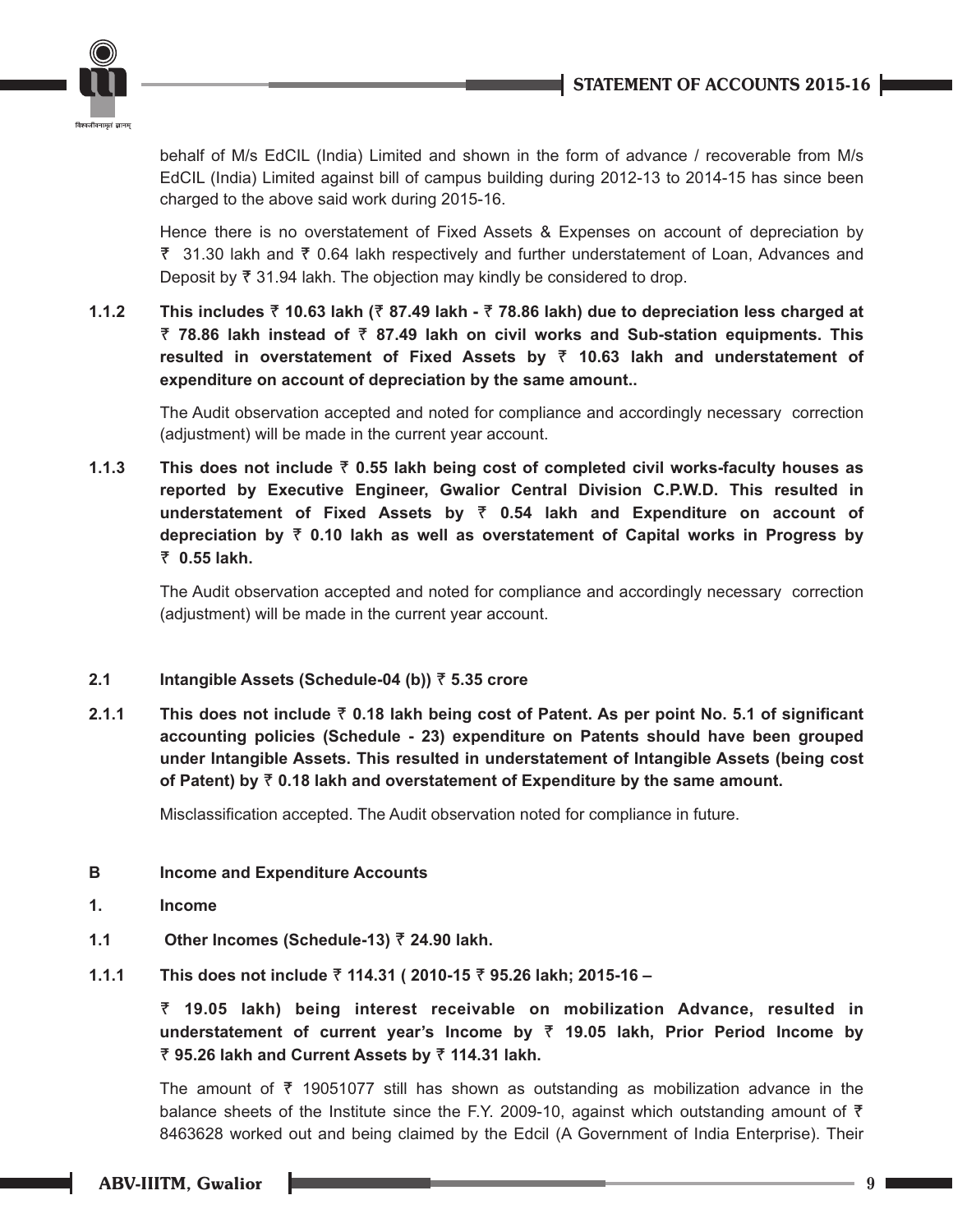

final bill is yet to be finalized and accordingly the net outstanding balance amount and interest thereon will be worked out and recovered and accordingly depict in the current year account.

### **C General**

**1. Institute changed the method of depreciation from Written down Value to Straight Line Method from the financial year 2014-15. Institute neither re-calculated the depreciation in accordance with new method from the date of the assets coming into use nor adjusted the deficiency or surplus arising from the adoption of the new method of depreciation in accordance with the provision of AS-06.**

The observation noted for compliance and accordingly depreciation in accordance with new method from the date of the assets coming into use will be re-calculated and necessary correction (adjustment) will be made in the current year account.

**2. No provision for retirement benefit was made on the basis of acturial valuation as prescribed in AS-15.**

The Audit observation noted for compliance in future.

### **D. Grant-in-aid**

**During the year, the Institute received grant-in-aid of** T **23.00 Crore (Plan** T **10.00 Crore and Non-Plan** T **13.00 Crore ). The Institute fully utilised the Grant.** 

The above facts and figures are confirmed.

### **Enclosure: As above**

Yours Sincerely

**(Prof. S.G. Deshmukh) Director ABV-IIITM, Gwalior**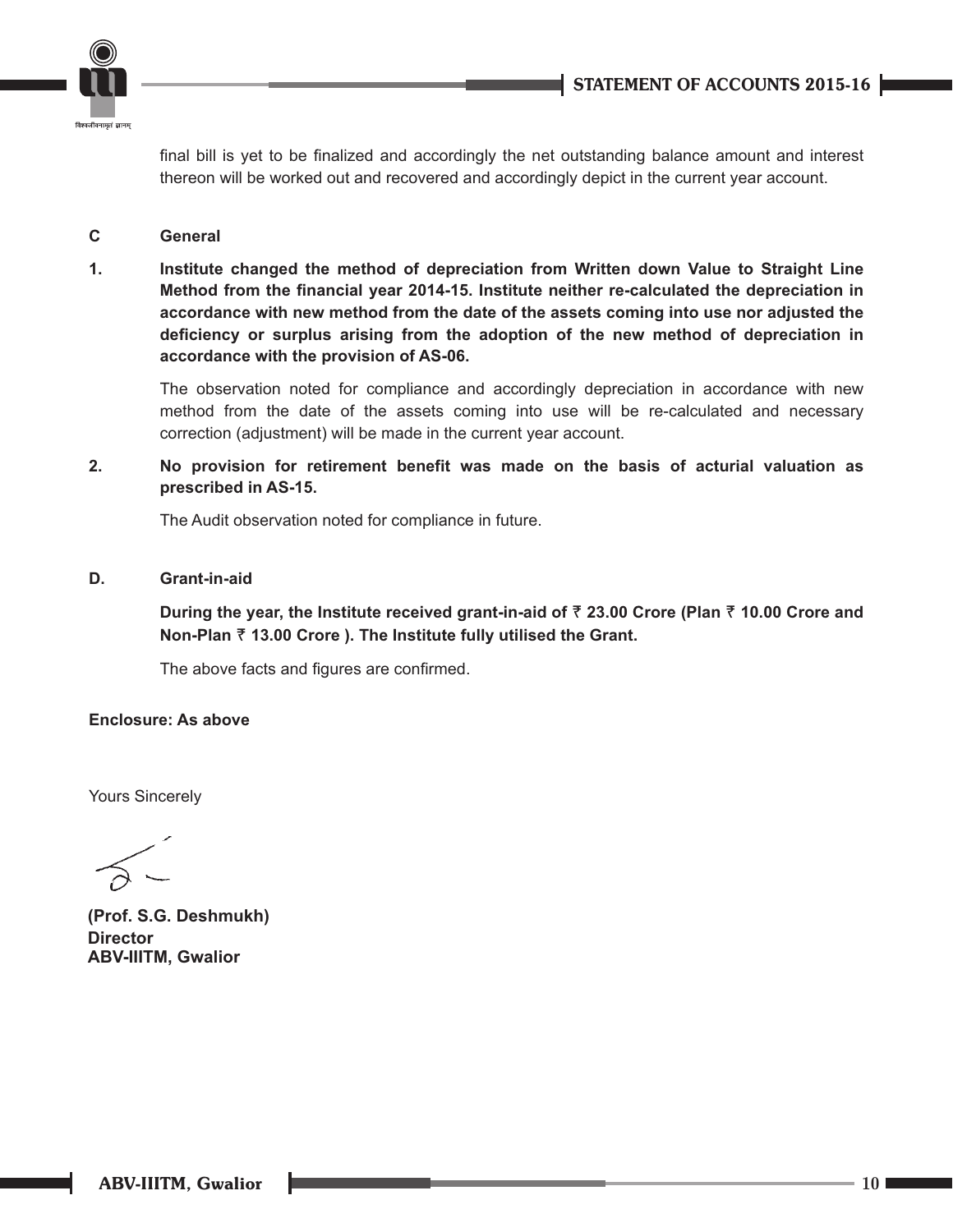

### **REPLY OF THE ANNEXURE OF SAR**

**1. Adequacy of Internal Audit Syltem:**

**The internal audit of the Institute was conducted by a Chartered Accountant firm.**

The above facts are confirmed.

### **2. Adequacy of Internal Control System:**

**The internal control system was found to be inadequate due to;**

**(i) As per the Memorandum of Association of the Institute, the Board of Governors (BOG) was required to meet at least four times a year. However, the BOG met only twice during the year.**

Noted for future compliance. However from 3/2015 to 7/2016 the BOG met as follows:-

34th BOG Meeting : 19.3.2015 35th BOG Meeting : 2.12.2015 36th BOG Meeting : 22.2.2016 37th BOG Meeting : 11.7.2016

**(ii) The response of the management towards compliance audit objection was not effective as there were 92 paras pending pertaining to the period from 1999-2000 to 2014-15:**

The replies of the pending audit paras up to the year 2014-15 have been submitted to the Audit.

### **(iii) The Institute did not have its Internal Audit Manual.**

The Institute will soon prepare its internal Audit Manual.

### **(iv) The Institute did not have its Accounting Manual.**

The Accounting Manual of the Institute is under preparation. However the Institute is following the "New System of Accounting and Financial Reporting as per the Revised format of Accounts" circulated by the MHRD vide their N0. 29- 44/2012-II D dated 17th April 2015.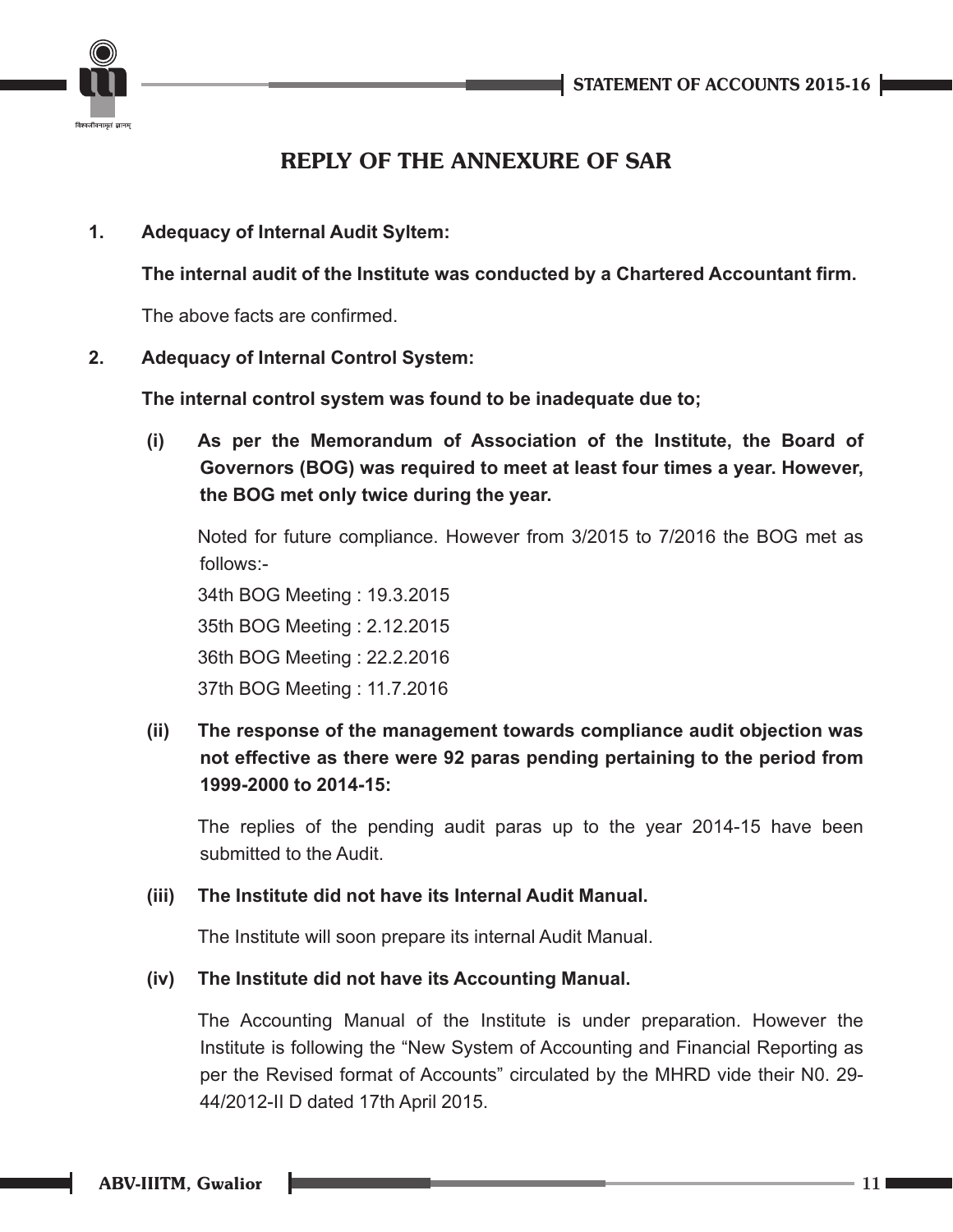



### **(v) Physical verification of assets and inventory was not done regularly.**

The Physical verification of fixed Assets has since been done and it is being reconciled.

### **3. System of Physical verification of fixed Assets:**

### **Physical verification of fixed Assets had not been conducted after 2009-10:**

The Physical verification of fixed Assets and inventories has since been done and it is being reconciled.

**4. System of Physical verification of inventories:**

### **Physical verification of inventories had not been conducted after 2009-10:**

The Physical verification of inventories has since been done and it is being reconciled.

### **5. Regularity in payment of statutory dues:**

### **No irregularity in payment of statutory dues was noticed.**

The above facts are confirmed.

**(Prof. S.G. Deshmukh) Director ABV-IIITM, Gwalior**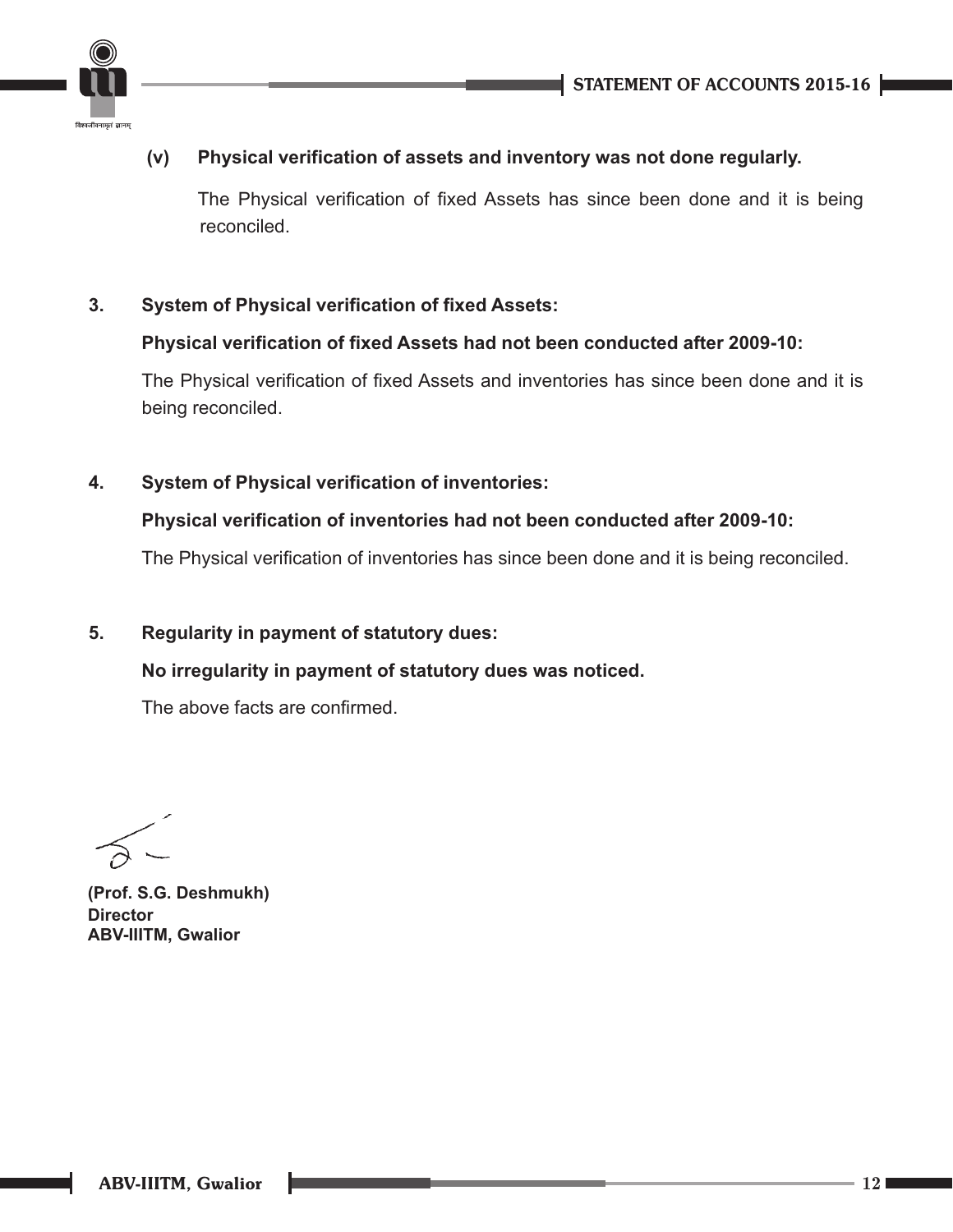



### **BALANCE SHEET AS AT 31<sup>st</sup> MARCH 2016**

| <b>SOURCES OF FUNDS</b>                   | Schd.          | <b>Current Year</b><br>(Amount - ₹) | <b>Previous Year</b><br>(Amount - ₹) |
|-------------------------------------------|----------------|-------------------------------------|--------------------------------------|
| Corpus Fund/ Capital Fund                 | 1              | 2,449,068,883.00                    | 2,357,934,635.00                     |
| Designated / Earmarked / Endowment Funds  | $\overline{2}$ | 803,233,279.00                      | 722,749,695.00                       |
| <b>Current Liabilities and Provisions</b> | 3              | 116,836,184.00                      | 100,192,683.00                       |
| <b>TOTAL:</b>                             |                | 3,369,138,346.00                    | 3,180,877,013.00                     |
|                                           |                |                                     |                                      |
| <b>APPLICATION OF FUNDS</b>               |                |                                     |                                      |
| Fixed Assets (Gross Value)                | 4              |                                     |                                      |
| <b>Tangible Assets</b>                    |                | 1,344,503,776.00                    | 905,386,719.00                       |
| Intangible Assets                         |                | 53,461,319.00                       | 46,457,553.00                        |
| <b>Capital Works-In-Progress</b>          |                | 780,453,390.00                      | 910,178,928.00                       |
| Investments- From Earmarked / Endowment   |                |                                     |                                      |
| <b>Funds</b>                              |                |                                     |                                      |
| Long Term                                 |                | 0.00                                | 0.00                                 |
| <b>Short Term</b>                         | 5              | 602,746,384.00                      | 567,418,391.00                       |
| <b>Investments-Others</b>                 | 6              | 319,524,307.00                      | 368,213,608.00                       |
| <b>Current Assets</b>                     | 7              | 167,669,610.00                      | 30,788,246.00                        |
| Loans, Advances & Deposits                | 8              | 100,779,560.00                      | 352,433,568.00                       |
| <b>TOTAL:</b>                             |                | 3,369,138,346.00                    | 3,180,877,013.00                     |

| <b>Significant Accounting Policies</b>       | -23 |
|----------------------------------------------|-----|
| Contingent Liabilities and Notes on Accounts | 24  |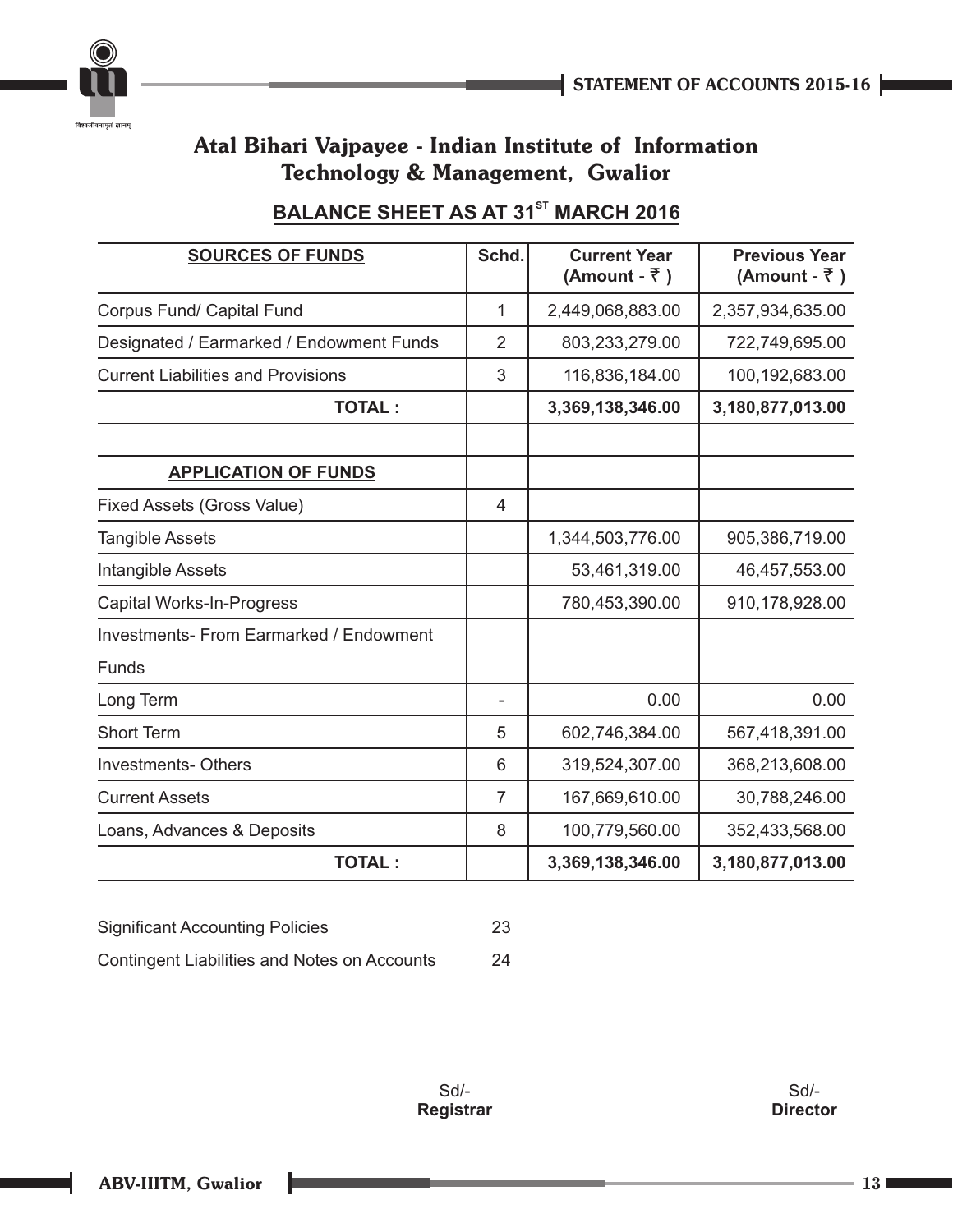



### **INCOME AND EXPENDITURE ACCOUNT FOR THE YEAR ENDED 31<sup>st</sup> MARCH 2016**

| <b>PARTICULARS</b>                                            | Schd. | <b>Current Year</b><br>(Amount - ₹) | <b>Previous Year</b><br>(Amount - ₹) |
|---------------------------------------------------------------|-------|-------------------------------------|--------------------------------------|
| <b>INCOME:</b>                                                |       |                                     |                                      |
| <b>Academic Receipts</b>                                      | 9     | 62,914,378.66                       | 55,441,724.00                        |
| Grants / Subsidies                                            | 10    | 129,958,000.00                      | 135,300,000.00                       |
| Income from Investment                                        | 11    | 34,609,174.25                       | 34,876,275.42                        |
| <b>Interest Earned</b>                                        | 12    | 4,316,390.00                        | 8,437,980.68                         |
| Other Incomes                                                 | 13    | 2,489,802.08                        | 2,438,804.83                         |
| <b>Prior Period Income</b>                                    | 14    | 0.00                                | 0.00                                 |
| Total (A) :                                                   |       | 234,287,744.99                      | 236,494,784.93                       |
| <b>EXPENDITURE:</b>                                           |       |                                     |                                      |
| <b>Staff Payments &amp; Benefits</b>                          |       |                                     |                                      |
| (Establishment Expenses)                                      | 15    | 70,342,824.00                       | 76,195,765.00                        |
| <b>Academic Expenses</b>                                      | 16    | 58,318,753.75                       | 43,609,420.00                        |
| <b>Administrative and General Expenses</b>                    | 17    | 50,609,198.00                       | 48,273,859.00                        |
| <b>Transportation Expenses</b>                                | 18    | 1,451,959.00                        | 1,624,043.00                         |
| Repairs & Maintenance                                         | 19    | 24,376,320.00                       | 23,843,897.00                        |
| <b>Finance Costs</b>                                          | 20    | 23,561.57                           | 22,612.88                            |
| Depreciation                                                  | 4     | 31,296,993.00                       | 24,560,564.00                        |
| <b>Other Expenses</b>                                         | 21    | 0.00                                | 0.00                                 |
| <b>Prior Period Expenses</b>                                  | 22    | 6,733,888.00                        | 7,407,327.00                         |
| Total (B) :                                                   |       | 243, 153, 497. 32                   | 225,537,487.88                       |
| <b>Balance being excess of</b>                                |       |                                     |                                      |
| Income over Expenditure (A-B) :                               |       | $-8,865,752.33$                     | 10,957,297.05                        |
| <b>Transfer to/ from Designated Fund</b>                      |       | 0.00                                | 0.00                                 |
| <b>Building Fund</b>                                          |       | 0.00                                | 0.00                                 |
| Others (Specify)                                              |       | 0.00                                | 0.00                                 |
| <b>Balance Being Surplus/ Deficit carried to Capital Fund</b> |       | $-8,865,752.33$                     | 10,957,297.05                        |
| <b>Significant Accounting Policies</b>                        | 23    |                                     |                                      |

Contingent Liabilities and Notes on Accounts 24

Sd/- **Registrar**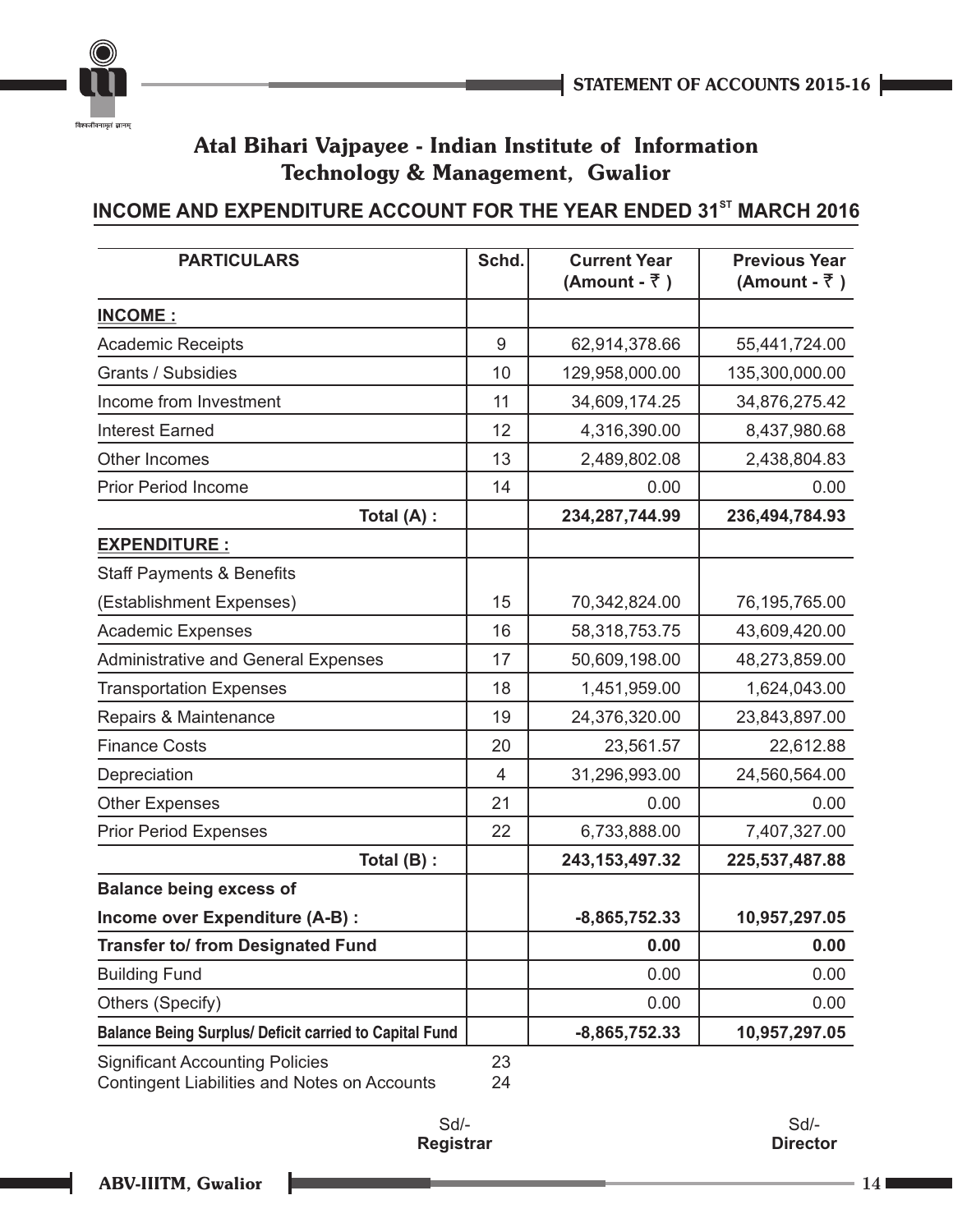**SCHEDULE - 1 : CORPUS FUND/ CAPITAL FUND :** SCHEDULE - 1 : CORPUS FUND/ CAPITAL FUND :

| <b>Particulars</b>                                                                                                                                                                      | ⋖                    | മ               | <b>Current Year</b> | Previous Year    |
|-----------------------------------------------------------------------------------------------------------------------------------------------------------------------------------------|----------------------|-----------------|---------------------|------------------|
|                                                                                                                                                                                         | Corpus               | Capital/General | Total A+B           |                  |
| Balance at the beginning of the year                                                                                                                                                    | 2,163,096,687.05     | 194,837,948.00  | 2,357,934,635.05    | 2,312,077,338.00 |
| Add: Contribution towards Corpus/ Capital Fund                                                                                                                                          | 0.00                 | 0.00            | 0.00                | 0.00             |
| 0,00,000.00<br>of India (MHRD), and State Government<br>10,0<br>Add: Grants from UGC, Government<br>to the extent utilized for<br>Total Plan Grant<br>Capital Expenditure<br>from MHRD: | 0.00                 | 100,000,000.00  | 100,000,000.00      | 34,900,000.00    |
| Add: Assets Purchase out of Earmarked Funds                                                                                                                                             | 0.00                 | 0.00            | 0.00                | 0.00             |
| Add: Assets Purchase out of Sponsored Projects<br>Where Ownership vests in the institution                                                                                              | 0.00                 | 0.00            | 0.00                | 0.00             |
| Add: Assets Donated / Gifts Received                                                                                                                                                    | 0.00                 | 0.00            | 0.00                | 0.00             |
| Add: Other Additions                                                                                                                                                                    | 0.00                 | 0.00            | 0.00                | 0.00             |
| transferred from Income & Expenditure Account<br>Add: Excess of Income over Expenditure                                                                                                 | $-8,865,752.33$      | 0.00            | $-8,865,752.33$     | 10,957,297.05    |
| <b>Total</b>                                                                                                                                                                            | 2, 154, 230, 934. 72 | 294,837,948.00  | 2,449,068,882.72    | 2,357,934,635.05 |
| Income<br>(Deduct) Deficit Transferred from the<br>& Expenditure Account                                                                                                                | 0.00                 | 0.00            | 0.00                | 0.00             |
| Balance at the year end                                                                                                                                                                 | 2, 154, 230, 934. 72 | 294,837,948.00  | 2,449,068,882.72    | 2,357,934,635.05 |

**ABV-IIITM, Gwalior 15**

Sd/- **Registrar**

Sd/-<br>Director **Director**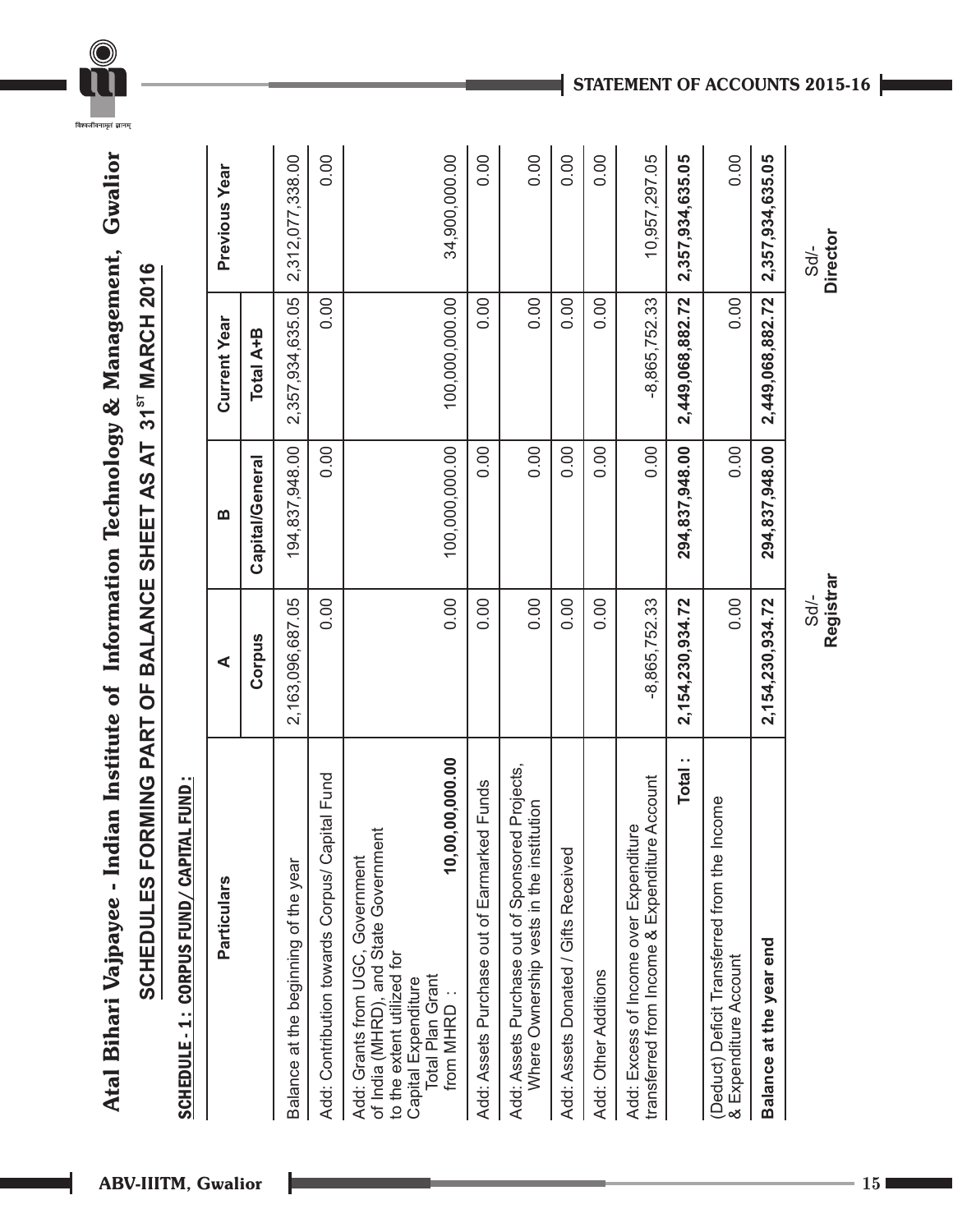

### **SCHEDULES FORMING PART OF BALANCE SHEET AS AT 31<sup>ST</sup> MARCH 2016**

### SCHEDULE - 2 : DESIGNATED/EARMARKED/ENDOWMENT FUNDS :

|     | <b>Particulars</b>                                         | <b>Current Year</b> | <b>Previous Year</b> |
|-----|------------------------------------------------------------|---------------------|----------------------|
| Α.  |                                                            |                     |                      |
| a)  | <b>Opening Balance</b>                                     | 722,749,694.94      | 548,145,826.00       |
|     | Opening Balance of the Earmarked Fund: 54,81,45,826.00     |                     |                      |
|     | Add: Accumulated Interest on Dep. Fund:<br>17,46,03,868.94 |                     |                      |
| b)  | Addition during the year (Depreciation: Sch.4)             | 31,296,993.00       | 0.00                 |
| c)  | Income from Investments made of the funds                  | 31,588,504.18       | 35,047,678.87        |
| d)  | Accrued Interest on Investments                            | 17,598,086.72       | 8,650,182.17         |
| e)  | <b>Interest on Saving Bank Accounts</b>                    | 0.00                | 0.00                 |
| f)  | Other Additions (Specify nature)                           | 0.00                | 130,906,007.90       |
|     | Total (A)                                                  | 803,233,278.84      | 722,749,694.94       |
| В.  |                                                            |                     |                      |
|     | Utilization / Expenditure towards objectives of funds      | 0.00                | 0.00                 |
| i)  | <b>Capital Expenditure</b>                                 | 0.00                | 0.00                 |
| ii) | Revenue Expenditure                                        | 0.00                | 0.00                 |
|     | Total (B)                                                  | 0.00                | 0.00                 |
|     | Closing Balance at the year end (A)-(B)                    | 803,233,278.84      | 722,749,694.94       |
|     |                                                            |                     |                      |
|     | Represented by                                             |                     |                      |
|     | Cash & Bank Balances                                       | 0.00                | 0.00                 |
|     | Investments                                                | 575,606,846.64      | 539,495,643.83       |
|     | Interest Accrued but not due                               | 17,927,275.26       | 8,650,182.17         |
|     | <b>Total</b>                                               | 593,534,121.90      | 548,145,826.00       |

Sd/- **Registrar**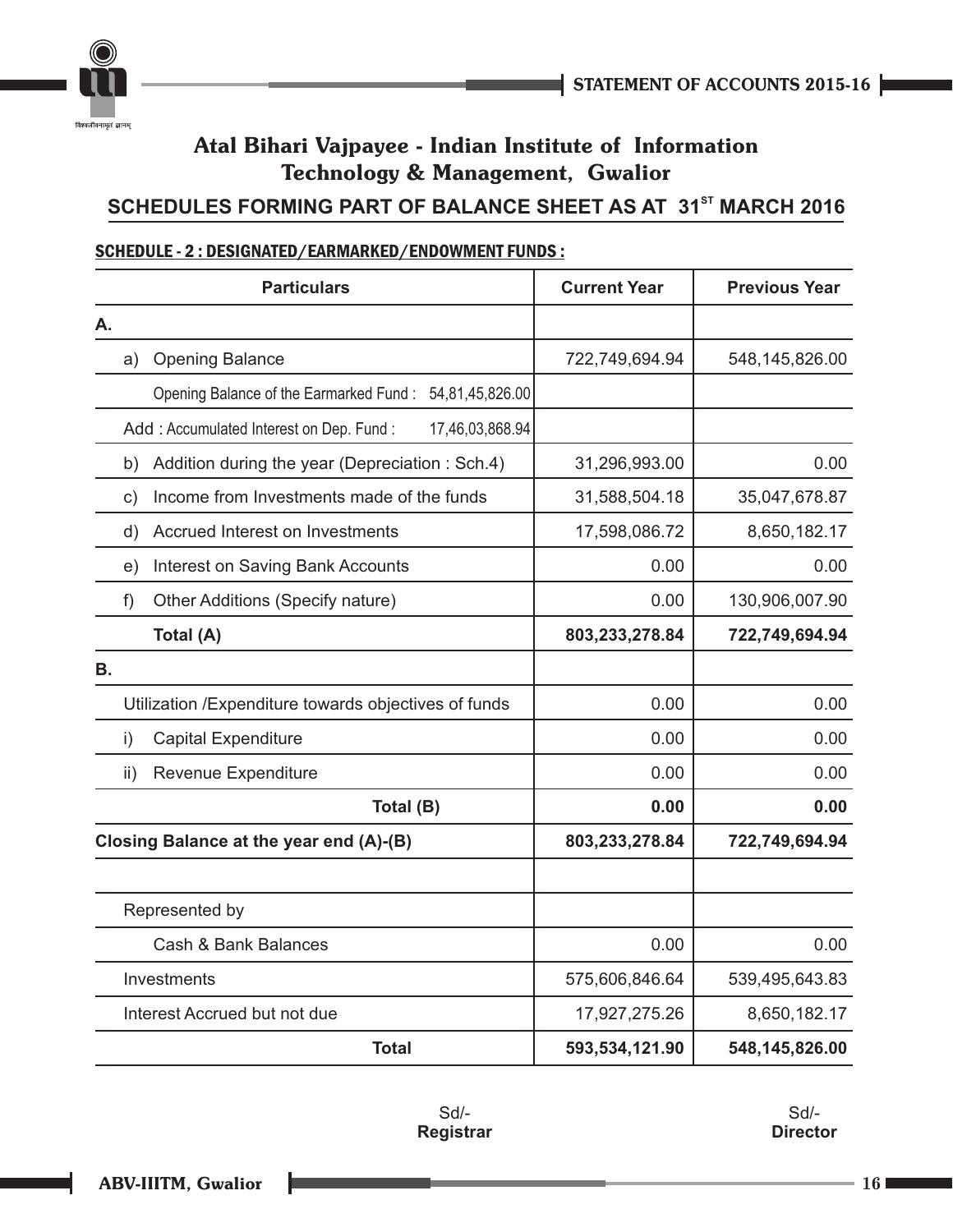



### **SCHEDULES FORMING PART OF BALANCE SHEET AS AT 31<sup>st</sup> MARCH 2016**

### SCHEDULE - 3 : CURRENT LIABILITIES AND PROVISIONS :

| <b>Particulars</b>                                         | <b>Current Year</b> | <b>Previous Year</b> |
|------------------------------------------------------------|---------------------|----------------------|
| A. CURRENT LIABILITIES                                     |                     |                      |
| 1. Deposit from Staff                                      | 0.00                | 0.00                 |
|                                                            |                     |                      |
| 2. Deposit from Students                                   |                     |                      |
| <b>Excess Fee Refundable to Student</b>                    | 332,670.00          | 340,900.00           |
| Caution Money for Institute A/c                            | 3,230,603.00        | 2,752,950.00         |
| Caution Money for Library A/c                              | 1,420,000.00        | 1,362,000.00         |
| <b>3. Sundry Creditors</b>                                 |                     |                      |
| a) For Goods & Services                                    | 8,184,103.35        | 11,270,276.00        |
| b) Others                                                  | 13,895.00           | 497,035.00           |
|                                                            |                     |                      |
| 4. Deposits - Others (Including EMD, Security Deposit)     |                     |                      |
| Security Deposit (Ashirbad Housekeeping Service P. Ltd.)   | 0.00                | 21,171.00            |
| Security Deposit (Ashirbad Intcon Pvt. Ltd.)               | 0.00                | 92,374.00            |
| Security Deposit (Bhola Security Agency)                   | 0.00                | 29,959.00            |
| Security Deposit From Mr. Mahesh Sriwas                    | 35,000.00           | 35,000.00            |
| Security Deposit From Manoj Binding Centre A/c             | 0.00                | 10,000.00            |
| Earnest Money Deposit (EMD)                                | 1,704,000.00        | 2,099,000.00         |
| 5. Statutory Liabilities (GPF, TDS, WC TAX, CPF, GIS, NPS) |                     |                      |
| a) Overdue                                                 |                     |                      |
| b) Others                                                  |                     |                      |
| <b>TDS Payable on Contractors</b>                          | 15,493.00           | 91,287.00            |
| TDS on Honorarium & Consultancy                            | 20,305.00           | 27,109.00            |
| <b>CPF Payble</b>                                          | 18,621.00           | 18,078.00            |
| <b>New Pension Scheme</b>                                  | 274,714.00          | 264,362.00           |
|                                                            |                     | $\sim$ $\mu$         |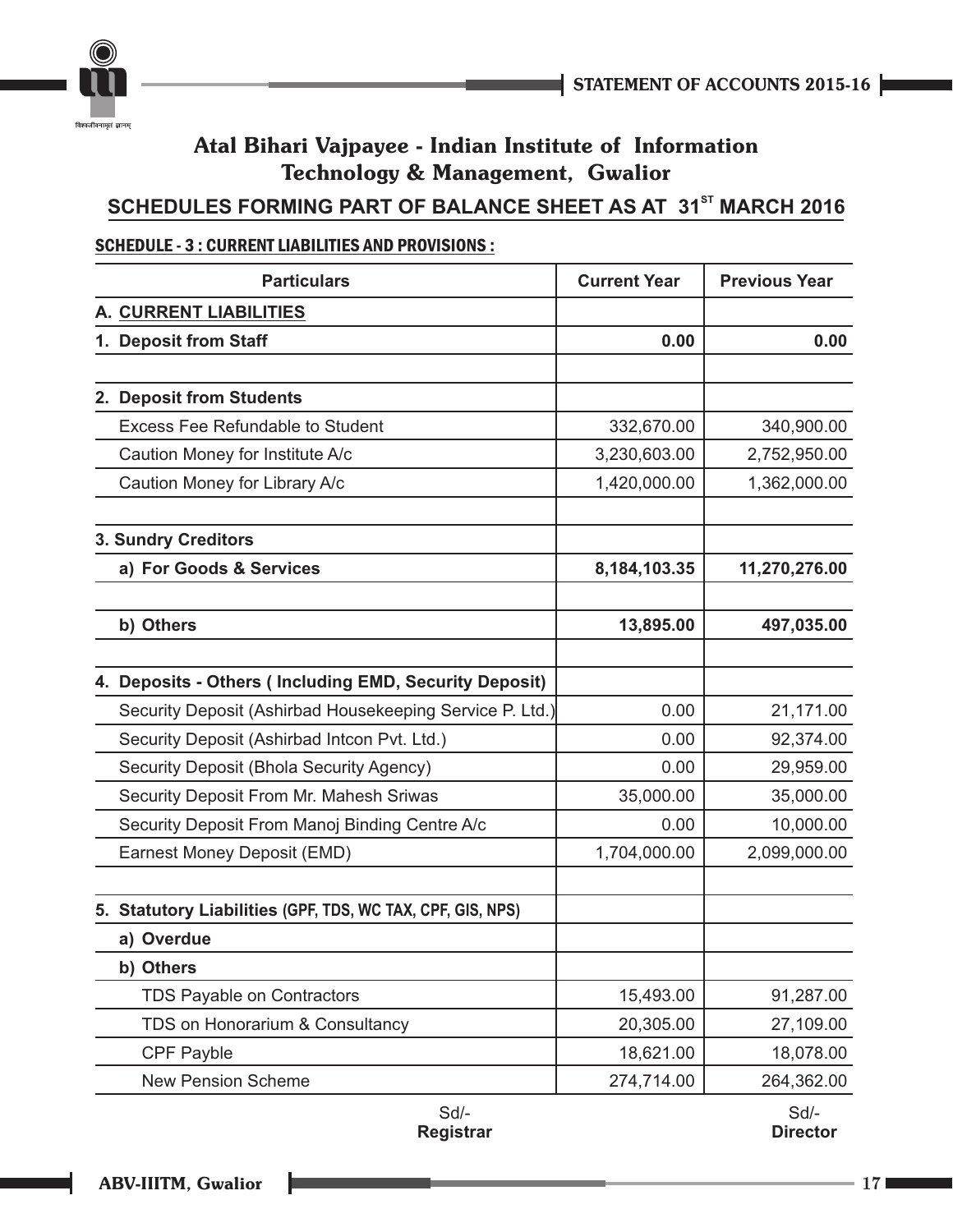



### **SCHEDULES FORMING PART OF BALANCE SHEET AS AT 31<sup>st</sup> MARCH 2016**

### SCHEDULE - 3 : CURRENT LIABILITIES AND PROVISIONS :

| <b>Particulars</b>                                   | <b>Current Year</b> | <b>Previous Year</b> |
|------------------------------------------------------|---------------------|----------------------|
| <b>Professional Tax Payable</b>                      | 14,750.00           | 15,750.00            |
| TDS (Income Tax) Payable                             | 658,945.00          | 596,917.00           |
| <b>GIS Payable</b>                                   | 633.00              | 833.00               |
| <b>General Provident Fund</b>                        | 76,000.00           | 79,500.00            |
|                                                      |                     |                      |
| <b>6. Other Current Liabilities</b>                  |                     |                      |
| a) Salaries                                          |                     |                      |
| Pay & Allowances                                     | 3,676,220.00        | 3,684,934.00         |
|                                                      |                     |                      |
| b) Receipts against Sponsored Projects               |                     |                      |
| IWCCMP-14 (DRAS)                                     | 126,650.00          | 95,000.00            |
| MPCST BHOPAL Dr. K.V Arya (ICIIS-2014)               | 0.00                | 73,500.00            |
| ABV-IIITM, SRCC A/c No.946210110000019               | 4,647.00            | 4,647.00             |
| Sponsored Projects, Schedule - 3-a(i)                | 3,655,639.00        | 10,466,685.80        |
| Sponsored Projects, Schedule - 3-a(ii)               | 23,973,859.00       | 18,599,598.00        |
|                                                      |                     |                      |
| c) Receipts against Sponsored fellowships            |                     |                      |
| & scholarships                                       |                     |                      |
| Central Sector Scholarship Payable                   | 2,679,160.00        | 912,600.00           |
| Scholarship / Fellowship A/c                         | 975,076.00          | 271,138.00           |
| Amount Payable to Asstt. Commissioner Social Welfare | 25,000.00           | 25,000.00            |
| Amount Payable to Tribal Welfare Deptt. Gwalior      | 11,025.00           | 11,025.00            |
|                                                      |                     |                      |
| d) Unutilised Grants                                 |                     |                      |
| e) Grants in advance                                 |                     |                      |
| f) Other Funds                                       |                     |                      |
| <b>Pension Fund</b>                                  | 10,000,084.00       | 7,194,333.56         |

Sd/- **Registrar** Sd/-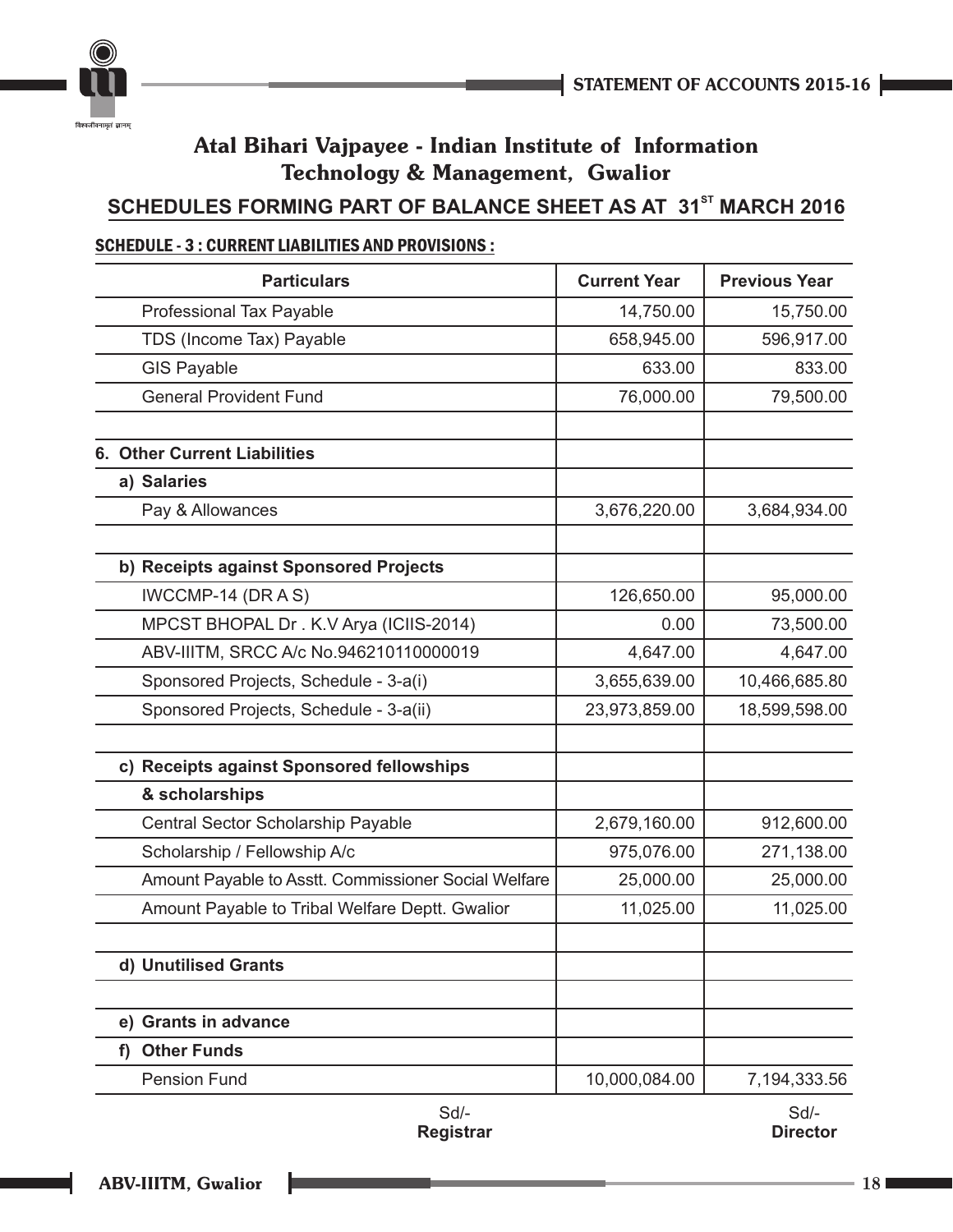



### **SCHEDULES FORMING PART OF BALANCE SHEET AS AT 31<sup>st</sup> MARCH 2016**

### SCHEDULE - 3 : CURRENT LIABILITIES AND PROVISIONS :

| <b>Particulars</b>                                    | <b>Current Year</b> | <b>Previous Year</b> |
|-------------------------------------------------------|---------------------|----------------------|
| Alumni Association Membership Fund                    | 2,674,585.91        | 2,228,924.91         |
| <b>CPF Fund Account</b>                               | 6,265,911.70        | 4,844,887.99         |
| <b>Student Welfare Fund</b>                           | 3,008,036.00        | 1,857,764.00         |
| Sitaram Jindal Foundation, New Delhi                  | 400,000.00          | 0.00                 |
| Vishvkarma Phd Scheme P I Prof G K Sharma             | 162,500.00          | 0.00                 |
|                                                       |                     |                      |
| g) Other Liabilities                                  |                     |                      |
| Employer's Contribution to NPS Payable A/c            | 274,714.00          | 264,362.00           |
| Hostel Mess Fee Payable A/c                           | 2,195,533.00        | 123,000.00           |
| Amount Payable Against Twaran                         | 72,000.00           | 0.00                 |
| Total (A) :                                           | 76,180,372.96       | 70,261,901.26        |
|                                                       |                     |                      |
| <b>B. PROVISIONS</b>                                  |                     |                      |
| 1. For Taxation                                       | 0.00                | 0.00                 |
| 2. Gratuity                                           | 10,000,000.00       | 10,000,000.00        |
| 3. Superannuation Pension                             | 0.00                | 0.00                 |
| 4. Accumulated Leave Encashment                       | 18,626,606.00       | 13,484,403.00        |
| 5. Trade Warranties/Claims                            | 0.00                | 0.00                 |
| 6. Others (Specify)                                   |                     |                      |
| i.<br>Provision for IPG-M. Tech Scholarship           | 1,902,571.00        | 1,135,736.00         |
| Provision for M. Tech Scholarship<br>ii.              | 2,880,934.00        | 3,596,200.00         |
| iii. Provision for Ph.D. Scholarship                  | 1,800,000.00        | 1,570,533.00         |
| <b>Provision for Audit Fees</b><br>iv.                | 145,075.00          | 143,910.00           |
| Provision for Payment Agst. Outsourced Services<br>V. | 5,300,625.00        | 0.00                 |
| Total (B) :                                           | 40,655,811.00       | 29,930,782.00        |
| Gross Total (A)+(B) :                                 | 116,836,183.96      | 100,192,683.26       |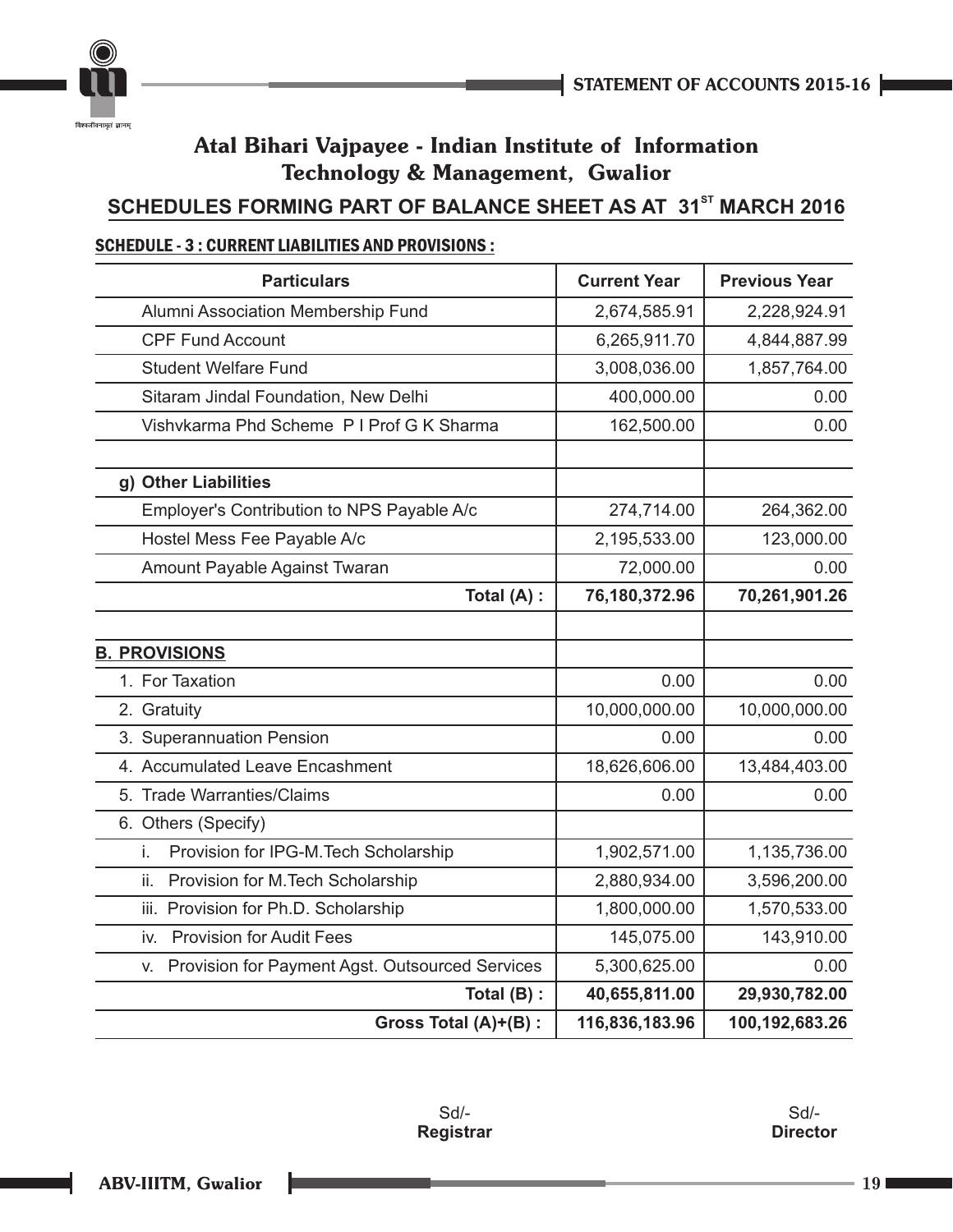Atal Bihari Vajpayee - Indian Institute of Information Technology & Management, Gwalior **Atal Bihari Vajpayee - Indian Institute of Information Technology & Management, Gwalior** SCHEDULES FORMING PART OF BALANCE SHEET AS AT 31<sup>ST</sup> MARCH 2016 **AT 31 MARCH 2016SCHEDULES FORMING PART OF BALANCE SHEET AS** 

| $\div$              | ن<br>آ                                                                                                                                                              | <b>Opening Balance</b> |          | 5. Receipts/                         | ق            | Z.                             | <b>Closing Balance</b> |          |
|---------------------|---------------------------------------------------------------------------------------------------------------------------------------------------------------------|------------------------|----------|--------------------------------------|--------------|--------------------------------|------------------------|----------|
| $\frac{1}{2}$<br>ູ່ | the Project<br>Name of                                                                                                                                              | Credit<br>್ಲ           | 4. Debit | during the year<br><b>Recoveries</b> | Total        | during the year<br>Expenditure | 8. Credit              | 9. Debit |
|                     | electronic and Optical properties of B(In)-<br>V Nanowires, PI Dr. Anurag Srivastava<br>Ab-initio investigation of structural and<br>funded by DAE, BRNS Mumbai     | 178, 181.00            | 0.00     | 0.00                                 | 178,181.00   | 148,243.00                     | 29,938.00              | 0.00     |
| ιË                  | Exploitation and conservation of forestry<br>esources using mathematical models,<br>PI Ms. Manisha Chaudhary &<br>Dr. Joydeep Dhar funded by<br>MST, DST, New Delhi | 156,028.00             | 0.00     | 0.00                                 | 156,028.00   | 156,028.00                     | 0.00                   | 0.00     |
| iΞ                  | Vision Based Expert System Design for<br>Cotton Plucking, PI Dr. Mahua<br>Bhattacharya funded by CSIR,<br>New Delhi                                                 | 892,388.00             | 0.00     | 400,000.00                           | 1,292,388.00 | 1,148,897.00                   | 143,491.00             | 0.00     |
| $\geq$              | Dr. Pankaj Srivastava funded by SERB,<br>Ab-initio study of Mn-doped II-VI and<br>III-V semiconducting Nanowires, PI<br>DST, New Delhi                              | 208,220.00             | 0.00     | 420,000.00                           | 628,220.00   | 503,199.00                     | 125,021.00             | 0.00     |
| $\mathbf{r}$        | Management using Holistic Approach:<br>Developing a Model for Relationship<br>Investigations into Indian Industries<br>funded by ICSSR, New Delhi                   | 480,000.00             | 0.00     | 0.00                                 | 480,000.00   | 0.00                           | 480,000.00             | 0.00     |

Sd/- **Director**

**STATEMENT OF ACCOUNTS 2015-16**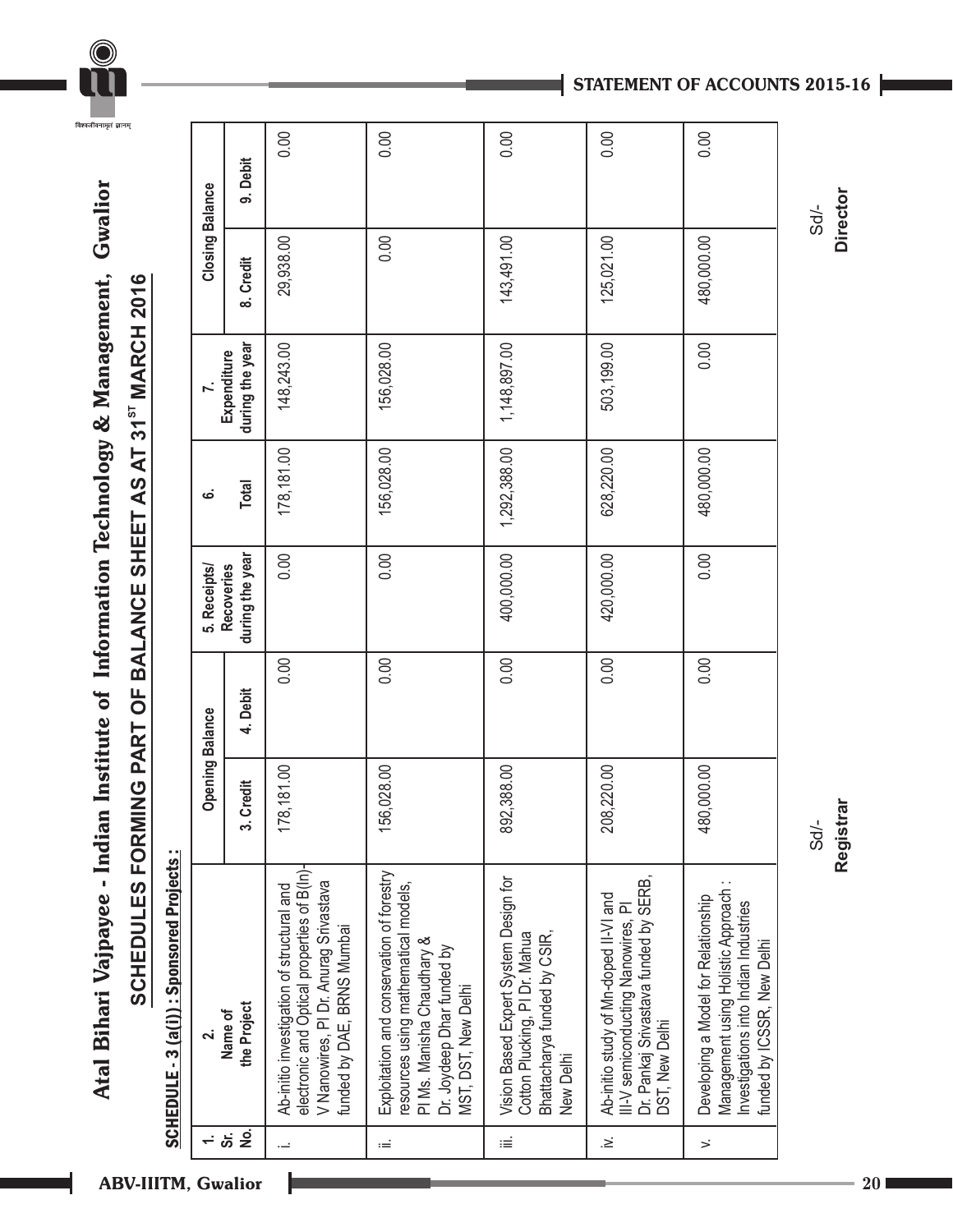

Atal Bihari Vajpayee - Indian Institute of Information Technology & Management, Gwalior **Atal Bihari Vajpayee - Indian Institute of Information Technology & Management, Gwalior** SCHEDULES FORMING PART OF BALANCE SHEET AS AT 31<sup>ST</sup> MARCH 2016 **AT 31 MARCH 2016 SCHEDULES FORMING PART OF BALANCE SHEET AS** 

SCHEDULE - 3 (a(i)) : Sponsored Projects : SCHEDULE - 3 (a(i)) : Sponsored Projects :

|                |                                                                                                                                                          | <b>Opening Balance</b> |          | 5. Receipts/                         | ؘڡ           |                                | <b>Closing Balance</b> |          |
|----------------|----------------------------------------------------------------------------------------------------------------------------------------------------------|------------------------|----------|--------------------------------------|--------------|--------------------------------|------------------------|----------|
| ġ<br>ຮັ        | the Project<br>Name of                                                                                                                                   | redit<br>ပ<br>က        | 4. Debit | during the year<br><b>Recoveries</b> | Total        | during the year<br>Expenditure | 8. Credit              | 9. Debit |
| $\overline{ }$ | Ab-initio investigation of structural and<br>Nanowires, PI Dr. Anurag Srivastava,<br>electronic properties of Zn(Cd)-VI<br>Funded by MST, DST, New Delhi | 701,027.00             | 0.00     | 100,000.00                           | 801,027.00   | 767,220.00                     | 33,807.00              | 0.00     |
|                | Blood Cell using Non invasive imaging,<br>To study the effect of electromagnetic<br>radiation on biological cell / tissues<br>P I Dr Mahua Bhattacharya  | 000.000<br>2,500,      | 0.00     | $\frac{1}{2}$                        | 2,500,000.00 | 233,111.00                     | 2,266,889.00           | 0.00     |
|                | Medicine Administrator for Elderly<br>viii.   Web enabled Electronic Personal<br>PI Dr K K Pattanaik                                                     | ,449.00<br>646.<br>T   | 0.00     | 0.00                                 | 646,449.00   | 69,956.00                      | 576,493.00             | 0.00     |
|                | Total :                                                                                                                                                  | 5,762,293.00           | 0.00     | 920,000.00                           | 6,682,293.00 | 3,026,654.00                   | 3,655,639.00           | 0.00     |

### **STATEMENT OF ACCOUNTS 2015-16**

**Director**  $Sd$ -

Sd/- **Registrar** Sd/- **Director** Registrar  $Sd-$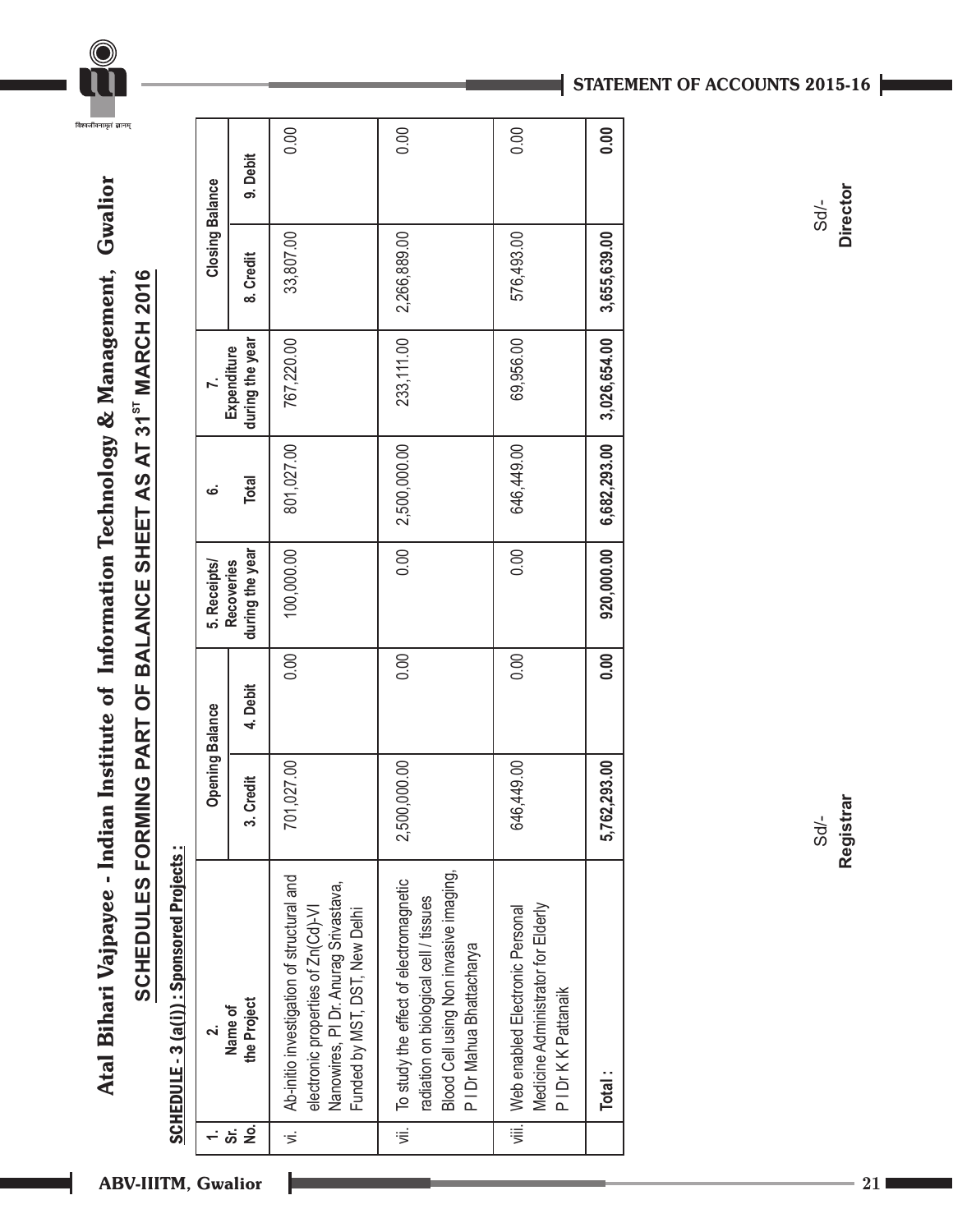

## Atal Bihari Vajpayee - Indian Institute of Information Technology & Management, Gwalior **Atal Bihari Vajpayee - Indian Institute of Information Technology & Management, Gwalior** SCHEDULES FORMING PART OF BALANCE SHEET AS AT 31<sup>8T</sup> MARCH 2016 **AT 31 MARCH 2016SCHEDULES FORMING PART OF BALANCE SHEET AS**

SCHEDULE - 3 (a(ii)) : Sponsored Projects : SCHEDULE - 3 (a(ii)) : Sponsored Projects :

|                      | $\overline{\mathbf{r}}$                                                                                                                                           | <b>Opening Balance</b> |          | 5. Receipts/                         | ဖ            |                                | <b>Closing Balance</b> |          |
|----------------------|-------------------------------------------------------------------------------------------------------------------------------------------------------------------|------------------------|----------|--------------------------------------|--------------|--------------------------------|------------------------|----------|
| $\frac{1}{2}$<br>ຈັ່ | the Project<br>Name of                                                                                                                                            | Credit<br>က်           | 4. Debit | during the year<br><b>Recoveries</b> | <b>Total</b> | during the year<br>Expenditure | 8. Credit              | 9. Debit |
|                      | Transport Properties of COINAGE METAL<br>DOPED Graphene Nano Ribbons (GNR's),<br>PI Dr. Pankaj Srivastava funded by<br>CSIR, New Delhi                            | 67,888.00              | 0.00     | 322,237.00                           | 390,125.00   | 390,125.00                     | 0.00                   | 0.00     |
| ïШ                   | Srivastava funded by MCIT, DIT, New Delhi<br>of Entrepreneurs (TIDE) in the areas of<br>Technology Incubation & Development<br>Electronics and ICT, PI Dr. Anurag | 9,297,566.80           | 0.00     | 165,798.00                           | 9,463,364.80 | 1,857,968.00                   | 7,605,396.80           | 0.00     |
| iΞ                   | MultiMobile Agent System based Train<br>Dr. Kiran Kumar Pattanaik funded by<br>Operations under Moving Block, PI<br>MCIT, DIT, New Delhi                          | 588,315.00             | 0.00     | 15,638.00                            | 603,953.00   | 0.00                           | 603,953.00             | 0.00     |
| ∴.<br>∴              | PI Dr. Pradip Swarankar, Funded by<br>Sociology of Social Network Sites,<br>CSSR, New Delhi                                                                       | 79,870.00<br>÷         | 0.00     | 1,684.00                             | 181,554.00   | 171,317.00                     | 10,237.00              | 0.00     |
| $\mathbf{r}$         | (GURVE), PI Dr. Anurag Srivastava funded<br>by State Planning Commission, Bhopal<br>T enabled village resource Center                                             | 6,757.00               | 0.00     | 273.00                               | 7,030.00     | 0.00                           | 7,030.00               | 0.00     |
| $\overline{5}$       | Dash, funded by MP State Government<br>Guarantee Act-2010, PI Dr. Manoj Kr.<br>Impact evaluation of Public Service                                                | 36,480.00              | 0.00     | 0.00                                 | 36,480.00    | 36,480.00                      | 0.00                   | 0.00     |

### **STATEMENT OF ACCOUNTS 2015-16**

Sd/- **Registrar**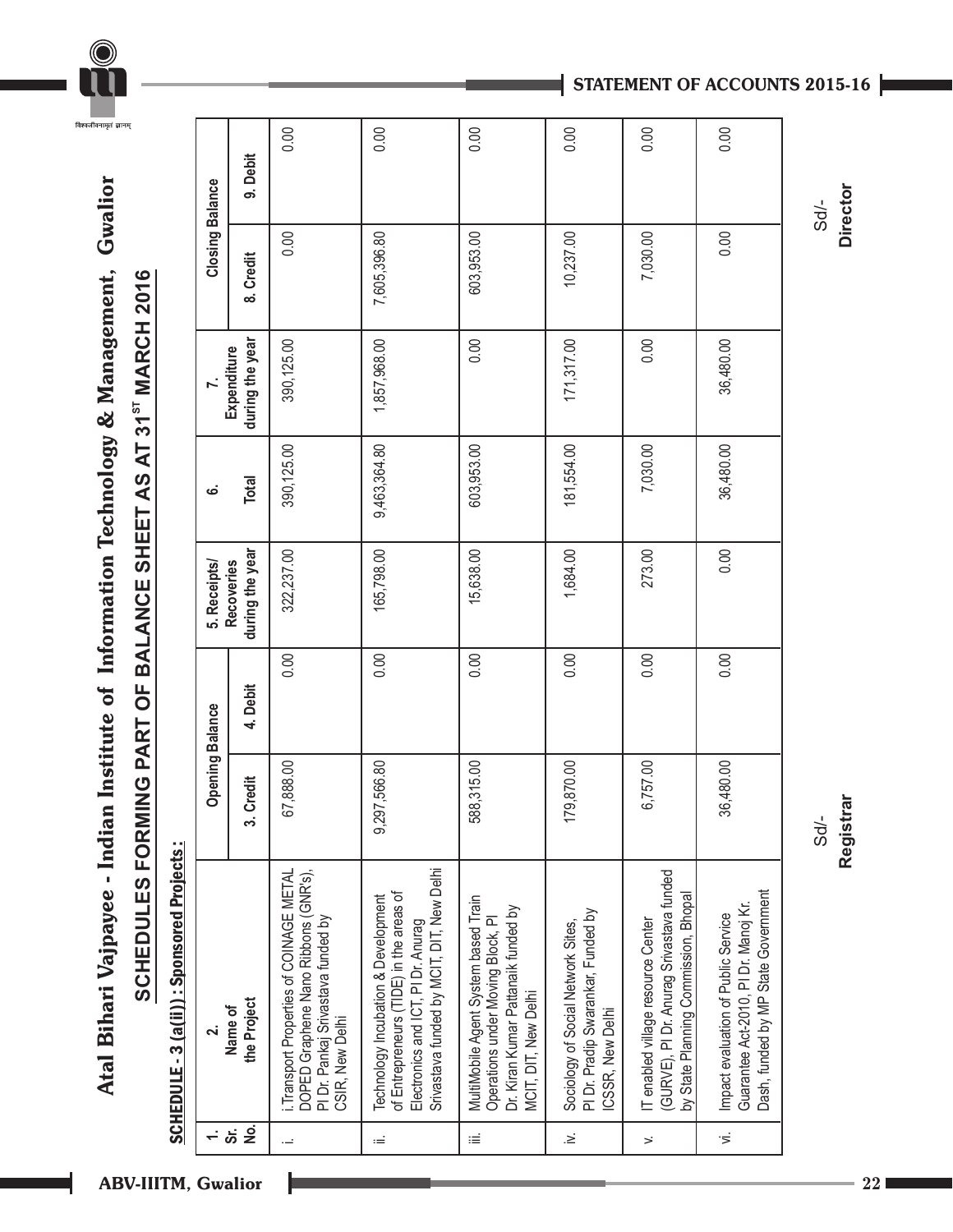## Atal Bihari Vajpayee - Indian Institute of Information Technology & Management, Gwalior **Atal Bihari Vajpayee - Indian Institute of Information Technology & Management, Gwalior** SCHEDULES FORMING PART OF BALANCE SHEET AS AT 31<sup>ST</sup> MARCH 2016 **AT 31 MARCH 2016SCHEDULES FORMING PART OF BALANCE SHEET AS**

SCHEDULE - 3 (a(ii)) : Sponsored Projects : SCHEDULE - 3 (a(ii)) : Sponsored Projects :

|                | $\dot{\mathbf{v}}$                                                                                                                                                                                           | <b>Opening Balance</b> |          | 5. Receipts/                         | 6            |                                | <b>Closing Balance</b> |          |
|----------------|--------------------------------------------------------------------------------------------------------------------------------------------------------------------------------------------------------------|------------------------|----------|--------------------------------------|--------------|--------------------------------|------------------------|----------|
| غ<br>R<br>င်္တ | the Project<br>Name of                                                                                                                                                                                       | Credit<br>က်           | 4. Debit | during the year<br><b>Recoveries</b> | Total        | during the year<br>Expenditure | 8. Credit              | 9. Debit |
| '≡             | Shukla, funded by MST, DST, New Delhi<br>FIST Lavel I, Robotics, PI Prof. Anupam                                                                                                                             | 70,190.00              | 0.00     | 0.00                                 | 70,190.00    | 70,190.00                      | 0.00                   | 0.00     |
| :≡             | NAREGA, PI Dr. Joydeep Dhar funded<br>by MP State Government                                                                                                                                                 | 3,300,268.00           | 0.00     | 119,579.00                           | 3,419,847.00 | 0.00                           | 3,419,847.00           | 0.00     |
| ×.             | Development of Reactive Roaming Scheme<br>for Honeypots, PI Prof. Shashikala Tapaswi,<br>funded by DIT, MCIT, New Delhi                                                                                      | 4,860.00               | 0.00     | 0.00                                 | 4,860.00     | 4,860.00                       | 0.00                   | 0.00     |
| $\dot{\times}$ | Management funded by RGIIM, Shilong<br>Best Practices of Demand Chain<br>through AICTE                                                                                                                       | 9,609.00               | 0.00     | 389.00                               | 9,998.00     | 0.00                           | 9,998.00               | 0.00     |
| '≍́            | Development of E-content for academic<br>of the IT enabled Management Project<br>courses and professional in the areas<br>funded by MHRD, New Delhi                                                          | 11,798.00              | 0.00     | 477.00                               | 12,275.00    | 0.00                           | 12,275.00              | 0.00     |
| "<br>※         | Sponsored Research & Consultancy<br>Cell, PI Prof. Anupam Shukla                                                                                                                                             | 4,732,063.00           | 0.00     | 1,798,684.00                         | 6,530,747.00 | 888,690.00                     | 5,642,057.00           | 0.00     |
| iii.           | <b>MDP Centre</b>                                                                                                                                                                                            | 1,619,889.00           | 0.00     | 1,364,076.00                         | 2,983,965.00 | 101.90                         | 2,983,863.10           | 0.00     |
| хiу.           | Shukla, funded by DeITY, MCIT, New Delhi<br>Commodity Prices & Weather Information<br>Consortium - Phase II, PI Prof. Anupam<br>in 12 Indian Languages Dialects (ASR)<br>Speech Based Access of Agricultural | 304,037.00             | 0.00     | 608,520.00                           | 912,557.00   | 904,407.00                     | 8,150.00               | 0.00     |

**STATEMENT OF ACCOUNTS 2015-16**

Sd/- **Registrar**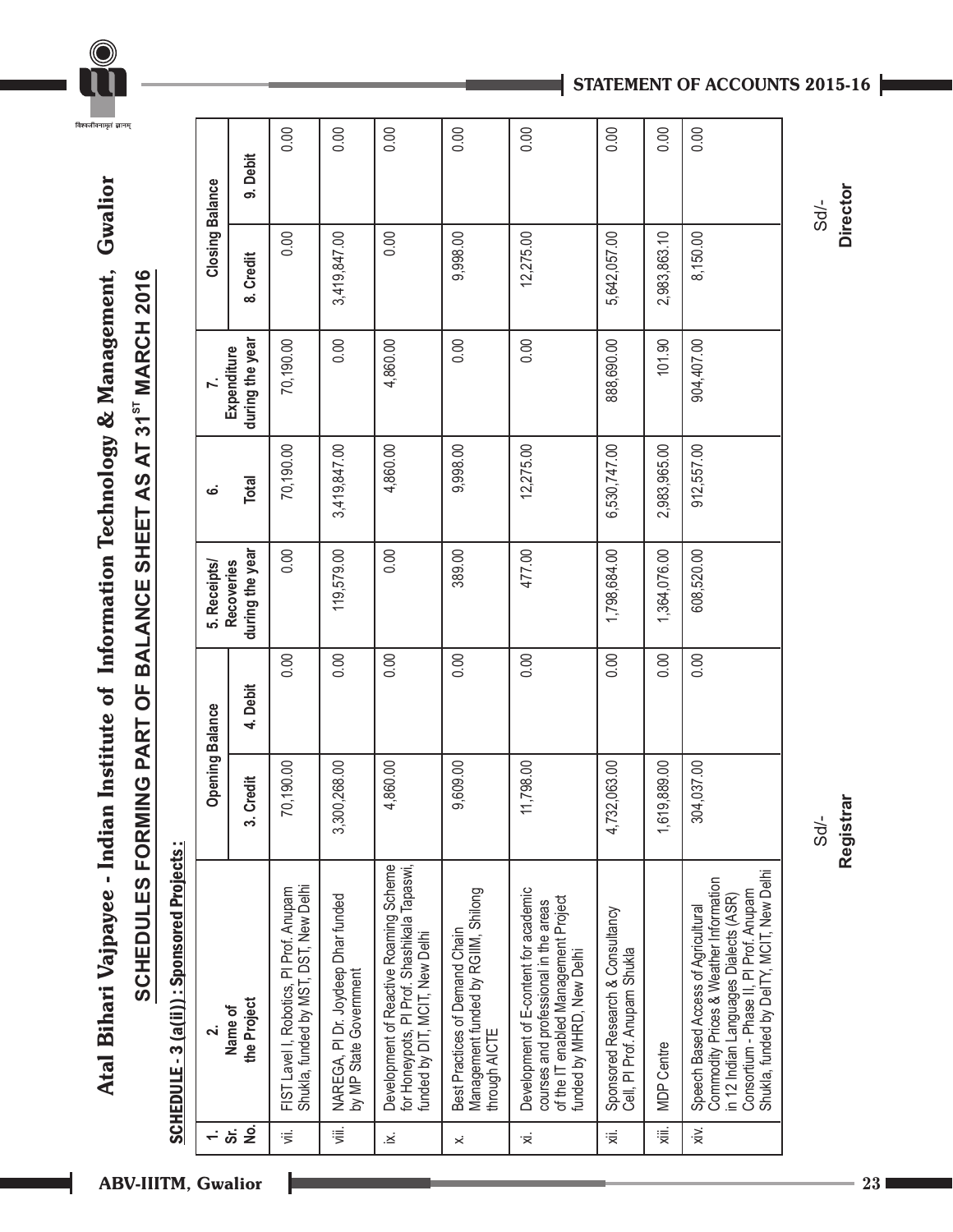

## Atal Bihari Vajpayee - Indian Institute of Information Technology & Management, Gwalior **Atal Bihari Vajpayee - Indian Institute of Information Technology & Management, Gwalior** SCHEDULES FORMING PART OF BALANCE SHEET AS AT 31<sup>ST</sup> MARCH 2016 **AT 31 MARCH 2016SCHEDULES FORMING PART OF BALANCE SHEET AS**

SCHEDULE - 3 (a(ii)) : Sponsored Projects : SCHEDULE - 3 (a(ii)) : Sponsored Projects :

|                     | $\dot{\mathbf{r}}$                                                                                                                                                                     | <b>Opening Balance</b> |          | 5. Receipts/                         | .<br>ت        |                                | <b>Closing Balance</b> |          |
|---------------------|----------------------------------------------------------------------------------------------------------------------------------------------------------------------------------------|------------------------|----------|--------------------------------------|---------------|--------------------------------|------------------------|----------|
| $\frac{1}{2}$<br>ຮັ | the Project<br>Name of                                                                                                                                                                 | Credit<br>က်           | 4. Debit | during the year<br><b>Recoveries</b> | Total         | during the year<br>Expenditure | 8. Credit              | 9. Debit |
| χ.                  | in Tracking & Surveillance, PI Prof. Anupam<br>Shukla, funded by DeITY, MCIT, New Delhi<br>Multi Mobile Wireless Sensor Networks                                                       | 366,076.00             | 0.00     | 921,277.00                           | 1,287,353.00  | 1,287,352.16                   | 0.84                   | 0.00     |
| χij.                | "UGC - UKIERI, joint project ""Interfacing<br>Ad-hoc Mobile Networks with IP Mobile<br>Systems"" PI Prof. S Tapaswi"                                                                   | 990,244.00             | 0.00     | 20,746.00                            | 1,010,990.00  | 969,755.00                     | 41,235.00              | 0.00     |
| хvii.               | SEA Phase II project of, PI Prof. S. Tapaswi                                                                                                                                           | 0.00                   | 0.00     | 3,739,802.00                         | 3,739,802.00  | 2,919,444.08                   | 820, 357.92            | 0.00     |
| xviii.              | the impact of food processing on the sustai-<br>India Bilateral AnalysisPI Dr Gyan Prakash"<br>nability of the food supply chains - a UK,<br>"DST - UKIERI, joint project "" Exploring | 0.00                   | 0.00     | 398,180.00                           | 398,180.00    | 333,562.00                     | 64,618.00              | 0.00     |
| хiх.                | SMDP C2SD Project of CO-Chief PI Prof.<br>G K Sharma                                                                                                                                   | 0.00                   | 0.00     | 1,704,264.00                         | 1,704,264.00  | 35,303.00                      | 1,668,961.00           | 0.00     |
| X.                  | Operating System, PI Dr. K V Arya funded<br>Identification of person using Android<br>by DST, New Delhi                                                                                | 18,080.00<br>İ,        | 0.00     | 32,853.00                            | 1,750,933.00  | 792,556.05                     | 958,376.95             | 0.00     |
| χi.                 | Programme to Mr. Mohammed Fakurdeen,<br>Supervised by Prof. Shashikala Tapaswi<br>Newton Bhabha PhD Placement                                                                          | 0.00                   | 0.00     | 117,502.00                           | 117,502.00    | 0.00                           | 117,502.00             | 0.00     |
|                     | Total:                                                                                                                                                                                 | 23,303,991.00          | 0.00     | 11,331,979.00                        | 34,635,970.00 | 10,662,111.00                  | 23,973,859.00          | 0.00     |

**STATEMENT OF ACCOUNTS 2015-16**

Sd/- **Director**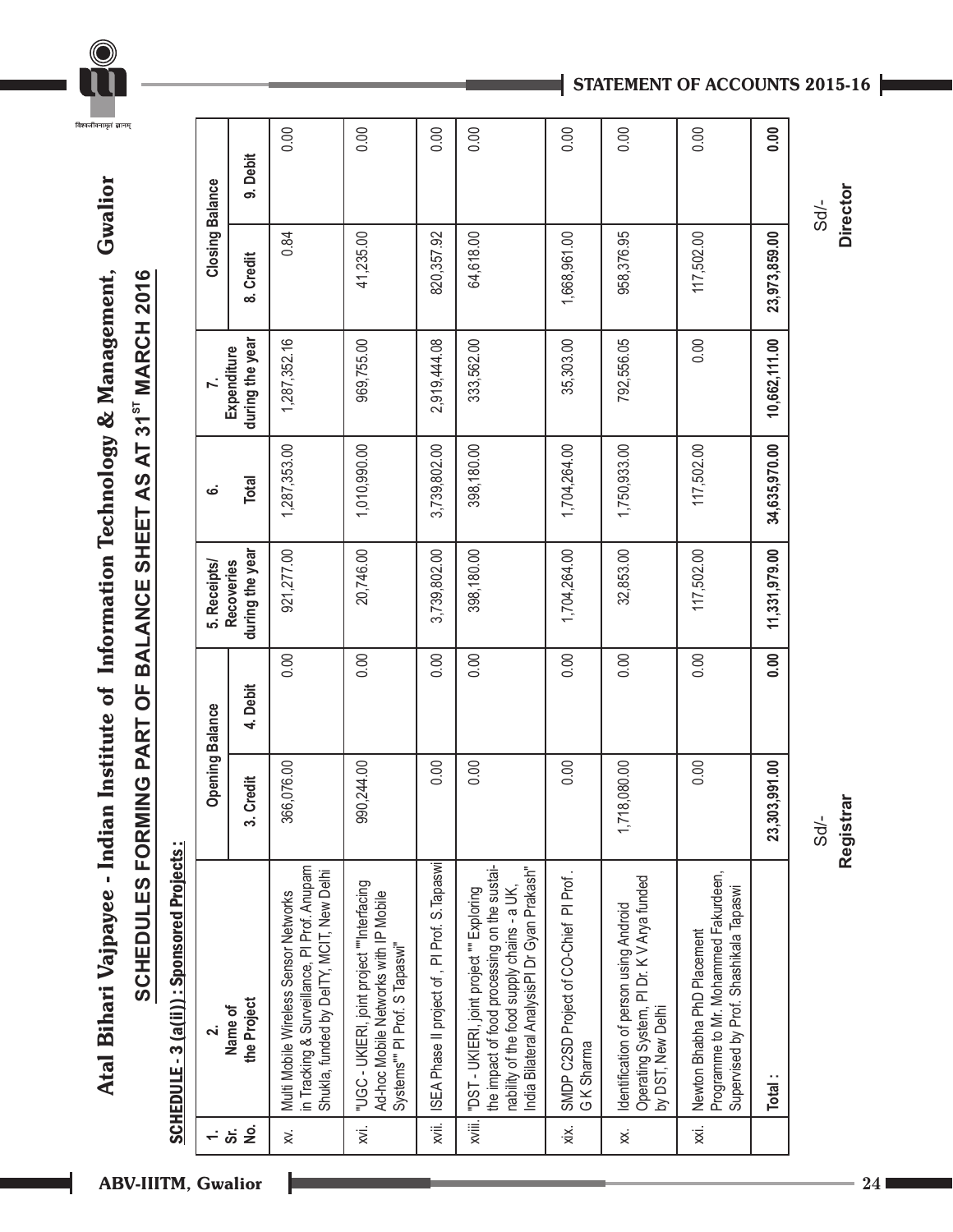## Atal Bihari Vajpayee - Indian Institute of Information Technology & Management, Gwalior **Atal Bihari Vajpayee - Indian Institute of Information Technology & Management, Gwalior** 31<sup>ST</sup> MARCH 2016 **ST 31 MARCH 2016**

| 4 - FIXED ASSETS<br><b>SCHEDULE</b> |       |                                                 |                                        | Gross Block                             |                                        |                                                 | Depreciation       |                                                              | Net Block           |                     |
|-------------------------------------|-------|-------------------------------------------------|----------------------------------------|-----------------------------------------|----------------------------------------|-------------------------------------------------|--------------------|--------------------------------------------------------------|---------------------|---------------------|
|                                     |       | At Beginning of<br>the Year as at<br>01.04.2015 | uring the<br>dditions<br>Year<br>∢Ճ    | <b>Deductions</b><br>During the<br>Year | At the Year<br>31.03.2016<br>End as at | At Beginning of<br>the Year as at<br>01.04.2015 | During the<br>Year | Depreciation At<br>the Year End as<br>at 31.03.2016<br>Total | 31/03/2016<br>As at | 31/03/2015<br>As at |
| A. Fixed Assets (Tangible):         |       |                                                 |                                        |                                         |                                        |                                                 |                    |                                                              |                     |                     |
| 1. Land (Leasehold 60.670 Hect.)    | $0\%$ | 25.00                                           | 0.00                                   | 0.00                                    | 25.00                                  | 0.00                                            | 0.00               | 0.00                                                         | 25.00               | 25.00               |
| 2. ATM Room                         | 2%    | 131,610.00                                      | 0.00                                   | 0.00                                    | 31,610.00                              | 55,449.00                                       | 1,523.00           | 56,972.00                                                    | 74,638.00           | 76,161.00           |
| 3. Computer & Up-gradation          | 20%   | 85,160,360.00                                   | 414,334.00<br>$\overline{\phantom{0}}$ | 0.00                                    | 86,574,694.00                          | 77,088,704.00                                   | 1,897,198.00       | 78,985,902.00                                                | 7,588,792.00        | 8,071,656.00        |
| 4. Computer (Networking)            | 20%   | 20,767,356.00                                   | 506,142.00                             | 0.00                                    | 21,273,498.00                          | 19,466,990.00                                   | 361,302.00         | 19,828,292.00                                                | 1,445,206.00        | 1,300,366.00        |
| Furniture & Fixtures<br>5           | 7.5%  | 66,578,827.00                                   | 735,255.00<br>$\overline{ }$           | 0.00                                    | 68,314,082.00                          | 34,784,598.00                                   | 514,711.00         | 37,299,309.00                                                | 31,014,773.00       | 31,794,229.00       |
| Equipments<br>ේ                     | 7.5%  | 28,434,241.00                                   | 601,017.00<br>$\sim$                   | 0.00                                    | 31,035,258.00                          | 12,756,204.00                                   | 1,370,929.00       | 14,127,133.00                                                | 16,908,125.00       | 15,678,037.00       |
| 7. D.G. Set                         | 5%    | 156,723.00                                      | 0.00                                   | 0.00                                    | 156,723.00                             | 106,186.00                                      | 2,527.00           | 108,713.00                                                   | 48,010.00           | 50,537.00           |
| 8.UPS                               | 20%   | 6,645,178.00                                    | 476,034.00                             | 0.00                                    | 7,121,212.00                           | 3,987,400.00                                    | 626,762.00         | 4,614,162.00                                                 | 2,507,050.00        | 2,657,778.00        |
| 9. Library (Books), Journals        | 10%   | 43,752,222.00                                   | 282,727.00<br>5                        | 0.00                                    | 49,034,949.00                          | 40,583,680.00                                   | 845,127.00         | 41,428,807.00                                                | 7,606,142.00        | 3,168,542.00        |
| 10. Plant Machinery & Equipments    | 5%    | 833,369.00                                      | 0.00                                   | 0.00                                    | 833,369.00                             | 41,668.00                                       | 39,585.00          | 81,253.00                                                    | 752,116.00          | 791,701.00          |
| 11. Student Amenities (inc. Sports) | 8%    | 1,898,400.00                                    | 30,763.00                              | 0.00                                    | 1,929,163.00                           | 695,042.00                                      | 98,730.00          | 793,772.00                                                   | 1,135,391.00        | 1,203,358.00        |
| 12. Transport Facility (Vehicles)   | 10%   | 4,043,662.00                                    | 0.00                                   | 0.00                                    | 4,043,662.00                           | 1,734,846.00                                    | 230,882.00         | 965,728.00                                                   | 2,077,934.00        | 2,308,816.00        |
| 13. Cycle/Rickshaw                  | 10%   | 76,997.00                                       | 17,300.00                              | 0.00                                    | 94,297.00                              | 36,195.00                                       | 5.810.00           | 42,005.00                                                    | 52,292.00           | 40,802.00           |
| 14. Campus Development (Phase-      | 2%    | 339,507,667.00                                  | 498,996.00<br>S                        | 0.00                                    | 343,006,663.00                         | 114,578,170.00                                  | 4,568,570.00       | 119, 146, 740.00                                             | 223, 859, 923.00    | 224,929,497.00      |
| 15. Civil Work (Phase - II)         | 2%    | 301,848,387.00                                  | 0.00                                   | 0.00                                    | 301,848,387.00                         | 208,101,704.00                                  | 1,874,934.00       | 209,976,638.00                                               | 91,871,749.00       | 93,746,683.00       |
| 16. 33 KV Dedicated Feeder A/c      | 5%    | 4,467,579.00                                    | 0.00                                   | 0.00                                    | 4,467,579.00                           | 2,584,405.00                                    | 94,159.00          | 2,678,564.00                                                 | 1,789,015.00        | 1,883,174.00        |
| 17. Equipments for Dispensary A/c   | 8%    | 70,121.00                                       | 0.00                                   | 0.00                                    | 70,121.00                              | 38,319.00                                       | 2,544.00           | 40,863.00                                                    | 29,258.00           | 31,802.00           |
| 18. Solar Equipments                | 5%    | 1,013,995.00                                    | 283,489.00<br>$\overline{ }$           | 0.00                                    | 2,297,484.00                           | 511,357.00                                      | 89,306.00          | 600,663.00                                                   | 1,696,821.00        | 502,638.00          |

**STATEMENT OF ACCOUNTS 2015-16**

Sd/- **Director**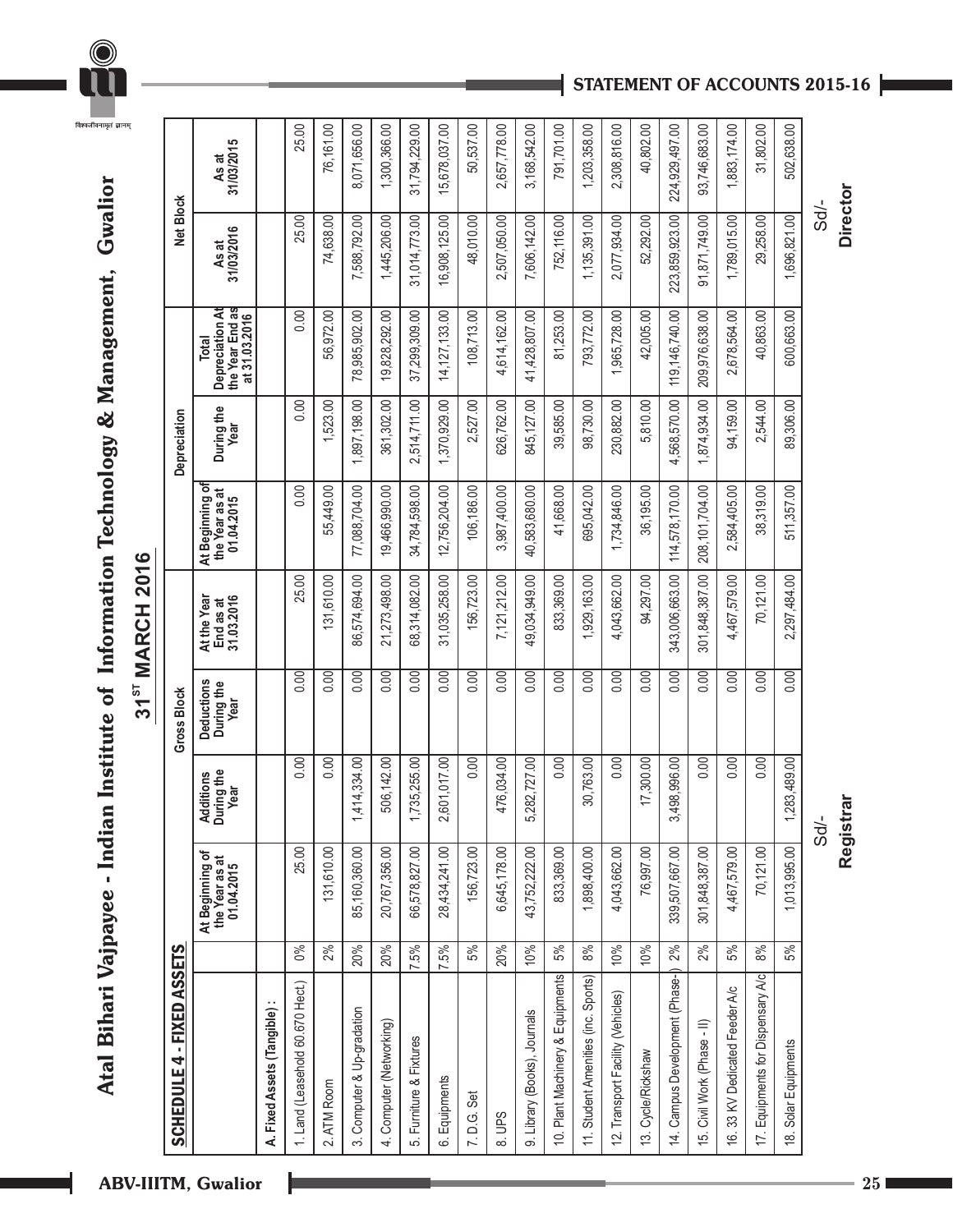## Atal Bihari Vajpayee - Indian Institute of Information Technology & Management, Gwalior **Atal Bihari Vajpayee - Indian Institute of Information Technology & Management, Gwalior**



| <b>SCHEDULE 4 - FIXED ASSETS</b>              |     |                                                 |                                        | <b>Gross Block</b>                      |                                        |                                                 | Depreciation       |                                                             | Net Block                                                    |                     |
|-----------------------------------------------|-----|-------------------------------------------------|----------------------------------------|-----------------------------------------|----------------------------------------|-------------------------------------------------|--------------------|-------------------------------------------------------------|--------------------------------------------------------------|---------------------|
|                                               |     | At Beginning of<br>the Year as at<br>01.04.2015 | <b>Additions</b><br>During the<br>Year | <b>Deductions</b><br>During the<br>Year | At the Year<br>31.03.2016<br>End as at | At Beginning of<br>the Year as at<br>01.04.2015 | During the<br>Year | the Year End as<br>at 31.03.2016<br>Depreciation A<br>Total | 31/03/2016<br>As at                                          | 31/03/2015<br>As at |
| 19. Civil Construction Works,                 |     |                                                 |                                        |                                         |                                        |                                                 |                    |                                                             |                                                              |                     |
| CPWD (Ph-III)                                 |     |                                                 |                                        |                                         |                                        |                                                 |                    |                                                             |                                                              |                     |
| i. Civil Works                                | 2%  | 0.00                                            | 834,000.00<br>411                      | $\overline{0.00}$                       | 411,834,000.00                         | 0.00                                            | 7,387,190.00       | 7,387,190.00                                                | 404,446,810.00                                               | 0.00                |
| ii. Sub Station Equipments                    | 5%  | 0.00                                            | 437,000.00<br>₽                        | 0.00                                    | 10,437,000.00                          | 0.00                                            | 298,640.00         | 298,640.00                                                  | 10, 138, 360.00                                              | 0.00                |
| Total "A"                                     |     | 905,386,719.00                                  | 1117,057.00<br>439                     | $\overline{0.00}$                       | 1,344,503,776.00                       | 517,150,917.00                                  | 22,310,429.00      | 539,461,346.00                                              | 805,042,430.00                                               | 388,235,802.00      |
| <b>B. Intangible Assets</b>                   |     |                                                 |                                        |                                         |                                        |                                                 |                    |                                                             |                                                              |                     |
| 19. Software                                  | 40% | 29,474,653.00                                   | 562,162.00                             | 0.00                                    | 30,036,815.00                          | 24,201,749.00                                   | 2,334,026.00       | 26,535,775.00                                               | 3,501,040.00                                                 | 5,272,904.00        |
| 20. On Line Printed, Journals (Library)   40% |     | 16,982,900.00                                   | ,441,604.00                            | 0.00                                    | 23,424,504.00                          | 6,793,160.00                                    | 6,652,538.00       | 13,445,698.00                                               | 9,978,806.00                                                 | 10, 189, 740.00     |
| Total "B"                                     |     | 46,457,553.00                                   | ,003,766.00                            | 0.00                                    | 53,461,319.00                          | 30,994,909.00                                   | 8,986,564.00       | 39,981,473.00                                               | 13,479,846.00                                                | 15,462,644.00       |
| C. Capital Work-in-Progress:                  |     |                                                 |                                        |                                         |                                        |                                                 |                    |                                                             |                                                              |                     |
| 1. Civil Construction Work (Phase-III)        |     | 878,316,860.00                                  | 231,000.00<br>290                      | 422,271,000.00                          | 746,276,860.00                         | 0.00                                            | 0.00               | 0.00                                                        | 746,276,860.00                                               | 878,316,860.00      |
| 2. Consultancy for Construction               |     | 31,562,363.00                                   | 314,462.00<br>N                        | 0.00                                    | 33,876,825.00                          | 0.00                                            | 0.00               | 0.00                                                        | 33,876,825.00                                                | 31,562,363.00       |
| 3. TA Related to Construction                 |     | 299,705.00                                      | 0.00                                   | 0.00                                    | 299,705.00                             | 0.00                                            | 0.00               | 0.00                                                        | 299,705.00                                                   | 299,705             |
| Total "C"                                     |     | 910, 178, 928.00                                | 545,462.00<br>292                      | 422,271,000.00                          | 780,453,390.00                         | $\frac{8}{10}$                                  | $\frac{8}{10}$     | 0.00                                                        | 780,453,390.00                                               | 910, 178, 928.00    |
| Total (A+B+C)                                 |     | 1,862,023,200.00                                | 666,285.00<br>738                      | 422,271,000.00                          | 2,178,418,485.00                       | 548, 145, 826.00                                | 31,296,993.00      |                                                             | 579,442,819.00   1,598,975,666.00   1,313,877,374.00         |                     |
| Previous Year (2013-14)                       |     | 1,534,828,579.00                                | 194,621.00<br>327                      |                                         | $0.00$   1,862,023,200.00              | 523,585,262.00                                  | 24,560,564.00      |                                                             | 548, 145, 826.00   1, 313, 877, 374.00   1, 011, 243, 317.00 |                     |

### **STATEMENT OF ACCOUNTS 2015-16**

Sd/- **Director**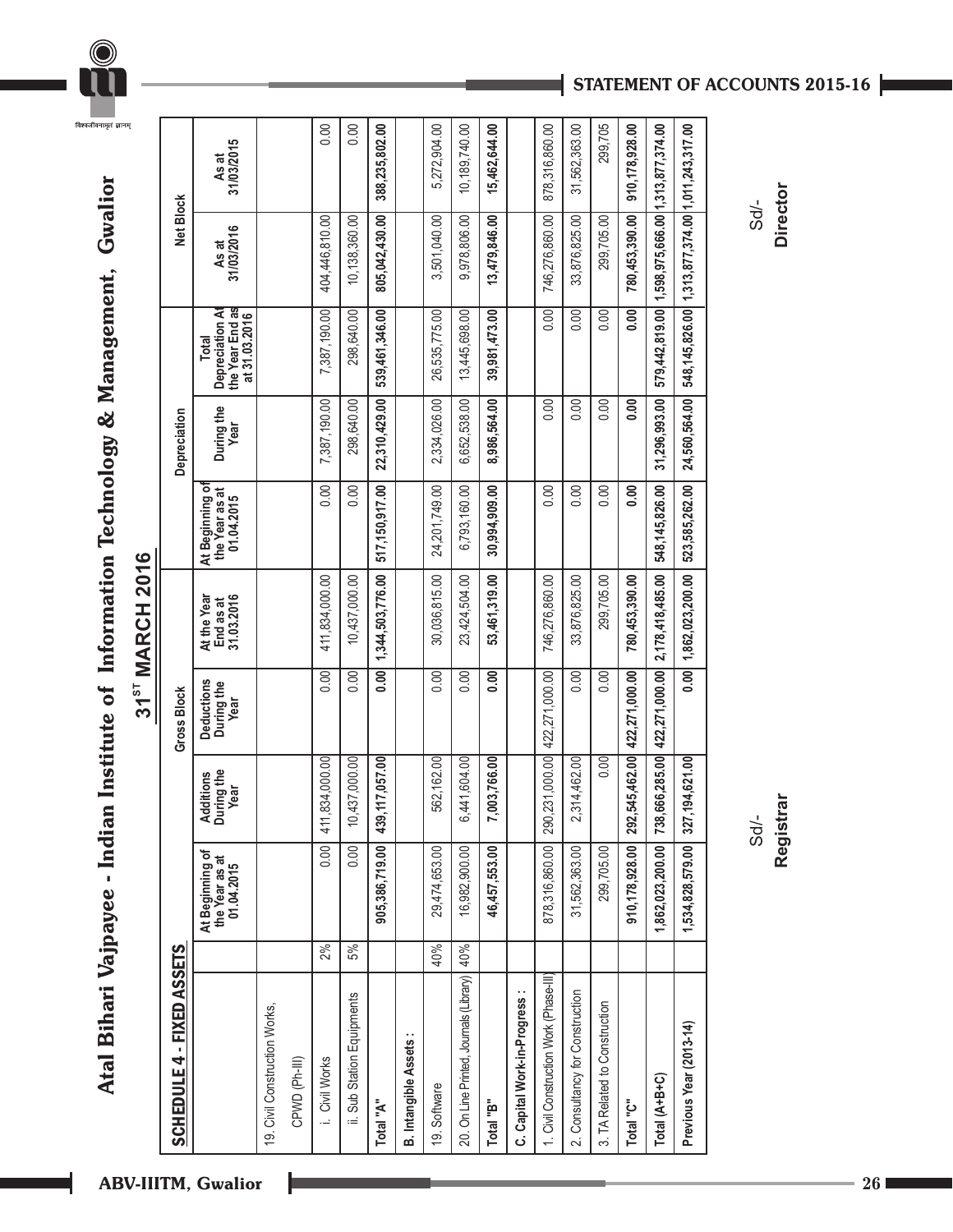

### **SCHEDULES FORMING PART OF BALANCE SHEET AS AT 31<sup>st</sup> MARCH 2016**

### SCHEDULE - 5 : INVESTMENTS FROM EARMARKED /ENDOWMENT FUNDS

|   | <b>Particulars</b>                              | <b>Current Year</b> |                  | <b>Previous Year</b> |                |
|---|-------------------------------------------------|---------------------|------------------|----------------------|----------------|
| 1 | In Central Government Securities                | 0.00                |                  | 0.00                 |                |
| 2 | In State Government Securities                  | 0.00                |                  | 0.00                 |                |
| 3 | Other approved Securities                       | 0.00                |                  | 0.00                 |                |
| 4 | <b>Shares</b>                                   | 0.00                |                  | 0.00                 |                |
| 5 | Debentures and Bonds                            | 0.00                |                  | 0.00                 |                |
| 6 | Term Deposits With Banks                        | 0.00                |                  | 0.00                 |                |
|   | A. Depreciation Replacement & Development Fund: |                     |                  |                      |                |
|   | <b>Allahabad Bank, Gwalior</b>                  |                     | 104,010,580.33   |                      | 34,400,000.00  |
|   | Allahabad Bank, SDM Road - FDR No.718258        | 44,936,826.33       |                  | 0.00                 |                |
|   | Allahabad Bank, SDM Road - FDR No.718326        | 21,563,540.00       |                  | 0.00                 |                |
|   | Allahabad Bank, SDM Road - FDR No.718327        | 37,510,214.00       |                  | 0.00                 |                |
|   | ALLAHABAD FDR NO.374828                         | 0.00                |                  | 34,400,000.00        |                |
|   | Andhra Bank, Gwalior                            |                     | 133, 129, 871.00 |                      | 122,428,629.41 |
|   | ANDHRA BANK FDR NO.397719 (E)                   | 0.00                |                  | 88,028,629.41        |                |
|   | ANDHRA BANK FDR NO.398378                       | 0.00                |                  | 34,400,000.00        |                |
|   | Andhra Bank, Gwl FDR No.190215                  | 50,000,000.00       |                  | 0.00                 |                |
|   | Andhra Bank, Gwl FDR No.190216                  | 37,510,214.00       |                  | 0.00                 |                |
|   | Andhra Bank, Gwl - FDR No. 398634 (E)           | 6,019,657.00        |                  | 0.00                 |                |
|   | Andhra Bank, Gwl - FDR No. 398636               | 9,900,000.00        |                  | 0.00                 |                |
|   | Andhra Bank, Gwl - FDR No.398637                | 9,900,000.00        |                  | 0.00                 |                |
|   | Andhra Bank, Gwl - FDR No. 398638               | 9,900,000.00        |                  | 0.00                 |                |
|   | Andhra Bank, Gwl - FDR No. 398639               | 9,900,000.00        |                  | 0.00                 |                |
|   | <b>Bank of India, Gwalior</b>                   |                     | 394,701.00       |                      | 46,471,242.31  |
|   | Bank of India, IIITM Campus - 0000433           | 394,701.00          |                  | 0.00                 |                |
|   | BOI FDR NO.0000198                              | 0.00                |                  | 347,000.96           |                |
|   | <b>BOI FDR NO.000261</b>                        | 0.00                |                  | 34,628,998.00        |                |
|   | BOI FDR NO.0010203                              | 0.00                |                  | 5,000,000.00         |                |
|   | <b>BOI FDR NO.0010204</b>                       | 0.00                |                  | 6,495,243.35         |                |

Sd/- **Registrar**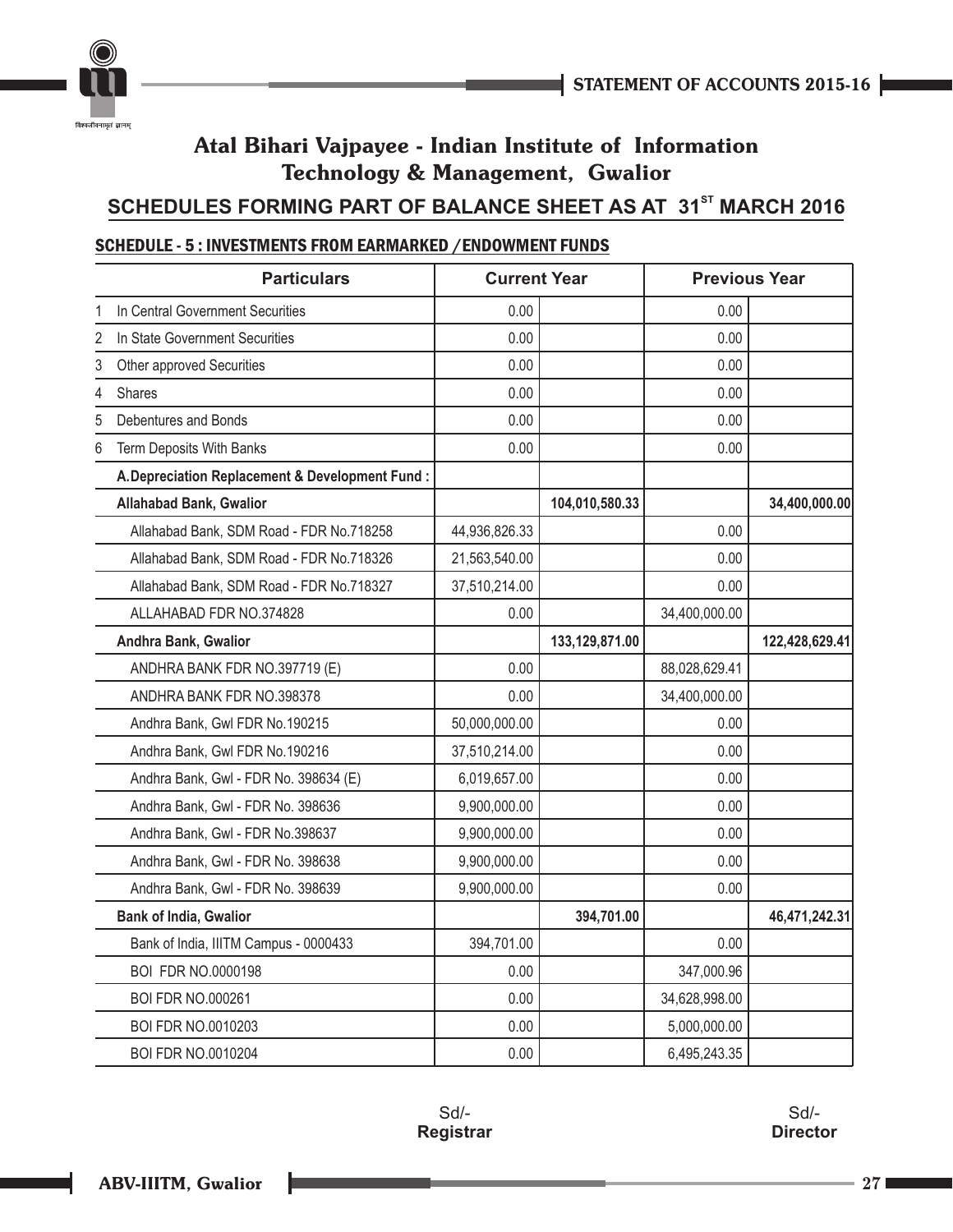



### **SCHEDULES FORMING PART OF BALANCE SHEET AS AT 31<sup>st</sup> MARCH 2016**

### SCHEDULE - 5 : INVESTMENTS FROM EARMARKED /ENDOWMENT FUNDS

| <b>Particulars</b>                    | <b>Current Year</b> |               | <b>Previous Year</b> |                |
|---------------------------------------|---------------------|---------------|----------------------|----------------|
| Canara Bank, Gwalior                  |                     | 79,766,929.00 |                      | 79,766,929.00  |
| CANARA BANK FDR NO.999510             | 9,900,000.00        |               | 9,900,000.00         |                |
| CANARA BANK FDR NO.999511             | 2,195,281.00        |               | 2,195,281.00         |                |
| CANARA BANK FDR NO.999757             | 9,900,000.00        |               | 9,900,000.00         |                |
| CANARA BANK FDR NO.999758             | 9,900,000.00        |               | 9,900,000.00         |                |
| CANARA BANK FDR NO.999759             | 9,900,000.00        |               | 9,900,000.00         |                |
| CANARA BANK FDR NO.999760             | 9,900,000.00        |               | 9,900,000.00         |                |
| CANARA BANK FDR NO.999761             | 9,900,000.00        |               | 9,900,000.00         |                |
| CANARA BANK FDR NO.999762             | 9,900,000.00        |               | 9,900,000.00         |                |
| CANARA BANK FDR NO.999763             | 8,271,648.00        |               | 8,271,648.00         |                |
| <b>Central Bank of India, Gwalior</b> |                     | 39,481,240.00 |                      | 0.00           |
| CBI, Purani Chawani - N-271392        | 9,900,000.00        |               | 0.00                 |                |
| CBI, Purani Chawani - N-271393        | 9,900,000.00        |               | 0.00                 |                |
| CBI, Purani Chawani - N-271394        | 9,900,000.00        |               | 0.00                 |                |
| CBI, Purani Chawani - N-271395        | 9,781,240.00        |               | 0.00                 |                |
| <b>Corporation Bank, Gwalior</b>      |                     | 27,247.00     |                      | 27,247.00      |
| Corporation Bank - 979219             | 27,247.00           |               | 27,247.00            |                |
| Dena Bank, Gwalior                    |                     | 0.00          |                      | 128,498,289.08 |
| DENA BANK FDR NO.9053882 (E)          | 0.00                |               | 128,498,289.08       |                |
| <b>HDFC Bank, Gwalior</b>             |                     | 9,900,000.00  |                      | 0.00           |
| HDFC Bank, City Centre FDR No.041654  | 9,900,000.00        |               | 0.00                 |                |
| <b>ICICI Bank, Gwalior</b>            |                     | 15,366,131.00 |                      | 0.00           |
| ICICI Bank, City Centre FDR No.002440 | 9,900,000.00        |               | 0.00                 |                |
| ICICI Bank, City Centre FDR No.002441 | 5,466,131.00        |               | 0.00                 |                |
| Indian Overseas Bank, Gwalior         |                     | 0.00          |                      | 68,885,730.03  |
| IOB FDR NO.269705                     | 0.00                |               | 34,400,000.00        |                |
| IOB FDR No. 275041                    | 0.00                |               | 22,990,486.69        |                |
| <b>IOB FDR No. 275047</b>             | 0.00                |               | 11,495,243.34        |                |

Sd/- **Registrar**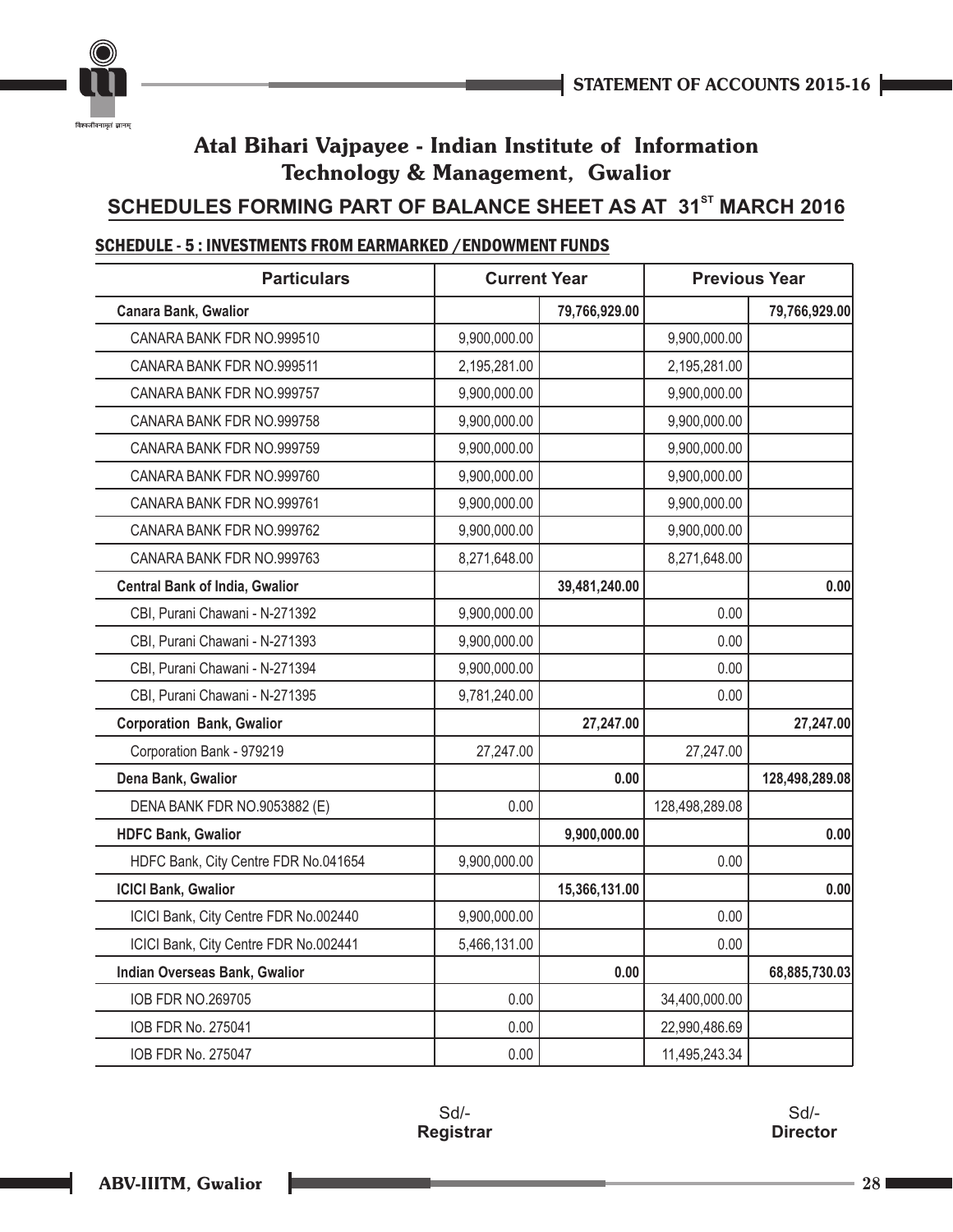



### **SCHEDULES FORMING PART OF BALANCE SHEET AS AT 31<sup>st</sup> MARCH 2016**

### SCHEDULE - 5 : INVESTMENTS FROM EARMARKED /ENDOWMENT FUNDS

| <b>Particulars</b>                            | <b>Current Year</b> |               | <b>Previous Year</b> |               |
|-----------------------------------------------|---------------------|---------------|----------------------|---------------|
| <b>Punjab &amp; Sind Bank, Gwalior</b>        |                     | 7,589,651.31  |                      | 22,951,365.00 |
| PSB FDR NO.305857                             | 0.00                |               | 11,333,147.00        |               |
| PSB FDR NO.689529                             | 0.00                |               | 285,071.00           |               |
| PSB FDR NO.689576                             | 0.00                |               | 11,333,147.00        |               |
| Punjab & Sind/JG, Gwl - 690948                | 317,663.00          |               | 0.00                 |               |
| Punjab & Sind/JG, Gwl - 690993                | 7,271,988.31        |               | 0.00                 |               |
| State Bank of Bikaner & Jaipur, Gwalior       |                     | 90,390,441.00 |                      | 0.00          |
| State Bank of Bikaner & Jaipur, FDR No.919224 | 90,390,441.00       |               | 0.00                 |               |
| <b>State Bank of Hyderabad, Gwalior</b>       |                     | 50,000,000.00 |                      | 0.00          |
| State Bank of Hyderabad, Gwl FDR No.88921     | 50,000,000.00       |               | 0.00                 |               |
| Union Bank of India, Gwalior                  |                     | 45,550,055.00 |                      | 0.00          |
| Union Bank, Shabd Pratap Ashram - 101766      | 9,900,000.00        |               | 0.00                 |               |
| Union Bank, Shabd Pratap Ashram - 101767      | 7,726,520.00        |               | 0.00                 |               |
| Union Bank, Shabd Pratap Ashram - 101768      | 9,011,767.50        |               | 0.00                 |               |
| Union Bank, Shabd Pratap Ashram - 101769      | 9,011,767.50        |               | 0.00                 |               |
| Union Bank, Shabd Pratap Ashram - 101770      | 9,900,000.00        |               | 0.00                 |               |
| Vijya Bank, Gwalior                           |                     | 0.00          |                      | 36,066,212.00 |
| VIJYA BANK FDR NO.402529                      | 0.00                |               | 36,066,212.00        |               |
| <b>Accrued Interest on FDR (Earmarked)</b>    | 17,927,275.26       |               | 8,650,182.17         |               |
| Total (A) :                                   | 593,534,121.90      |               | 548,145,826.00       |               |
|                                               |                     |               |                      |               |
| B.FDR Out of GPF, CPF, Others :               |                     |               |                      |               |
| <b>Bank of India, Gwalior</b>                 |                     | 6,518,863.00  |                      | 16,940,217.84 |
| Alumni Fee Fund FDR BOI No.000266             | 0.00                |               | 2,200,000.00         |               |
| BOI FDR No.000196 (A/c No.125454)             | 0.00                |               | 4,089,730.29         |               |
| BOI, IIITM, Caution Money 4561 FDR No.000264  | 0.00                |               | 4,000,000.00         |               |
| BOI, IIITM Gwl, CPF FDR No.000431             | 4,644,491.00        |               | 0.00                 |               |
| BOI, IIITM, Gwl - GPF FDR No.000430           | 1,874,372.00        |               | 0.00                 |               |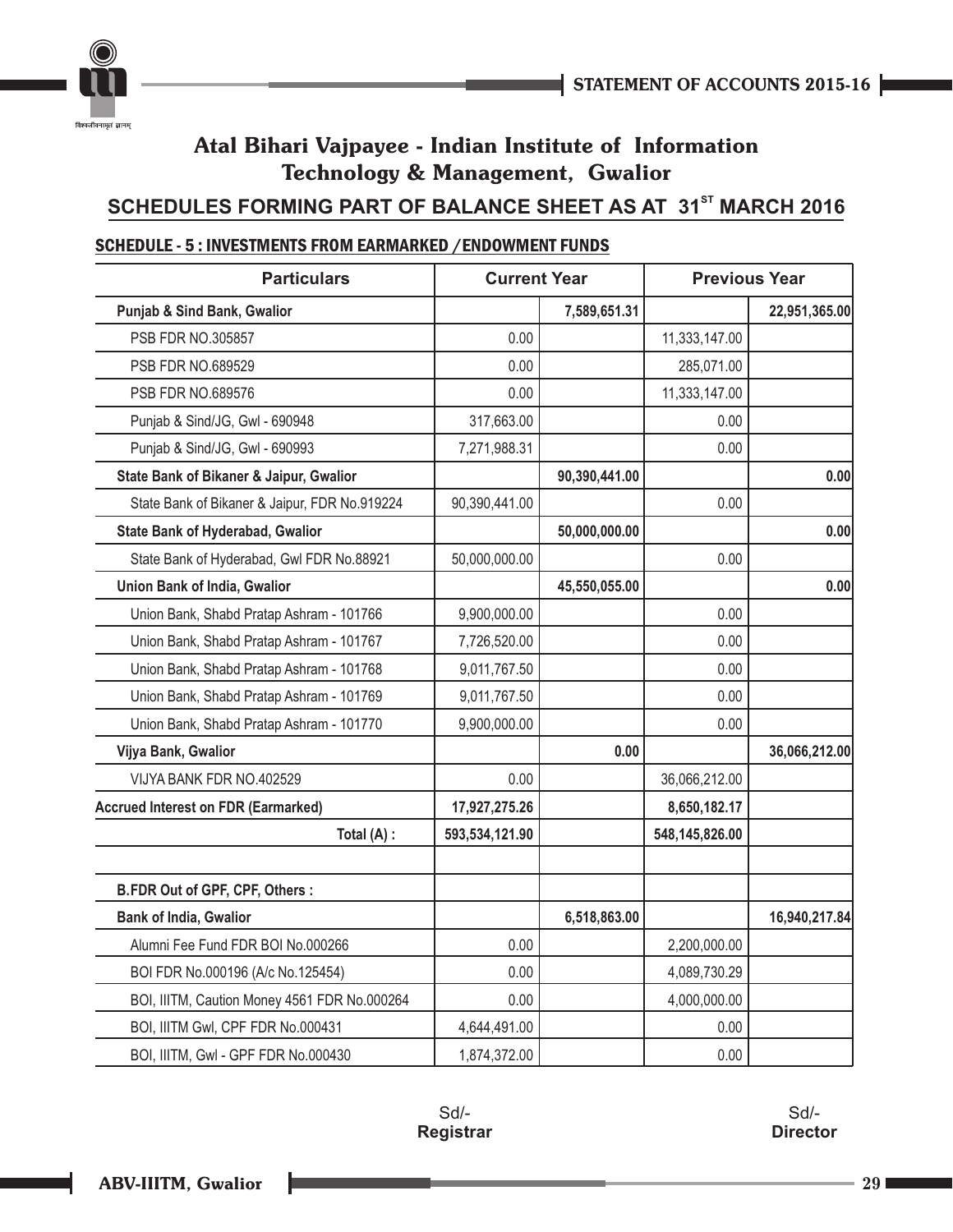

### **SCHEDULES FORMING PART OF BALANCE SHEET AS AT 31<sup>st</sup> MARCH 2016**

### SCHEDULE - 5 : INVESTMENTS FROM EARMARKED /ENDOWMENT FUNDS

| <b>Particulars</b>                               | <b>Current Year</b> |              | <b>Previous Year</b> |              |
|--------------------------------------------------|---------------------|--------------|----------------------|--------------|
| Pension Fund A/c No.125293 (BOI FDR No.000197)   | 0.00                |              | 1,650,487.55         |              |
| Pension Fund A/c No.125293 (BOI FDR No.000268)   | 0.00                |              | 3,200,000.00         |              |
| Student Welfare Fund FDR BOI No.000265           | 0.00                |              | 1,800,000.00         |              |
| <b>Punjab &amp; Sind Bank, Gwalior</b>           |                     | 1,941,580.00 |                      | 1,741,835.00 |
| Pension Fund A/c NO.125293 (PSB FDR No.689491)   | 0.00                |              | 1,741,835.00         |              |
| PSB, J/G, GPF FDR No.690906                      | 1,941,580.00        |              | 0.00                 |              |
| Vijya Bank, Gwalior                              |                     | 0.00         |                      | 590,512.00   |
| Pension Fund A/c NO.125293 (Vijya FDR No.403042) | 0.00                |              | 590,512.00           |              |
| <b>State Bank of Hyderabad, Gwalior</b>          |                     | 645,000.00   |                      | 0.00         |
| SBH, Gwl GPF FDR No.88420                        | 645,000.00          |              | 0.00                 |              |
| 24081 - Accrued Interest (GPF/CPF Etc.)          | 106,819.00          |              | 0.00                 |              |
| Total (B) :                                      | 9,212,262.00        |              | 19,272,564.84        |              |
|                                                  |                     |              |                      |              |
| Others (to be specified)                         |                     |              |                      |              |
| TOTAL $(A) + (B)$ :                              | 602,746,383.90      |              | 567,418,390.84       |              |

Sd/- **Registrar**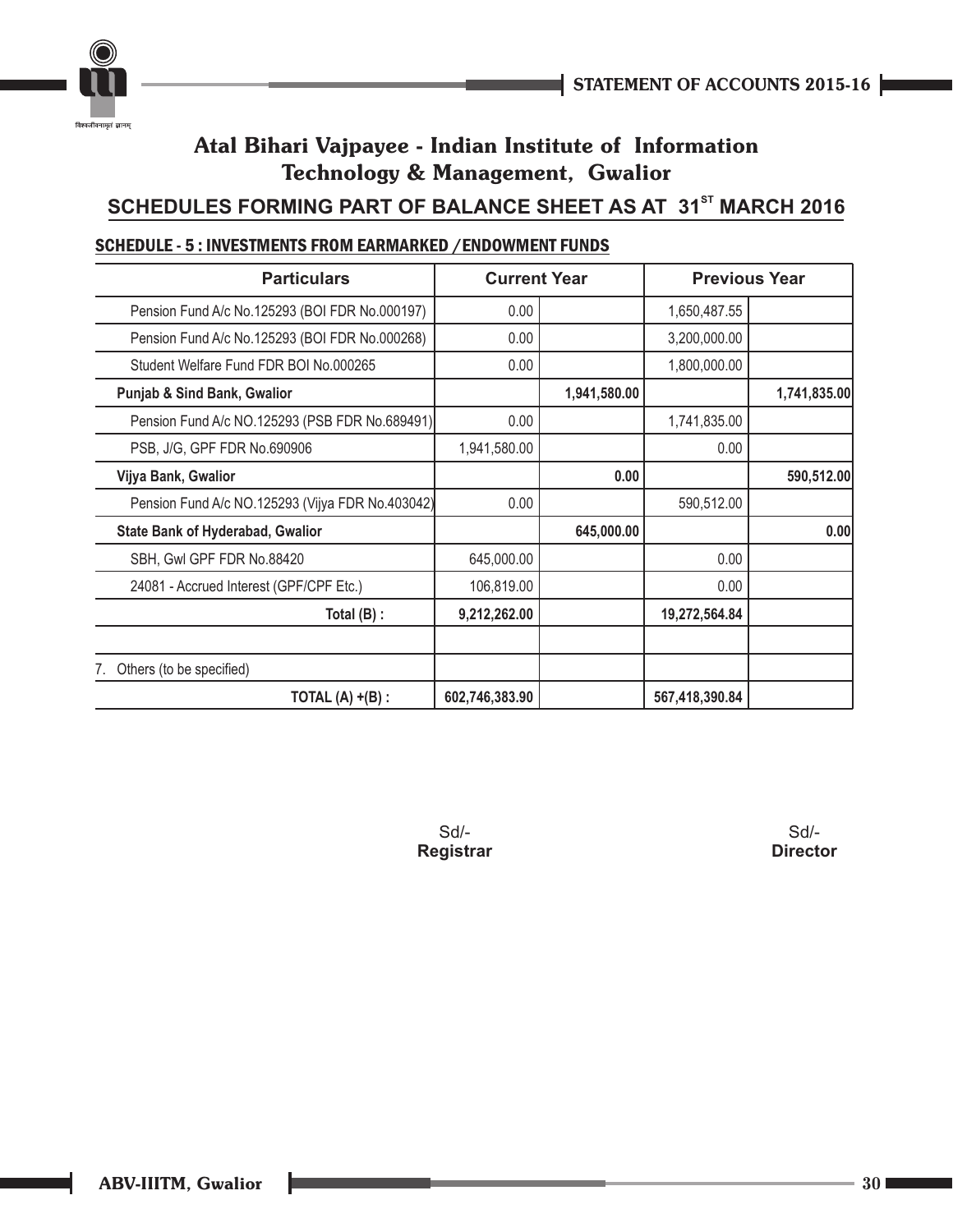



### **SCHEDULES FORMING PART OF BALANCE SHEET AS AT 31<sup>ST</sup> MARCH 2016**

### **Particulars Current Year Previous Year** 1 In Central Government Securities **1** 0.00 0.00 0.00 2 In State Government Securities **0.00** 0.00 0.00 0.00 3 Other approved Securities **0.00** 0.00 0.00 0.00 4 Shares 0.00 0.00 5 Debentures and Bonds 0.00 0.00 6 Others (to be specified) **Term Deposits With Banks Allahabad Bank, Gwalior 62,198,892.00 0.00** Allahabad Bank, SDM Road - FDR No.718257  $\vert$  46,002,516.00  $\vert$  0.00 Allahabad Bank, SDM Road - FDR No.718320 16,196,376.00 16,196,376.00 16,196,976.00 16,196,976.00 16,196,976.00 **Andhra Bank, Gwalior 53,380,343.00 44,005,299.59** ANDHRA BANK FDR NO.397719 (O) 0.00 44,005,299.59 Andhra Bank, Gwl FDR No.398630 9,900,000.00 0.00 Andhra Bank, Gwl FDR No.398631 9,900,000.00 0.00 Andhra Bank, Gwl FDR No.398632  $\vert$  9,900,000.00  $\vert$  9.900,000.00  $\vert$  0.00 Andhra Bank, Gwl FDR No.398633 9,900,000.00 0.00 Andhra Bank, Gwl FDR No.398634 (O)  $\begin{array}{|c|c|c|c|c|c|} \hline & 3,880,343.00 & & \multicolumn{2}{c|}{\ } \end{array}$  0.00 Andhra Bank, Gwl - FDR No. 398635 9,900,000.00 | 9,900,000.00 | 0.00 **Axis Bank, Gwalior 71,796,621.00 0.00** Axis Bank, Lashkar FDR No.55795  $\vert$  35,898,311.00  $\vert$  90.00 Axis Bank, Lashkar FDR No.55796 35,898,310.00 | 35,898,310.00 | 20.00 **Bank of India, Gwalior 40,197,748.00 139,158,868.97** Bank of India, IIITM Campus - 0000429  $\vert$  40,197,748.00  $\vert$   $\vert$  0.00 BOI FDR No. 0000191 0.00 9,900,000.00 BOI FDR No. 0000192 **1,595,243.35** BOI FDR NO.0000195 **DEPENDENT CONSUMING A LOCAL CONSUMING A LOCAL CONSUMING A LOCAL CONSUMING A LOCAL CONSUMING A LOCAL CONSUMING A LOCAL CONSUMING A LOCAL CONSUMING A LOCAL CONSUMING A LOCAL CONSUMING A LOCAL CONSUMING A** BOI, IIITM - 946245110000243 0.00 0.00 65,843,500.00 BOI, IIITM, FDR No.946245110000267  $\vert$  0.00  $\vert$  55,000,000.00

### SCHEDULE - 6 : INVESTMENTS Others :

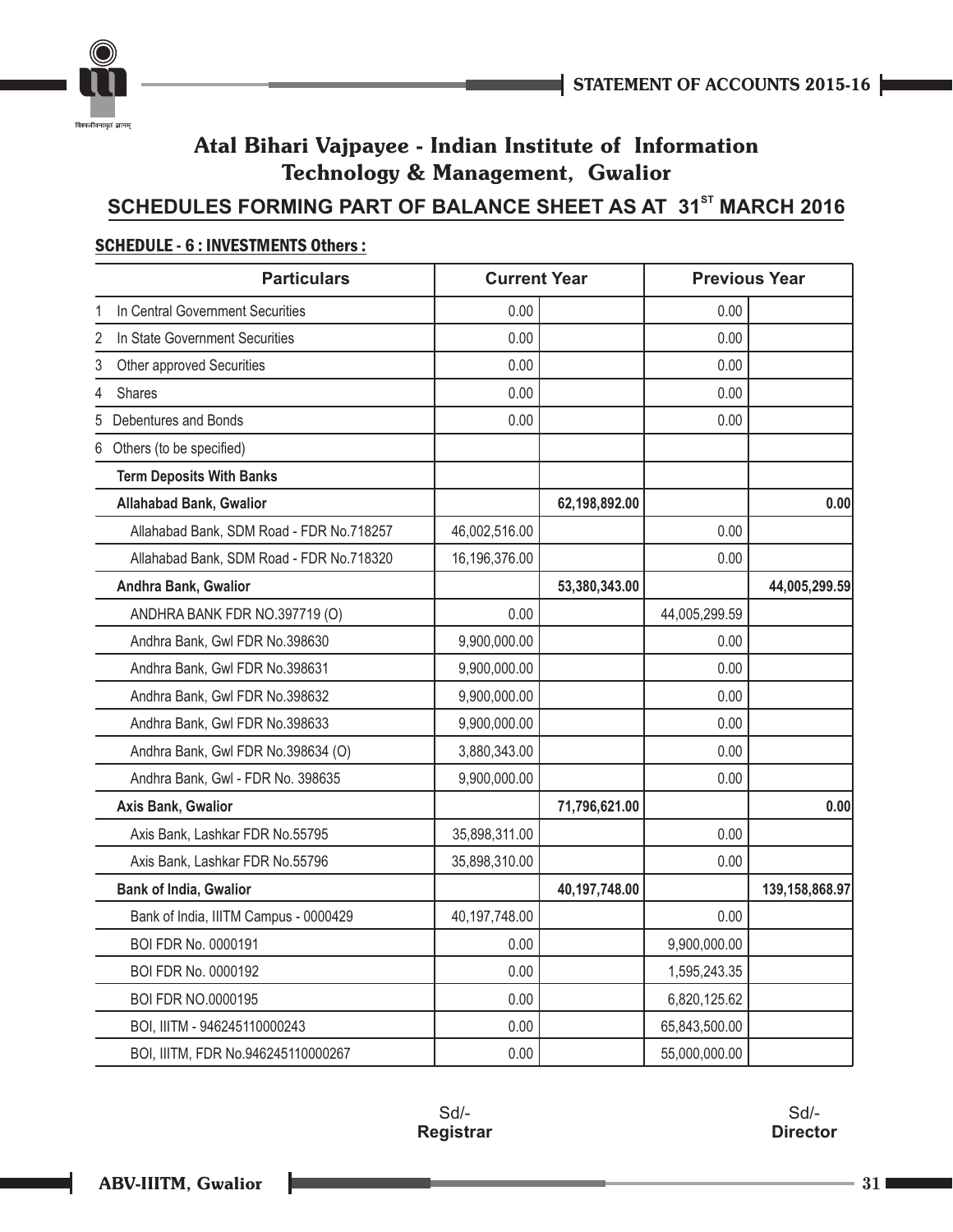



### **SCHEDULES FORMING PART OF BALANCE SHEET AS AT 31<sup>st</sup> MARCH 2016**

### SCHEDULE - 6 : INVESTMENTS Others :

| <b>Particulars</b>            | <b>Current Year</b> |               | <b>Previous Year</b> |               |
|-------------------------------|---------------------|---------------|----------------------|---------------|
| <b>Canara Bank, Gwalior</b>   |                     | 91,950,703.00 |                      | 91,950,703.00 |
| CANARA BANK FDR NO.999533     | 9,900,000.00        |               | 9,900,000.00         |               |
| CANARA BANK FDR NO.999535     | 9,900,000.00        |               | 9,900,000.00         |               |
| CANARA BANK FDR NO.999536     | 9,900,000.00        |               | 9,900,000.00         |               |
| CANARA BANK FDR NO.999537     | 9,900,000.00        |               | 9,900,000.00         |               |
| CANARA BANK FDR NO.999538     | 9,900,000.00        |               | 9,900,000.00         |               |
| CANARA BANK FDR NO.999539     | 9,900,000.00        |               | 9,900,000.00         |               |
| CANARA BANK FDR NO.999540     | 9,900,000.00        |               | 9,900,000.00         |               |
| CANARA BANK FDR NO.999541     | 9,900,000.00        |               | 9,900,000.00         |               |
| CANARA BANK FDR NO.999542     | 9,900,000.00        |               | 9,900,000.00         |               |
| CANARA BANK FDR NO.999543     | 2,850,703.00        |               | 2,850,703.00         |               |
| Dena Bank, Gwalior            |                     | 0.00          |                      | 14,831,647.00 |
| DENA BANK FDR NO.9053882 (O)  | 0.00                |               | 14,831,647.00        |               |
| Indian Overseas Bank, Gwalior |                     | 0.00          |                      | 78,267,089.66 |
| IOB FDR NO.269709             | 0.00                |               | 20,790,872.92        |               |
| IOB FDR No. 275042            | 0.00                |               | 57,476,216.74        |               |
| TOTAL (A) :                   | 319,524,307.00      |               | 368,213,608.22       |               |

Sd/- **Registrar**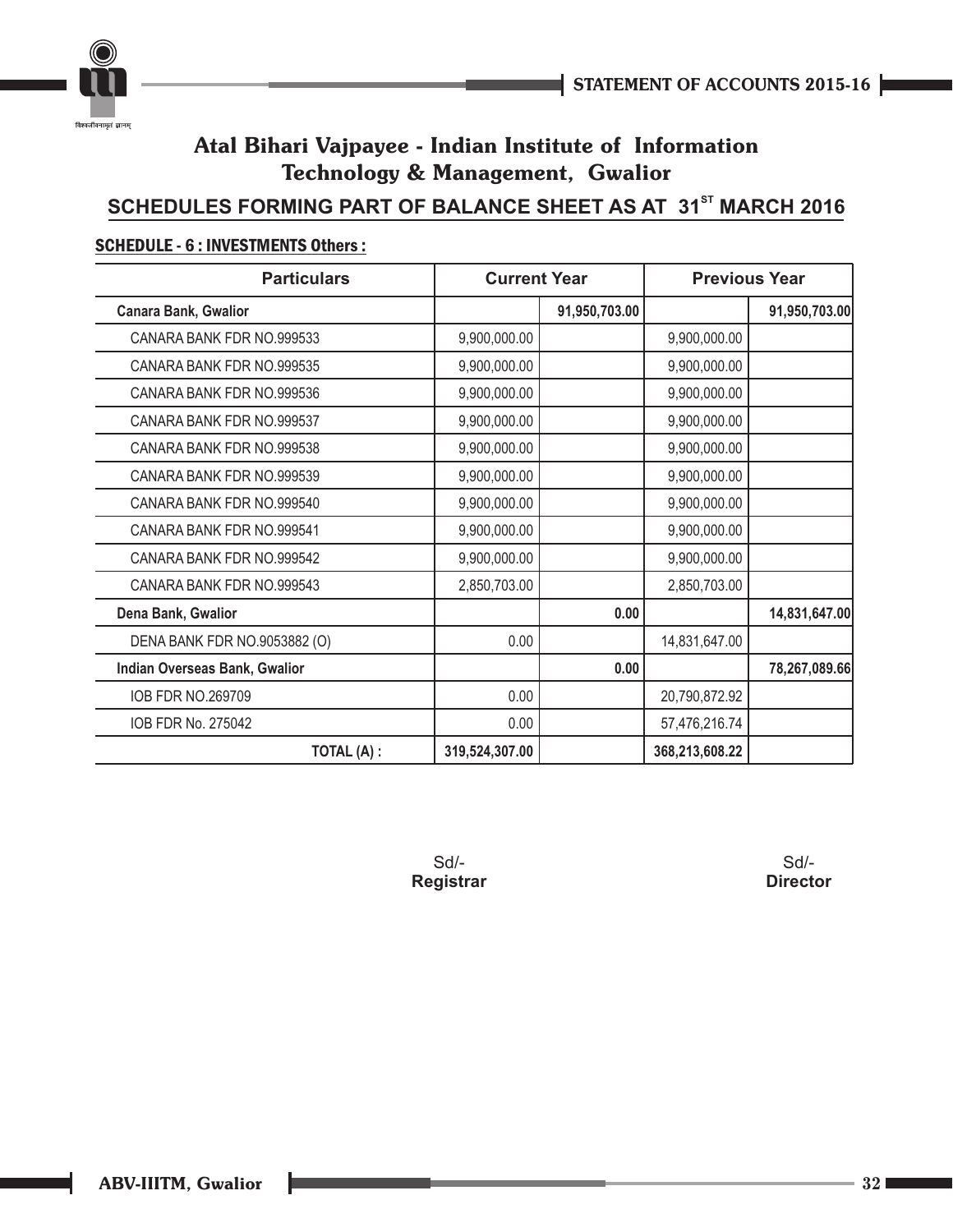

### **SCHEDULES FORMING PART OF BALANCE SHEET AS AT 31<sup>st</sup> MARCH 2016**

### SCHEDULE - 7 : CURRENT ASSETS :

| <b>Particulars</b>                                     | <b>Current Year</b> | <b>Previous Year</b> |
|--------------------------------------------------------|---------------------|----------------------|
| 1. Stock                                               |                     |                      |
| a) Stores and Spares                                   | 0.00                | 0.00                 |
| Loose Tools<br>b)                                      | 0.00                | 0.00                 |
| Publications<br>C)                                     | 0.00                | 0.00                 |
| d) Laboratory chemicals, consumables and glass ware    | 0.00                | 0.00                 |
| <b>Building Material</b><br>e)                         | 0.00                | 0.00                 |
| <b>Electrical Material</b><br>f)                       | 0.00                | 0.00                 |
| g) Stationery                                          | 0.00                | 0.00                 |
| h) Water Supply Material                               | 0.00                | 0.00                 |
| 2. Sundry Debtors                                      |                     |                      |
| a) Debts Outstanding for a period exceeding six months |                     |                      |
| Fee Receivable from Students                           | 881,500.00          | 743,520.00           |
| b) Others                                              |                     |                      |
| Fee Receivable from Students                           | 353,000.00          | 414,600.00           |
| <b>Stipend Receivable from Students</b>                | 49,187.00           | 0.00                 |
| 3. Cash and Bank Balances                              |                     |                      |
| a) Cash in Hand:                                       | 17,417.00           | 4,147.00             |
| b) Bank Balances: With scheduled Banks                 |                     |                      |
| In Current Accounts<br>$\overline{a}$                  |                     |                      |
| Bol, All Project A/c No.946221110000001                | 4,914,270.80        | 10,265,377.80        |
| In term deposit Accounts<br>$\blacksquare$             | 0.00                | 0.00                 |
| In Savings Accounts<br>$\overline{\phantom{a}}$        |                     |                      |
| i)<br><b>Bank Balances:</b>                            |                     |                      |
| 1)<br>Bank of India-16425 (Plan)                       | 20,086,860.19       | 8,183,920.23         |
| Bank of India-00969 (Non-Plan)<br>2)                   | 26,273,693.09       | 2,231,330.45         |
| Bank of India-20794<br>3)                              | 4,615,557.68        | 1,783,199.74         |
| BOI Caution Money Deposit A/c 004561<br>4)             | 438,634.83          | 264,474.18           |
| Project Administration Account No.008329<br>5)         | 3,012,251.00        | 2,504,964.00         |
| Bank of India, ABV-IIITM, FDP A/c 009380<br>6)         | 619,904.28          | 484,332.00           |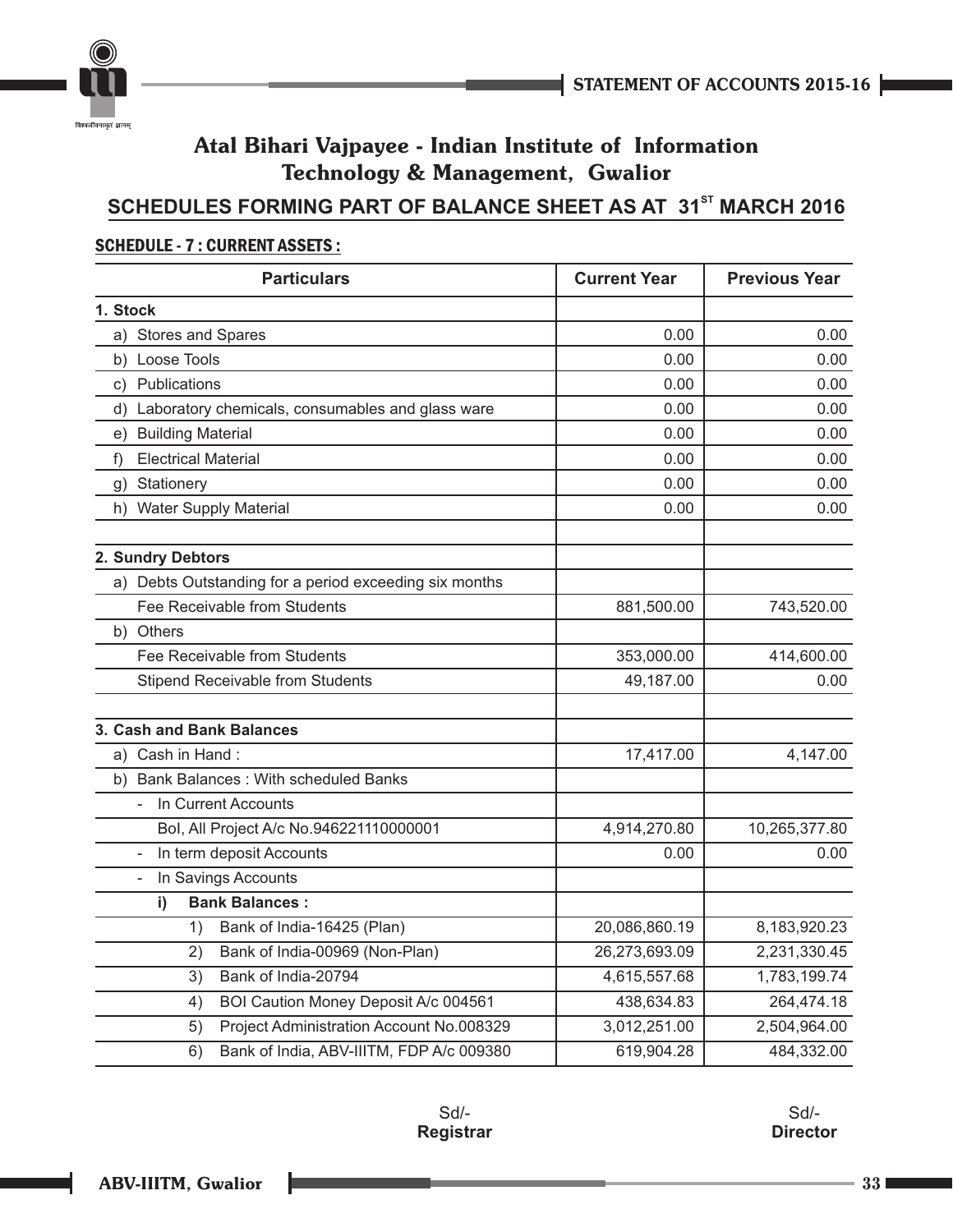



### **SCHEDULES FORMING PART OF BALANCE SHEET AS AT 31<sup>st</sup> MARCH 2016**

| <b>Particulars</b>                                         | <b>Current Year</b> | <b>Previous Year</b> |
|------------------------------------------------------------|---------------------|----------------------|
| Bank of India A/c No.945210110007841<br>7)                 | 227,025.00          | 218,210.00           |
| Bank of India RTI Fee A/c No.945210110003017<br>8)         | 0.00                | 2,561.00             |
| Bank of India Fee A/c No.945210110010234<br>9)             | 2,190.00            | 2,915.00             |
| 10) Axis Bank Account No.916010006292031                   | 98,605,267.00       | 0.00                 |
| ii)<br><b>Bank Balances against GPF, CPF, Other Funds:</b> |                     |                      |
| 1) ABV-IIITM Pension Fund 945210100125293                  | 2,042,188.19        | 96,022.20            |
| 2) ABV-IIITM CPF Trust A/c 945210100125454                 | 4,348,194.70        | 3,501,982.70         |
| 3) Alumni Fee Bank Account No.00125037                     | 265,676.91          | 28,925.91            |
| Student Welfare Fund Bank Account No.004560<br>4)          | 916,792.00          | 57,764.00            |
| b) With non-Scheduled Banks:                               |                     |                      |
| In Current Accounts                                        | 0.00                | 0.00                 |
| In term deposit Accounts                                   | 0.00                | 0.00                 |
| In Savings Accounts                                        | 0.00                | 0.00                 |
| 4. Post Office- Savings Accounts                           | 0.00                | 0.00                 |
| <b>TOTAL (A):</b>                                          | 167,669,609.67      | 30,788,246.21        |

### SCHEDULE - 7 : CURRENT ASSETS :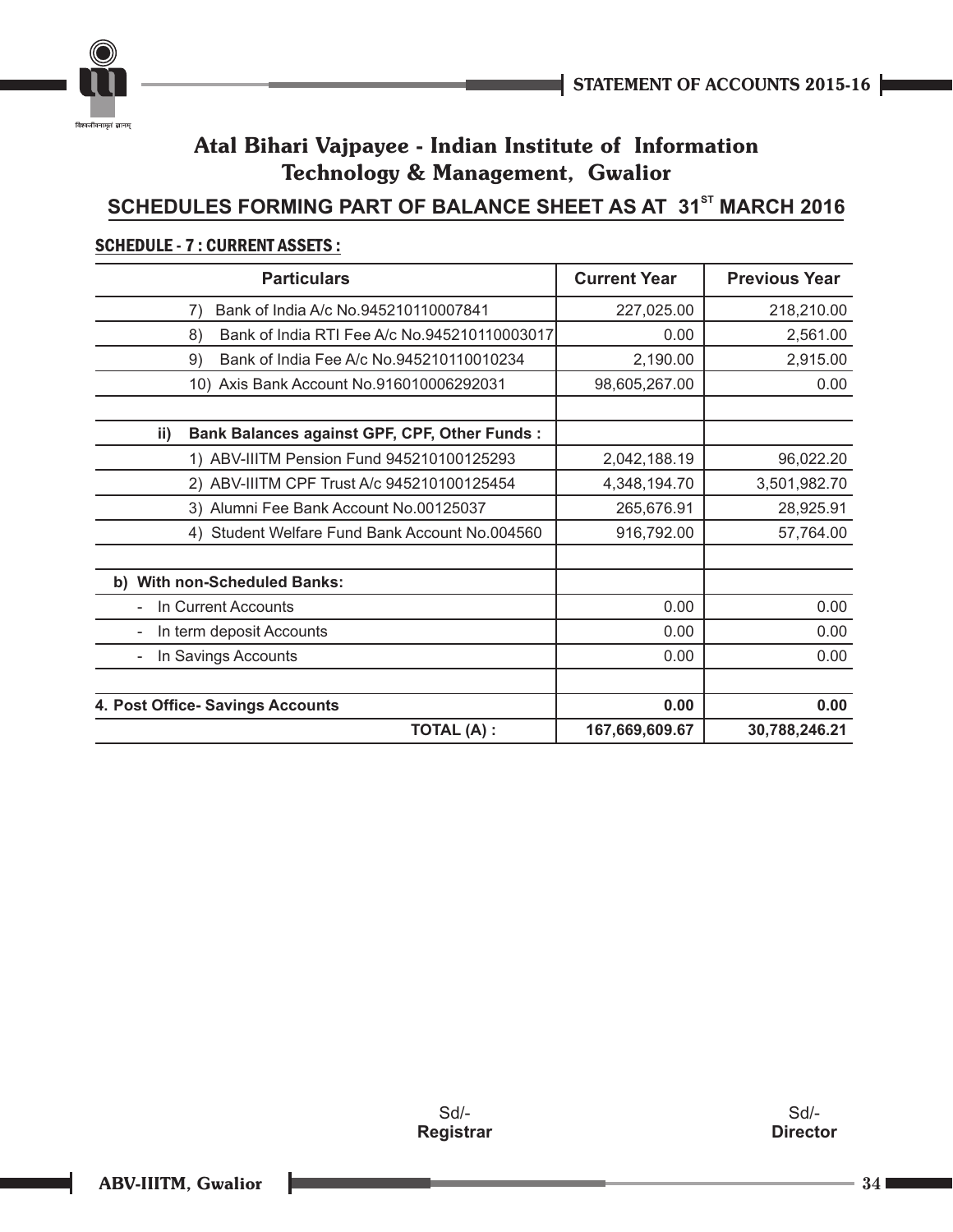



### **SCHEDULES FORMING PART OF BALANCE SHEET AS AT 31<sup>st</sup> MARCH 2016**

### SCHEDULE - 8 : LOANS, ADVANCES & DEPOSITS :

| <b>Particulars</b>                                           | <b>Current Year</b> | <b>Previous Year</b> |
|--------------------------------------------------------------|---------------------|----------------------|
| 1. Advances to Employees: (Non Interest bearing)             |                     |                      |
| Salary<br>a)                                                 | 0.00                | 0.00                 |
| b) Festival                                                  | 0.00                | 0.00                 |
| <b>Medical Advance</b><br>C)                                 | 0.00                | 0.00                 |
| d)<br>Others (to be specified)                               | 0.00                | 0.00                 |
| <b>Staff Advances</b>                                        | 2,610,242.09        | 3,005,345.00         |
| 2. Long Term Advances to Employees(Interest bearing)         |                     |                      |
| Vehicle Loan<br>a)                                           | 0.00                | 0.00                 |
| b) Home Loan                                                 | 0.00                | 0.00                 |
| Others (to be specified)<br>C)                               | 0.00                | 0.00                 |
| 3. Advances and other amounts recoverable in cash or in kind |                     |                      |
| or value to be received :                                    |                     |                      |
| a) On Capital Accounts                                       |                     |                      |
| Bharat Sanchar Nigam Limited, Gwalior                        | 1,985,400.00        | 2,481,750.00         |
| Ed Cil (India) Limited, Mobilisation Advance (Phase - II)    | 19,051,077.00       | 19,051,077.00        |
| EdCIL (India) Limited, Noida                                 | 7,721,091.00        | 7,721,091.00         |
| EdCIL (India) Limited, Noida (Labour Welfare Cess)           | 0.00                | 3,194,111.00         |
| CPWD, (Amt of DD Nagar)                                      | 20,502.00           | 20,502.00            |
| E.R.N.E.T.India, New Delhi (Govt. of India Undertaking)      | 0.00                | 379,059.00           |
| CPWD, Gwalior (Phase-III)                                    | 15,810,716.00       | 228,241,716.00       |
| Sage Publications Ltd., London                               | 0.00                | 768,350.00           |
| M/s ProQuest, Gurgaon                                        | 0.00                | 459,482.00           |
| Emerald Group Publishing Limited, UK                         | 0.00                | 871,309.00           |
| ELSEVIER, Gurgaon                                            | 0.00                | 3,097,845.00         |
| <b>Advance Against Capital Assets</b>                        | 7,251,654.24        | 0.00                 |
| <b>To Suppliers</b><br>$\mathbf{b}$                          |                     |                      |
| Advance to Ganpati Furniture Systems P.Ltd., NDLS            | 0.00                | 287,964.00           |
| Advance to MD, MP Urja Vikas Nigam Ltd. Bhopal               | 0.00                | 631,598.00           |
| Advance to Scientech Technologies P.Ltd.                     | 0.00                | 942,722.00           |

Sd/- **Registrar**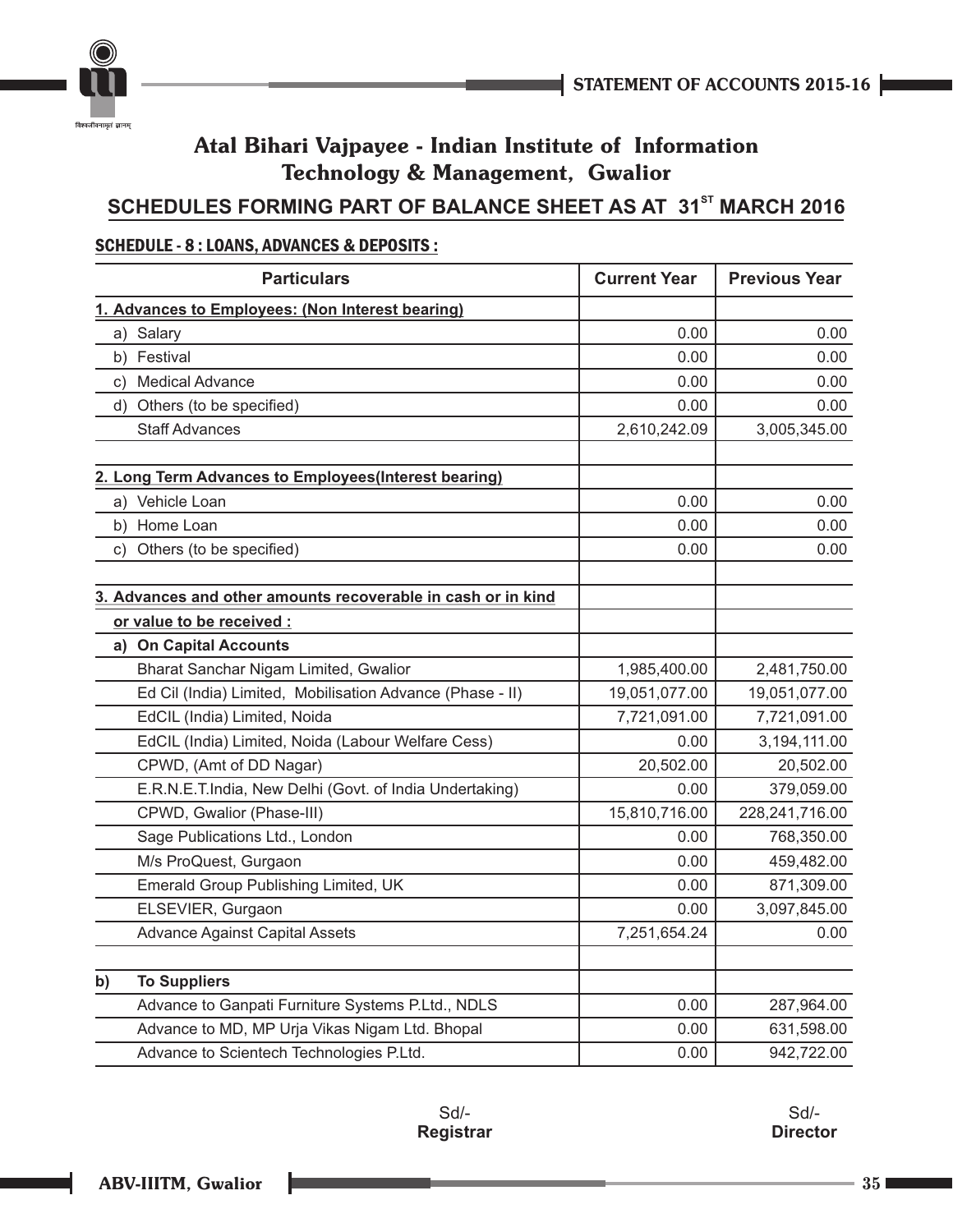



### **SCHEDULES FORMING PART OF BALANCE SHEET AS AT 31<sup>st</sup> MARCH 2016**

### SCHEDULE - 8 : LOANS, ADVANCES & DEPOSITS :

| <b>Particulars</b>                                  | <b>Current Year</b> | <b>Previous Year</b> |
|-----------------------------------------------------|---------------------|----------------------|
| Adv. to G. D. Refrigeration & Electrical Works, Gwl | 0.00                | 9,322.00             |
| TATA Teleservices Limited, Gwalior                  | 1,390.00            | 1,390.00             |
|                                                     |                     |                      |
| <b>Others</b><br>C)                                 |                     |                      |
| <b>Student Advances</b>                             | 278,557.00          | 207,000.00           |
| M.P. Housing Board Gwalior                          | 99,860.00           | 99,860.00            |
| Receivable From AICTE (SDP)                         | 0.00                | 1,985,422.00         |
| Recovery from Staff & Other Parties                 | 412,639.00          | 412,639.00           |
| Amount Receivable From Hotel Usha Kiran             | 18,270.00           | 18,270.00            |
| Tower Rent Receivable A/c                           | 25,200.00           | 8,400.00             |
| Amount Receivable from Bank A/c No.125454           | 0.00                | 102,938.00           |
| Amount Receivable From NAAC A/c                     | 0.00                | 50,000.00            |
| Hotel Janpath, New Delhi                            | 0.00                | 20,000.00            |
| India International Centre, New Delhi               | 0.00                | 7,000.00             |
| Advance Orange Research Labs                        | 45,000.00           | 0.00                 |
| Advance to Infotsav-2015 A/c                        | 84,462.00           | 0.00                 |
| Advance to M/s Avantika Gas Ltd., Gwalior           | 75,000.00           | 0.00                 |
| Amount Receivable From Ganpati Furniture, Delhi     | 50,000.00           | 0.00                 |
| 4. Prepaid Expenses                                 |                     |                      |
| a) Insurance                                        | 198,790.00          | 154,142.00           |
| b) Other Expenses                                   |                     |                      |
| Prepaid Exp.                                        | 321,457.00          | 471,378.00           |
| 5. Deposits                                         |                     |                      |
| a) Telephone                                        |                     |                      |
| <b>BSNL for Land Line/Mobile</b>                    | 157,935.00          | 152,787.00           |
| <b>Bharti Telnet</b>                                | 9,000.00            | 9,000.00             |
| b) Lease Rent                                       | 0.00                | 0.00                 |
| c) Electricity                                      |                     |                      |
| M.P. State Electricity Board                        | 2,845,826.00        | 2,502,440.00         |
| M.P. State Electricity Board (Meter)                | 69,000.00           | 69,000.00            |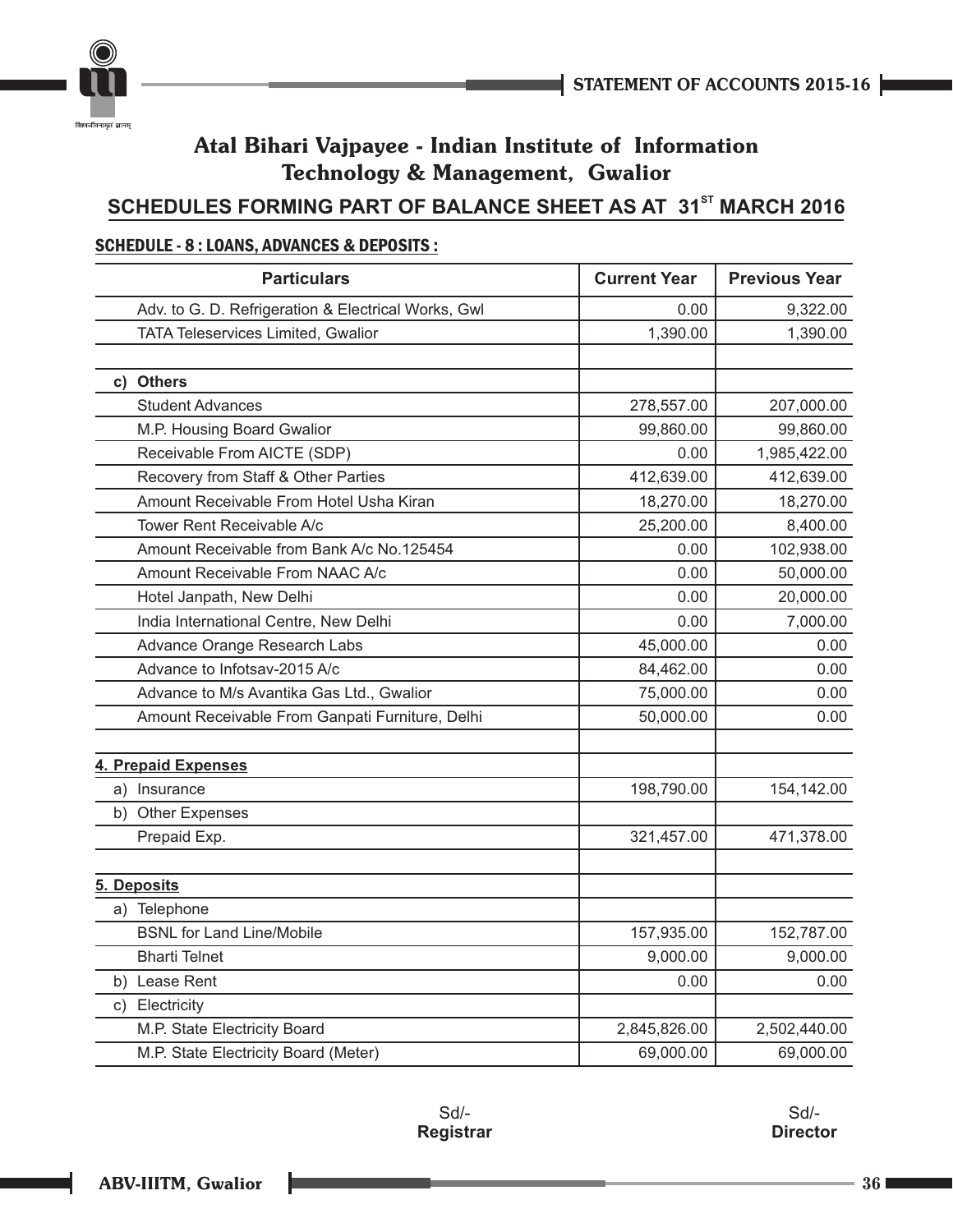



### **SCHEDULES FORMING PART OF BALANCE SHEET AS AT 31<sup>st</sup> MARCH 2016**

### SCHEDULE - 8 : LOANS, ADVANCES & DEPOSITS :

| <b>Particulars</b>                                                     | <b>Current Year</b> | <b>Previous Year</b> |
|------------------------------------------------------------------------|---------------------|----------------------|
| Security Deposit with MPMKVV Co. Lt.                                   | 792,500.00          | 0.00                 |
| d) AICTE, if applicable                                                |                     |                      |
| Others (to be specified)<br>e).                                        |                     |                      |
| M.P. Housing Board                                                     | 3,200.00            | 3,200.00             |
| EMD to Ministry of External Affairs, New Delhi                         | 600,000.00          | 0.00                 |
| Security Deposit with Avantika Gas Ltd., Gwalior                       | 286,200.00          | 0.00                 |
| <b>6. Income Accrued</b>                                               |                     |                      |
| On Investment from Earmarked / Endowment Funds<br>a)                   | 0.00                | 0.00                 |
| On Investments - Others<br>b)                                          |                     |                      |
| Interest Accrued on FDRs :                                             | 15,104,366.58       | 14,541,901.11        |
| Interest Accrued on FFD Bank A/c :                                     | 555,866.00          | 443,589.00           |
| On Loans & Advances<br>C)                                              | 0.00                | 0.00                 |
| d)<br>Others (includes income due unrealized)                          | 0.00                | 0.00                 |
|                                                                        |                     |                      |
| 7. Other - Current assets receivable from UGC/MHRD/ Sponsored Projects |                     |                      |
| a) Debit Balances in Sponsored Projects                                |                     |                      |
| MDP/EDP Account (Dr. Deepali Singh)                                    | 0.00                | 132,500.00           |
| Amount Receivable from MDP/EDP Account                                 | 48,009.00           | 1,388,969.00         |
| ABV-IIIITM, BIC-TA 2012 - Dr. P K Singh                                | 0.00                | 3,095.09             |
| Assets (Sponsored Projects) Sch. 3-a(ii)                               | 22,830,514.20       | 18,599,598.00        |
| Debit Balances in Sponsored Fellowships & Scholarships<br>b)           | 0.00                | 0.00                 |
| <b>Grant Receivable</b><br>C)                                          | 0.00                | 0.00                 |
| Grant Receivable From MHRD (Non Plan)                                  | 0.00                | 38,800,000.00        |
| d) Other receivables from UGC                                          | 0.00                | 0.00                 |
| 8. Claims Receivable                                                   |                     |                      |
| <b>Tax Deducted at Source</b>                                          | 1,415,836.00        | 1,085,807.00         |
| <b>TOTAL (A):</b>                                                      | 100,779,560.11      | 352,433,568.20       |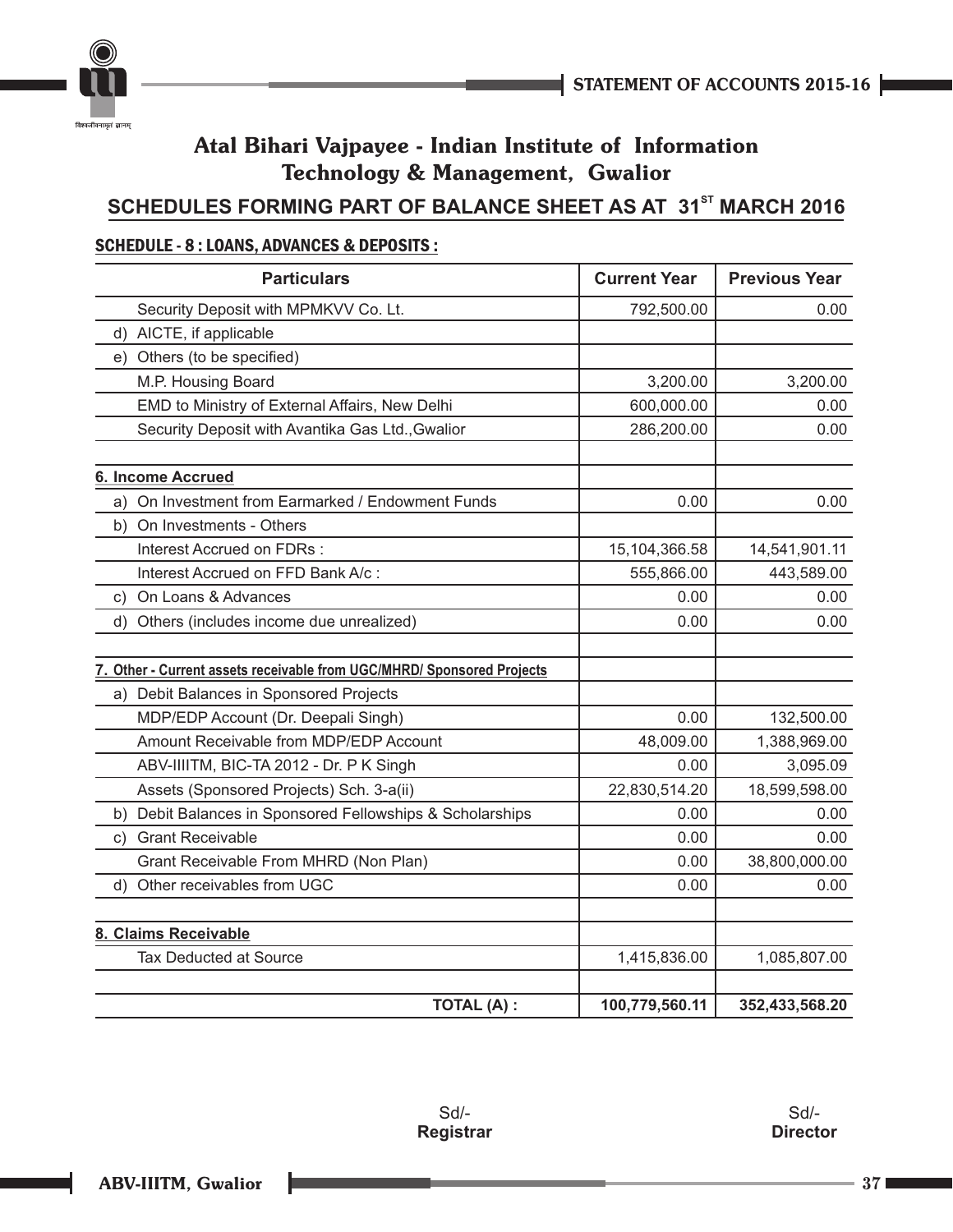



Schedules Forming Part of Income & Expenditure Account for the year ended 31<sup>st</sup> MARCH 2016

### SCHEDULE - 9 : ACADEMIC RECEIPTS :

| <b>Particulars</b>                       |               | <b>Current Year</b> |               | <b>Previous Year</b> |
|------------------------------------------|---------------|---------------------|---------------|----------------------|
| <b>FEES FROM STUDENTS</b>                |               |                     |               |                      |
| <b>Academic</b>                          |               |                     |               |                      |
| 1. Tuition Fee                           |               | 46,004,987.66       |               | 42,785,060.00        |
| a) Tuition Fee From IPG Students A/c     | 34,881,687.66 |                     | 30,385,160.00 |                      |
| b) Tuition Fee From MBA Students A/c     | 2,945,000.00  |                     | 6,796,100.00  |                      |
| c) Tuition Fee From M-Tech Students A/c  | 6,974,000.00  |                     | 5,010,900.00  |                      |
| d) Tuition Fee From Ph.D. Students A/c   | 1,142,300.00  |                     | 540,900.00    |                      |
| e) Late Fees Recovered                   | 62,000.00     |                     | 52,000.00     |                      |
| 2. Admission Fee                         |               | 0.00                |               | 0.00                 |
| 3. Enrolment Fee                         |               | 0.00                |               | 0.00                 |
| 4. Library Admission Fee                 |               | 0.00                |               | 0.00                 |
| 5. Laboratory Fee                        |               | 0.00                |               | 0.00                 |
| 6. Art & Craft Fee                       |               | 0.00                |               | 0.00                 |
| 7. Registration Fee                      |               | 0.00                |               | 0.00                 |
| 8. Syllabus Fee                          |               | 0.00                |               | 0.00                 |
| 9. Processing Fee against Fee refund     |               | 9,000.00            |               | 12,000.00            |
| 10. Fees Forfeited                       |               | 637,700.00          |               | 0.00                 |
| Total (A)                                |               | 46,651,687.66       |               | 42,797,060.00        |
| <b>Examinations</b>                      |               |                     |               |                      |
| 1. Admission test Fee                    |               | 0.00                |               | 0.00                 |
| 2. Annual Examination Fee                |               | 0.00                |               | 0.00                 |
| 3. Mark Sheet, Certificate Fee           |               |                     |               |                      |
| a. Degree Issue Charges                  |               | 245,000.00          |               | 154,800.00           |
| b. Transcripts Issue Charges             |               | 29,300.00           |               | 59,000.00            |
| c. Bonafide Certificate Charges Received |               | 12,600.00           |               | 9,400.00             |
| d. Character Certificate Issue Charges   |               | 16,300.00           |               | 13,700.00            |
| e. Provisional Degree Issue Charges      |               | 146,450.00          |               | 138,400.00           |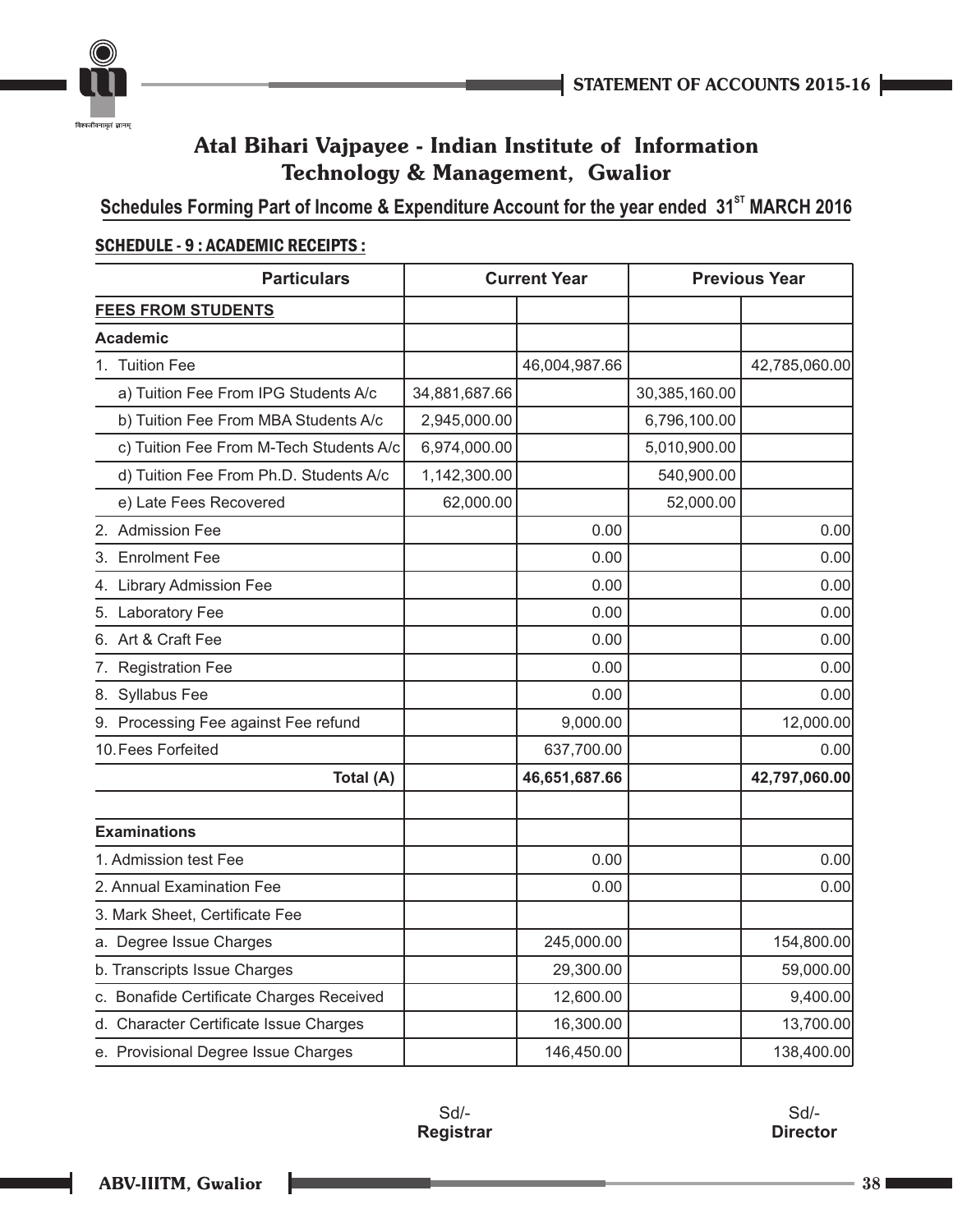

Schedules Forming Part of Income & Expenditure Account for the year ended 31<sup>st</sup> MARCH 2016

### SCHEDULE - 9 : ACADEMIC RECEIPTS :

| <b>Particulars</b>                                                                           |               | <b>Current Year</b> |              | <b>Previous Year</b> |
|----------------------------------------------------------------------------------------------|---------------|---------------------|--------------|----------------------|
| <b>Entrance Examination Fee</b>                                                              |               | 0.00                |              | 0.00                 |
| Total (B)                                                                                    |               | 449,650.00          |              | 375,300.00           |
|                                                                                              |               |                     |              |                      |
| <b>Other Fees</b>                                                                            |               |                     |              |                      |
| 1. Identity Card Fee                                                                         |               | 1,950.00            |              | 2,000.00             |
| 2. Fine / Miscellaneous Fee                                                                  |               | 0.00                |              | 8,471.00             |
| 3. Medical Fee                                                                               |               | 0.00                |              | 0.00                 |
| 4. Transportation Fees                                                                       |               | 0.00                |              | 0.00                 |
| Verification of Academic Records of Alumni<br>5.                                             |               | 207,000.00          |              | 169,000.00           |
| 6. Reminor/Remajor Fine Charges                                                              |               | 202,100.00          |              | 0.00                 |
| 7. Hostel Fee                                                                                |               | 14,499,333.00       |              | 11,553,632.00        |
| a) Hostel Fee From IPG Students A/c                                                          | 10,469,500.00 |                     | 7,601,632.00 |                      |
| b) Hostel Fee From MBA Students A/c                                                          | 531,000.00    |                     | 1,371,500.00 |                      |
| c) Hostel Fee From M-Tech Students A/c                                                       | 3,051,000.00  |                     | 2,307,500.00 |                      |
| d) Hostel Fee From Ph.D. Students A/c                                                        | 447,833.00    |                     | 273,000.00   |                      |
| Total (C)                                                                                    |               | 14,910,383.00       |              | 11,733,103.00        |
| <b>Sale of Publications</b>                                                                  |               |                     |              |                      |
| 1. Sale of Admission Forms                                                                   |               | 538,158.00          |              | 394,261.00           |
| 2. Sale of Syllabus and Question Paper etc                                                   |               | 0.00                |              | 0.00                 |
| 3. Sale of Prospectus including admission forms                                              |               | 0.00                |              | 0.00                 |
| Total (D)                                                                                    |               | 538,158.00          |              | 394,261.00           |
| <b>Other Academic Receipts</b>                                                               |               |                     |              |                      |
|                                                                                              |               | 364,500.00          |              |                      |
| 1. Registration Fee for workshop, programmes<br>2. Registration fee (Academic Staff College) |               | 0.00                |              | 142,000.00<br>0.00   |
| Total (E)                                                                                    |               | 364,500.00          |              | 142,000.00           |
|                                                                                              |               |                     |              |                      |
| Grand Total (A+B+C+D+E)                                                                      |               | 62,914,378.66       |              | 55,441,724.00        |

Sd/- **Registrar**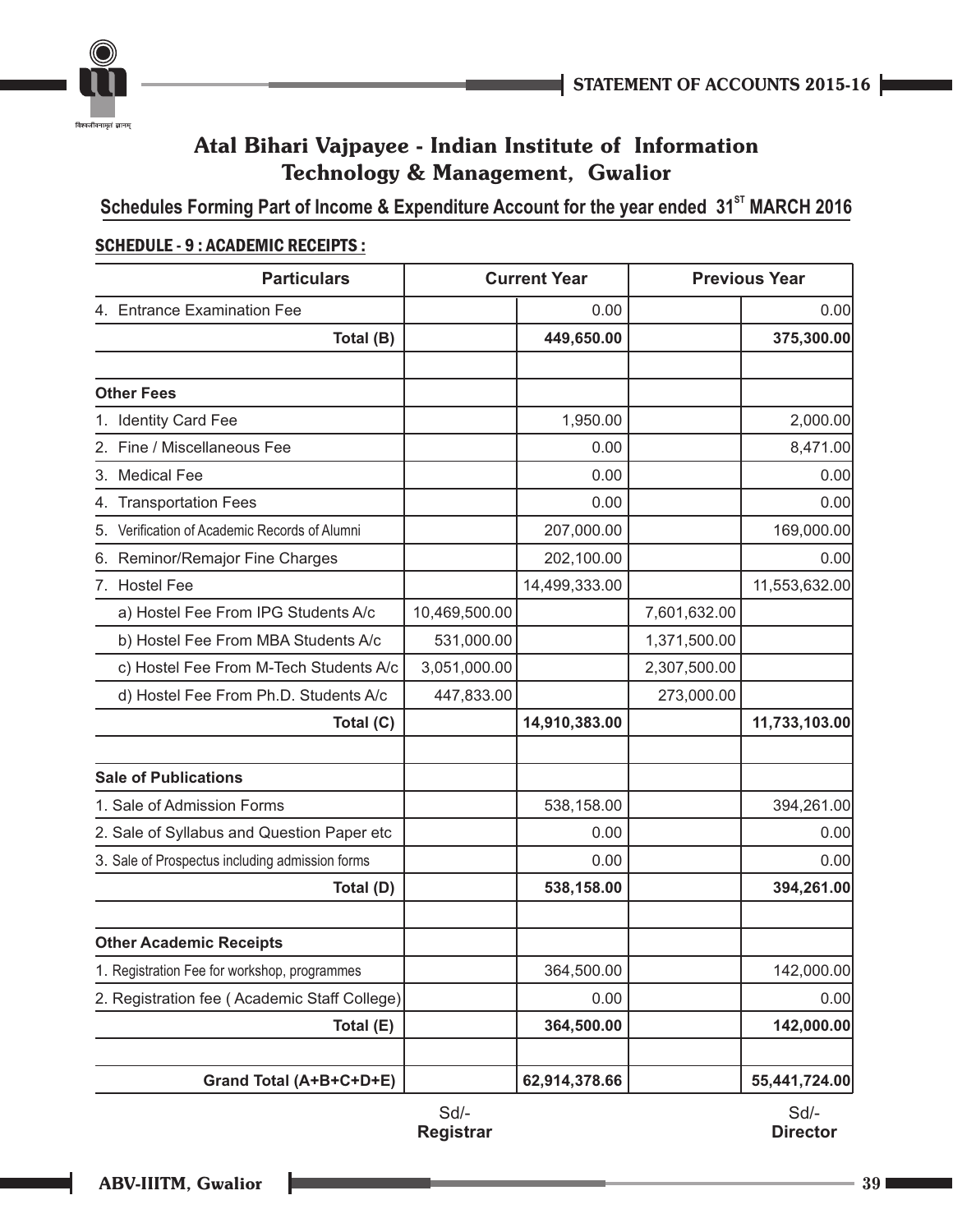

SCHEDULES FORMING PART OF INCOME & EXPENDITURE ACCOUNT FOR THE YEAR ENDED 31<sup>ST</sup> MARCH 2016 **ST SCHEDULES FORMING PART OF INCOME & EXPENDITURE ACCOUNT FOR THE YEAR ENDED 31 MARCH 2016** Atal Bihari Vajpayee - Indian Institute of Information Technology & Management, Gwalior **Atal Bihari Vajpayee - Indian Institute of Information Technology & Management, Gwalior**

SCHEDULE - 10 : GRANTS / SUBSIDIES (IRREVOCABLE GRANTS RECEIVED) SCHEDULE - 10 : GRANTS / SUBSIDIES (IRREVOCABLE GRANTS RECEIVED)

| <b>Particulars</b>                         | Govt. of India, MHRD |                  | Total Plan | Non Plan       | <b>Current Year</b> | Previous Year  |
|--------------------------------------------|----------------------|------------------|------------|----------------|---------------------|----------------|
|                                            | Plan                 | Specific Schemes |            | <b>MHRD</b>    | Total               | Total          |
| Balance B/F                                | 0.00                 | 0.00             | 0.00       | 0.00           | 0.00                | 0.00           |
| Add: Receipts during the year              | ٠                    | 0.00             | ı          | 129,958,000.00 | 129,958,000.00      | 135,300,000.00 |
| Total                                      | ٠                    | 0.00             |            | 129,958,000.00 | 129,958,000.00      | 135,300,000.00 |
| Less : Refund to UGC                       | 0.00                 | 0.00             | 0.00       | 0.00           | 0.00                | 0.00           |
| <b>Balance</b>                             |                      | 0.00             |            | 129,958,000.00 | 129,958,000.00      | 135,300,000.00 |
| Less: Utilized for Capital Expenditure (A) | 0.00                 | 0.00             | 0.00       | 0.00           | 0.00                | 0.00           |
| <b>Balance</b>                             | ٠                    | 0.00             |            | 129,958,000.00 | 129,958,000.00      | 135,300,000.00 |
| Less: Utilized for Revenue Expenditure (B) | ı                    | 0.00             |            | 129,958,000.00 | 129,958,000.00      | 135,300,000.00 |
| Balance C/F (C)                            | 0.00                 | 0.00             | 0.00       | 0.00           | 0.00                | 0.00           |
|                                            |                      |                  |            |                |                     |                |

### **STATEMENT OF ACCOUNTS 2015-16**

**Director**  $Sd$ -

Sd/- **Registrar** Sd/- **Director** Registrar  $Sd$ -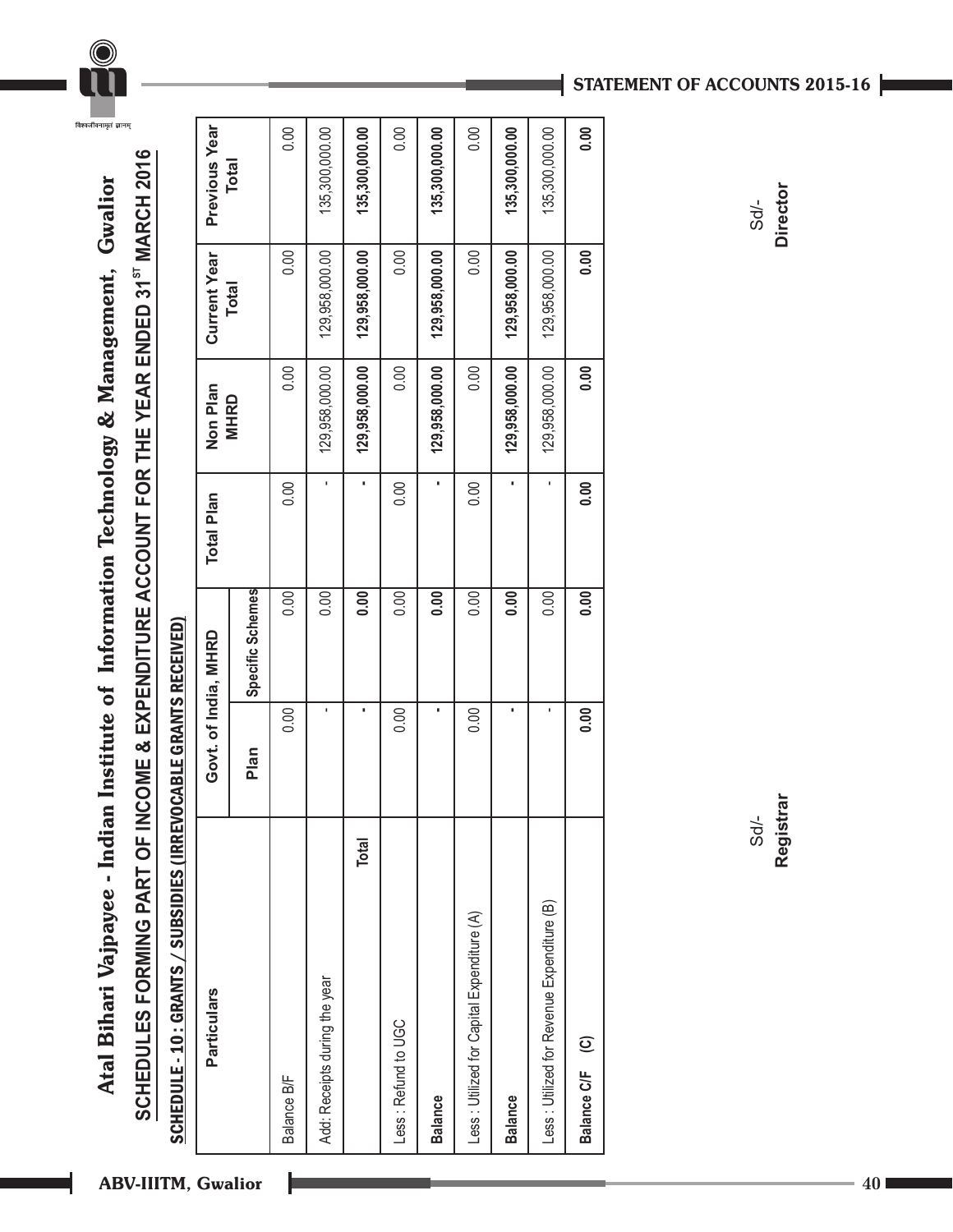

### **SCHEDULES FORMING PART OF INCOME & EXPENDITURE ACCOUNT FOR THE YEAR ENDED 31<sup>st</sup> MARCH 2016**

| <b>Particulars</b>                  | <b>Earmarked / Endowment Funds</b> |                      | <b>Other Investments</b> |                      |
|-------------------------------------|------------------------------------|----------------------|--------------------------|----------------------|
|                                     | <b>Current Year</b>                | <b>Previous Year</b> | <b>Current Year</b>      | <b>Previous Year</b> |
| 1. Interest                         |                                    |                      |                          |                      |
| a. On Govt. Securities              | 0.00                               | 0.00                 | 0.00                     | 0.00                 |
| b. Other Bonds/Debentures           | 0.00                               | 0.00                 | 0.00                     | 0.00                 |
| 2. Interest on Term Deposits        |                                    |                      |                          |                      |
| (FDR's with Banks)"                 | 31,588,504.18                      | 35,047,678.87        | 34,609,174.25            | 34,876,275.42        |
| 3. Income accrued but not due on    |                                    |                      |                          |                      |
| Term Deposits/ Interest bearing     |                                    |                      |                          |                      |
| advances to employees               | 17,598,086.72                      | 8,650,182.17         | 0.00                     | 0.00                 |
| 4. Interest on Saving Bank Accounts | 0.00                               | 0.00                 | 0.00                     | 0.00                 |
| 5. Others (Specify)                 | 0.00                               | 0.00                 | 0.00                     | 0.00                 |
| <b>TOTAL:</b>                       | 49,186,590.90                      | 43,697,861.04        | 34,609,174.25            | 34,876,275.42        |
| <b>TRANSFERRED TO EARMARKED/</b>    |                                    |                      |                          |                      |
| <b>ENDOWMENT FUNDS:</b>             | 49,186,590.90                      | 43,697,861.04        |                          |                      |
|                                     |                                    |                      |                          |                      |

### SCHEDULE - 11 : INCOME FROM INVESTMENTS

Sd/- **Registrar**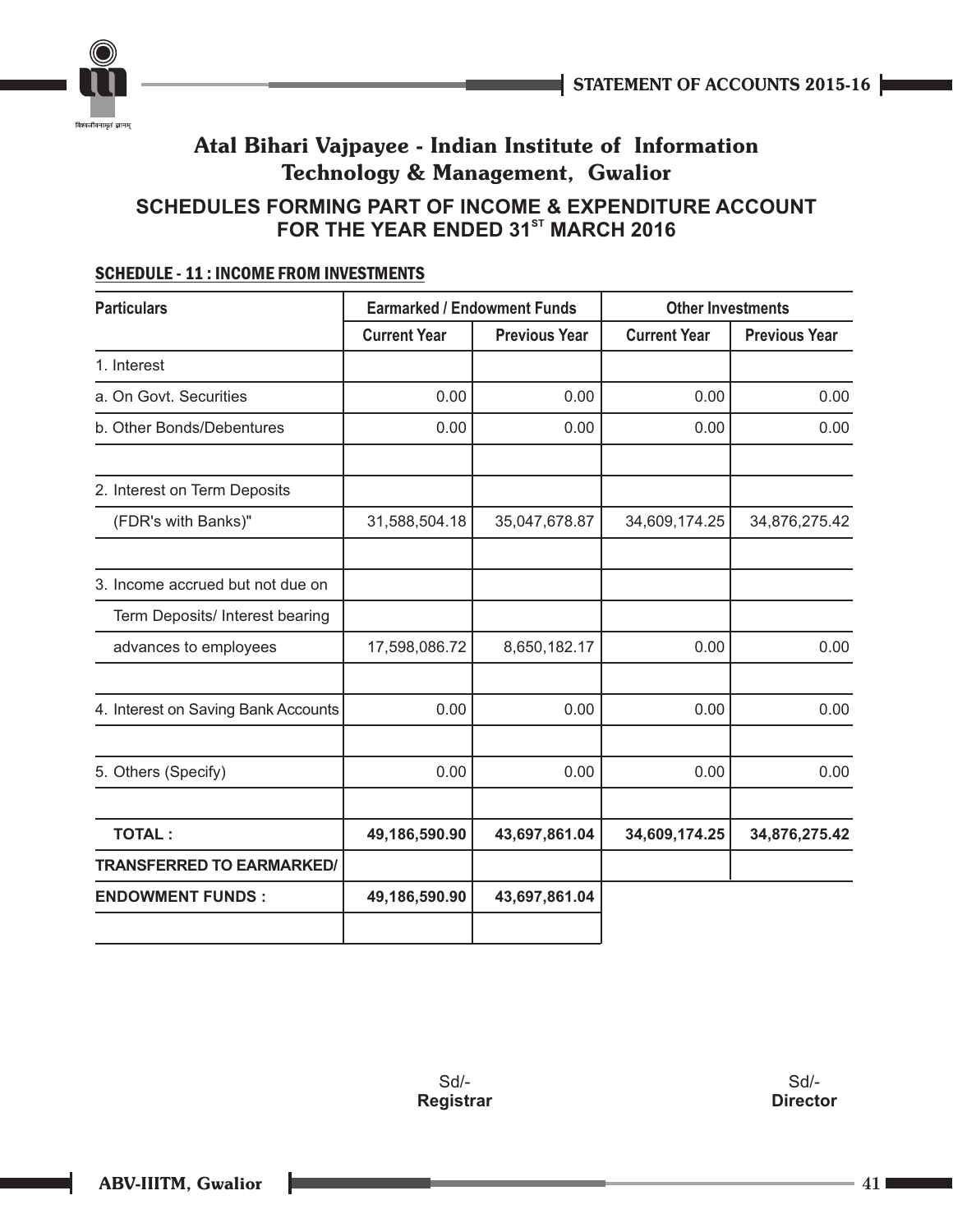



### **SCHEDULES FORMING PART OF INCOME & EXPENDITURE ACCOUNT FOR THE YEAR ENDED 31<sup>st</sup> MARCH 2016**

| <b>Particulars</b>                                        |            | <b>Current Year</b> | <b>Previous Year</b> |
|-----------------------------------------------------------|------------|---------------------|----------------------|
| On Saving Accounts with scheduled banks<br>1)             |            | 602,104.00          | 1,014,079.00         |
| Bank of India SB A/c No.945210100116425<br>a)             | 225,871.00 |                     |                      |
| Bank of India SB A/c No.945210110000969<br>b)             | 226,653.00 |                     |                      |
| Axis Bank Account No.916010006292031<br>C)                | 42,680.00  |                     |                      |
| Bank of India SB A/c No.945210100120794<br>d)             | 94,246.00  |                     |                      |
| Bank of India SB A/c No.945210110004561<br>e)             | 1,104.00   |                     |                      |
| Bank of India SB A/c No.945210110009380<br>f)             | 1,442.00   |                     |                      |
| Bank of India SB A/c No.945210110008329<br>$\mathfrak{g}$ | 1,122.00   |                     |                      |
| Bank of India SB A/c No.945210110007841<br>h)             | 8,815.00   |                     |                      |
| Bank of India SB A/c No.945210110003017<br>i)             | 67.00      |                     |                      |
| Bank of India SB A/c No.945210110010234<br>j)             | 104.00     |                     |                      |
| 2)<br>Interest on FFD (Flexi Fixed Deposits) Accounts     |            | 3,472,880.00        | 7,195,605.68         |
| 2. On Loans /Deposits                                     |            |                     |                      |
| Employees / Staff<br>a.                                   |            | 9,966.00            | 5,299.00             |
| b. Others                                                 |            |                     |                      |
| <b>Interest Received from MPSEB</b>                       |            | 231,440.00          | 222,997.00           |
| On Debtors and Other Receivables                          |            | 0.00                | 0.00                 |
| <b>Total</b>                                              |            | 4,316,390.00        | 8,437,980.68         |

### SCHEDULE - 12 : INTEREST EARNED :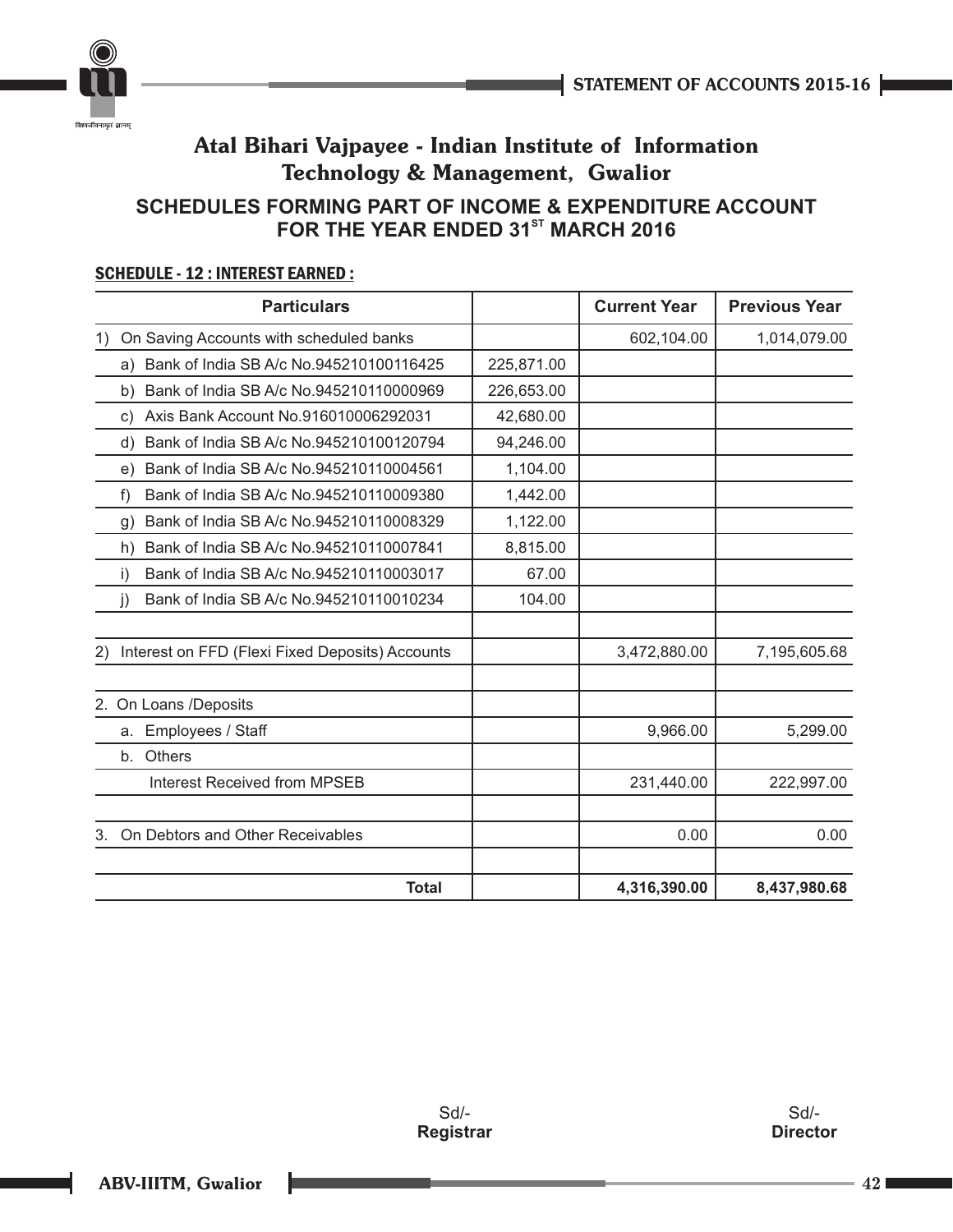

### **SCHEDULES FORMING PART OF INCOME & EXPENDITURE ACCOUNT FOR THE YEAR ENDED 31<sup>st</sup> MARCH 2016**

### SCHEDULE - 13 : OTHER INCOME :

|    |         | <b>Particulars</b>                             | <b>Current Year</b> | <b>Previous Year</b> |
|----|---------|------------------------------------------------|---------------------|----------------------|
| Α. |         | <b>Income from Land &amp; Buildings</b>        |                     |                      |
|    | 1.      | Hostel Room Rent                               | 594,190.00          | 537,132.00           |
|    | 2.      | License Fee                                    | 359,365.00          | 351,161.00           |
|    | 3.      | Hire Charges of Auditorium/Assets              | 85,500.00           | 15,000.00            |
|    | 4.      | <b>Electricity Charges recovered</b>           | 570,651.00          | 585,607.00           |
|    | 5.      | Water Charges recovered                        | 65,500.00           | 68,987.00            |
|    | 6.      | Rent (Tower, ATM etc.)                         | 110,400.00          | 119,300.00           |
|    |         | <b>Total</b>                                   | 1,785,606.00        | 1,677,187.00         |
| В. |         | <b>Sale of Institute Publications</b>          | 0.00                | 0.00                 |
|    |         | <b>Total</b>                                   | 0.00                | 0.00                 |
| C. |         | Income from holding events                     |                     |                      |
|    | $1_{-}$ | Gross Receipts From Annual function /          |                     |                      |
|    |         | sports carnival                                | 0.00                | 0.00                 |
|    |         | Less: Direct Expenditure incurred on the       |                     |                      |
|    |         | annual function / sport carnival               | 0.00                | 0.00                 |
|    | 2.      | Gross receipts from fetes                      | 0.00                | 0.00                 |
|    |         | Less: Direct Expenditure incurred on fetes     | 0.00                | 0.00                 |
|    | 3.      | Gross receipts from educational tour           | 0.00                | 0.00                 |
|    |         | Less: Direct Expenditure incurred on the tours | 0.00                | 0.00                 |
|    | 4.      | Others                                         | 0.00                | 0.00                 |
|    |         | <b>Total</b>                                   | 0.00                | 0.00                 |
| D. |         | <b>Others</b>                                  |                     |                      |
|    | 1.      | Income from consultancy                        | 0.00                | 0.00                 |
|    | 2.      | <b>RTI Fees</b>                                | 3,910.00            | 2,209.00             |
|    | 3.      | Income from Royalty                            | 0.00                | 0.00                 |
|    | 4.      | Sale of Application form (recruitment)         | 0.00                | 0.00                 |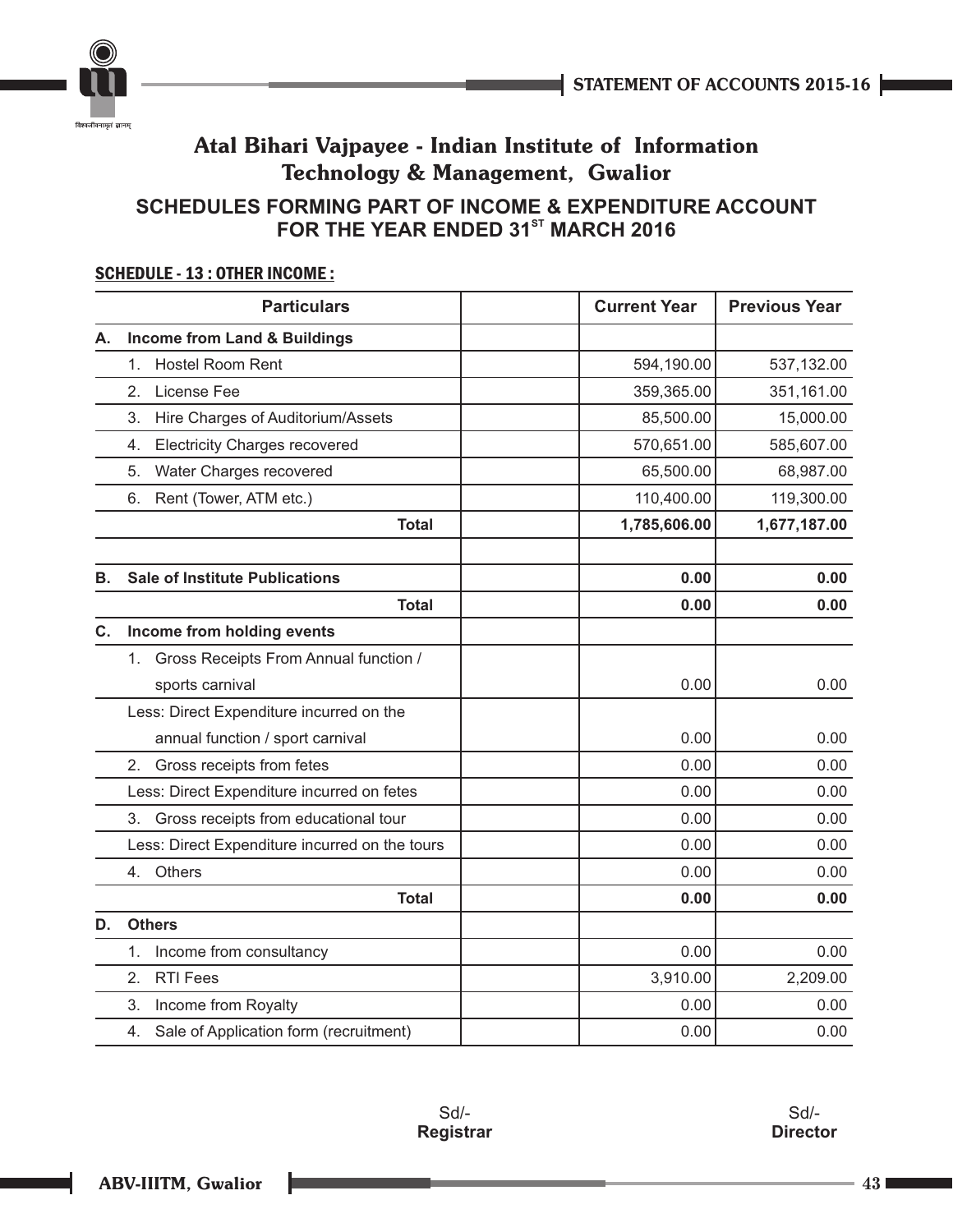



### **SCHEDULES FORMING PART OF INCOME & EXPENDITURE ACCOUNT FOR THE YEAR ENDED 31<sup>st</sup> MARCH 2016**

### SCHEDULE - 13 : OTHER INCOME :

|    | <b>Particulars</b>                          | <b>Current Year</b> | <b>Previous Year</b> |
|----|---------------------------------------------|---------------------|----------------------|
|    | 5.<br>Misc. Receipts                        |                     |                      |
|    | a. Sale of Tender Form                      | 5,500.00            | 79,200.00            |
|    | b. Vendor Registration Fees                 | 18,000.00           | 2,000.00             |
|    | c. Sale of News Paper / Scrap               | 32,315.00           | 52,100.00            |
|    | d. Other Income                             | 75,270.08           | 244,245.00           |
| 6. | Profit on Sale/ Disposal of Assets          | 0.00                | 0.00                 |
|    | a. Owned assets                             | 0.00                | 0.00                 |
|    | b. Assets received free of cost             | 0.00                | 0.00                 |
| 7. | Grants/ Donation from institutions, welfare |                     |                      |
|    | Bodies and International organizations      | 0.00                | 0.00                 |
| 8. | Others (specify)                            |                     |                      |
|    | a. Vehicle Charges                          | 16,800.00           | 14,000.00            |
|    | b. Institute Overhead Charges               | 369,768.00          | 260,145.83           |
|    | c. Summer Internship A/c                    | 31,700.00           | 102,008.00           |
|    | d. Photocopy Charges                        | 8,507.00            | 5,710.00             |
|    | e. Library Fine                             | 142,426.00          | 0.00                 |
|    | Total (D)                                   | 704,196.08          | 761,617.83           |
|    | Grand Total (A+B+C+D)                       | 2,489,802.08        | 2,438,804.83         |

Sd/- **Registrar**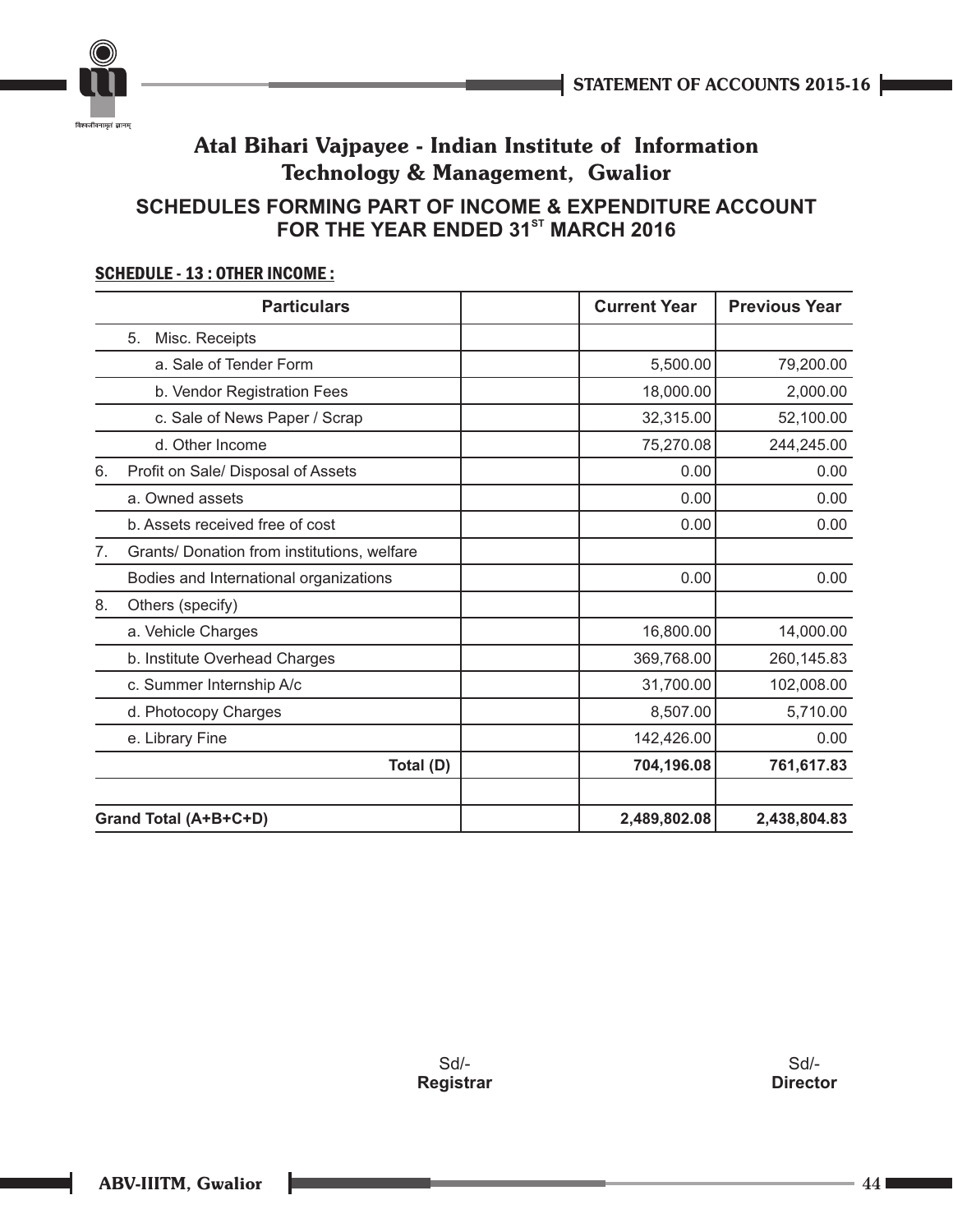

### **SCHEDULES FORMING PART OF INCOME & EXPENDITURE ACCOUNT FOR THE YEAR ENDED 31<sup>ST</sup> MARCH 2016**

### SCHEDULE - 14 : PRIOR PERIOD INCOME

|    | <b>Particulars</b>        | <b>Current Year</b> | <b>Previous Year</b> |
|----|---------------------------|---------------------|----------------------|
|    | <b>FEES FROM STUDENTS</b> |                     |                      |
|    | 1. Academic Receipts      | 0.00                | 0.00                 |
| 2. | Income from Investments   | 0.00                | 0.00                 |
| 3. | Interest earned           | 0.00                | 0.00                 |
|    | 4. Other Income           | 0.00                | 0.00                 |
|    |                           |                     |                      |
|    | Total                     | 0.00                | 0.00                 |

Sd/- **Registrar**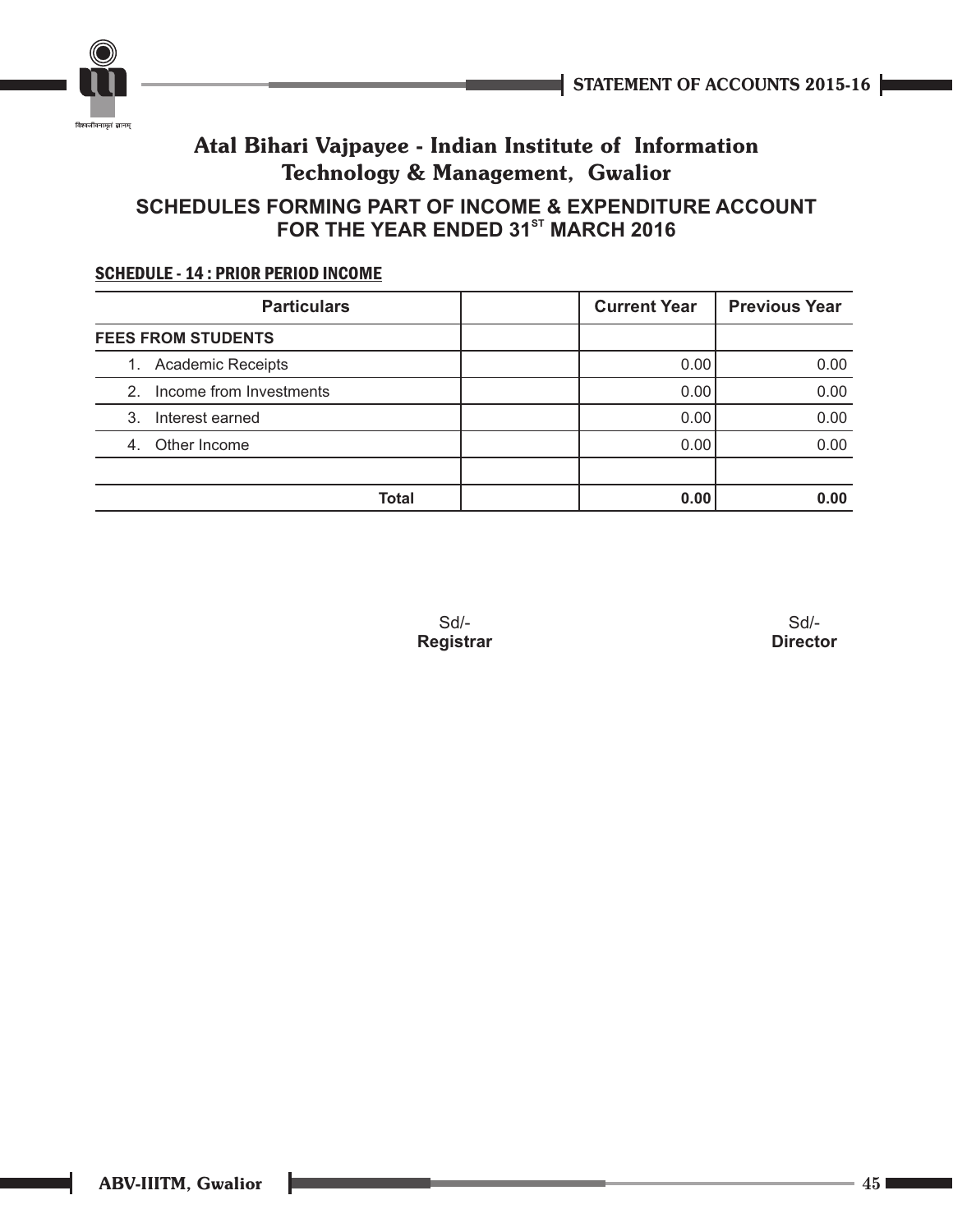

## **SCHEDULES FORMING PART OF INCOME & EXPENDITURE ACCOUNT**  SCHEDULES FORMING PART OF INCOME & EXPENDITURE ACCOUNT<br>FOR THE YEAR ENDED 31<sup>st</sup> MARCH 2016 **ST FOR THE YEAR ENDED 31 MARCH 2016**

## SCHEDULE - 15 : STAFF PAYMENTS & BENEFITS (ESTABLISHMENT EXPENSES) : SCHEDULE - 15 : STAFF PAYMENTS & BENEFITS (ESTABLISHMENT EXPENSES) :

|                         | <b>Particulars</b>                                |      | <b>Current Year</b> |               |      | <b>Previous Year</b> |               |
|-------------------------|---------------------------------------------------|------|---------------------|---------------|------|----------------------|---------------|
|                         |                                                   | Plan | Non Plan            | <b>Total</b>  | Plan | Non Plan             | Total         |
| କ                       | Salaries & Wages                                  | 0.00 | 54,763,620.00       | 54,763,620.00 | 0.00 | 52, 118, 620.00      | 52,118,620.00 |
| b                       | Allowances & Bonus A/c                            | 0.00 | 103,620.00          | 103,620.00    | 0.00 | 107,074.00           | 107,074.00    |
| $\widehat{\circ}$       | Contribution to Funds (NPS/CPF/PPF)               | 0.00 | 3,269,247.00        | 3,269,247.00  | 0.00 | 3,133,540.00         | 3,133,540.00  |
| $\widehat{\mathcal{P}}$ | (Uniform and Liveries)"<br>Staff Welfare Expenses | 0.00 | 31,790.00           | 31,790.00     | 0.00 | 28,000.00            | 28,000.00     |
| $\widehat{\Phi}$        | Retirement & Terminal Benefit                     | 0.00 | 6,862,322.00        | 6,862,322.00  | 0.00 | 15,262,834.00        | 15,262,834.00 |
| ⇐                       | Leave Travel Concession                           | 0.00 | 632,383.00          | 632,383.00    | 0.00 | 1,061,120.00         | 1,061,120.00  |
| ම                       | Medical Facilities                                | 0.00 | 1,152,439.00        | 1,152,439.00  | 0.00 | 980,191.00           | 980, 191.00   |
| $\widehat{=}$           | Children Education Allowance A/c                  | 0.00 | 697,952.00          | 697,952.00    | 0.00 | 632,819.00           | 632,819.00    |
| $\widehat{=}$           | Other's                                           |      |                     |               |      |                      |               |
|                         | Perks to Faculty/ Contingency Grant               | 0.00 | 1,086,262.00        | 1,086,262.00  | 0.00 | 739,369.00           | 739,369.00    |
|                         | PDA, International Travel/Visit A/c               | 0.00 | 615,366.00          | 615,366.00    | 0.00 | 775,487.00           | 775,487.00    |
|                         | Family Pension                                    | 0.00 | 868,194.00          | 868,194.00    | 0.00 | 522,226.00           | 522,226.00    |
|                         | Pension Contribution                              | 0.00 | 259,629.00          | 259,629.00    | 0.00 | 834,485.00           | 834,485.00    |
|                         | <b>Total</b>                                      | 0.00 | 70,342,824.00       | 70,342,824.00 | 0.00 | 76,195,765.00        | 76,195,765.00 |
|                         |                                                   |      |                     |               |      |                      |               |

### **STATEMENT OF ACCOUNTS 2015-16**

Sd/- **Director**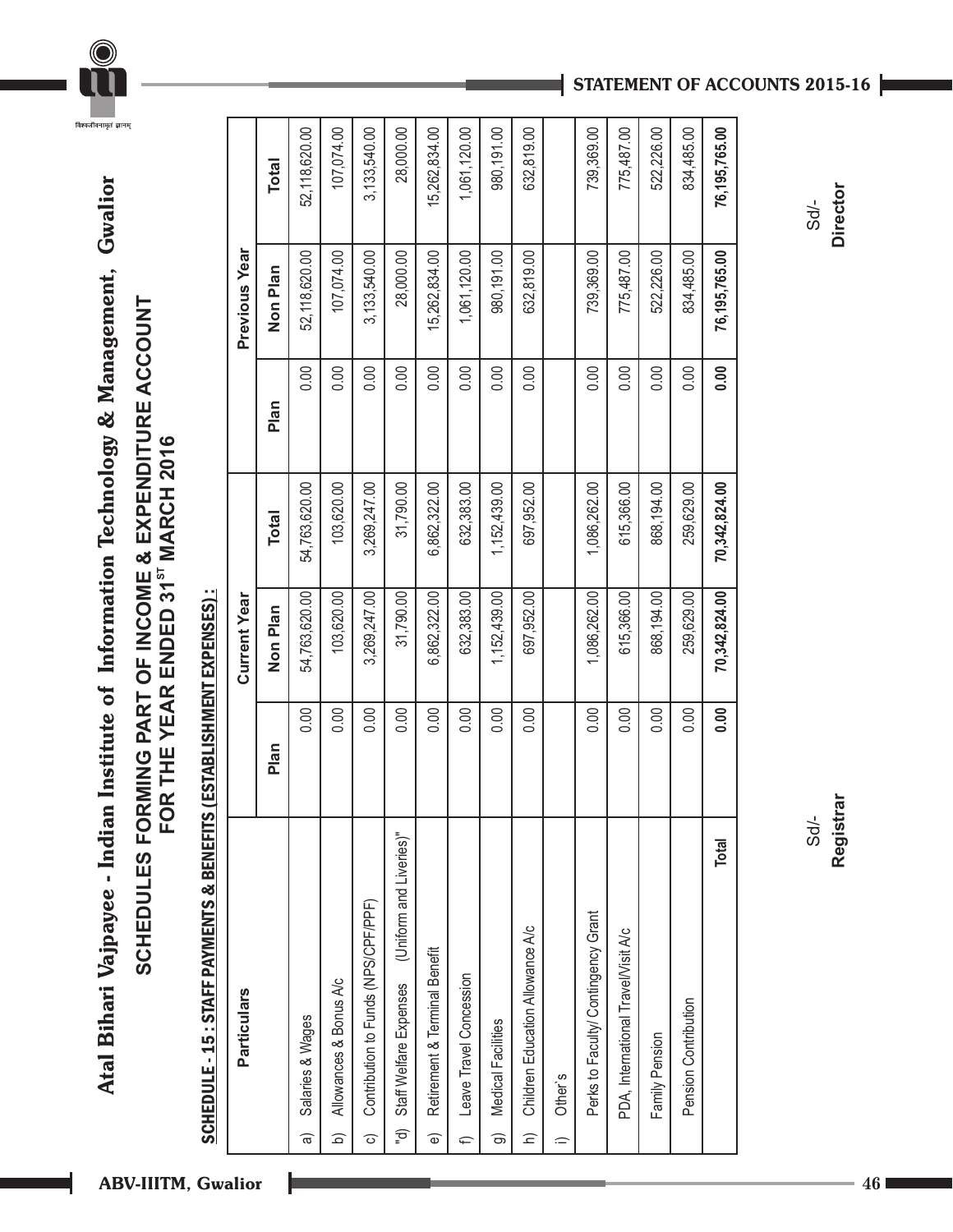

## **SCHEDULES FORMING PART OF INCOME & EXPENDITURE ACCOUNT SCHEDULES FORMING PART OF INCOME & EXPENDITURE ACCOUNT<br>FOR THE YEAR ENDED 31<sup>8T</sup> MARCH 2016 ST FOR THE YEAR ENDED 31 MARCH 2016**

### SCHEDULE - 16 : ACADEMIC EXPENSES : CADEMIC EXPENSES : SCHEDULE - 16 : A

|                        | Particulars                               |      | <b>Current Year</b> |               |      | <b>Previous Year</b> |               |
|------------------------|-------------------------------------------|------|---------------------|---------------|------|----------------------|---------------|
|                        |                                           | Plan | Non Plan            | <b>Total</b>  | Plan | Non Plan             | <b>Total</b>  |
| କ                      | Laboratory Expenses                       | 0.00 | 0.00                | 0.00          | 0.00 | 0.00                 | 0.00          |
| $\widehat{\mathbf{d}}$ | Field Work / Participation in Conferences | 0.00 | 0.00                | 0.00          | 0.00 | 0.00                 | 0.00          |
| $\widehat{\circ}$      | Expenses on Seminars / Workshop           | 0.00 | 1,144,570.00        | 1,144,570.00  | 0.00 | 527,278.00           | 527,278.00    |
| $\widehat{\sigma}$     | Payment to Visiting Faculty               |      |                     |               |      |                      |               |
|                        | Guest Faculty TA/DA                       | 0.00 | 399,045.00          | 399,045.00    | 0.00 | 310,473.00           | 310,473.00    |
|                        | Honorarium for Guest Faculty              | 0.00 | 1,596,750.00        | 1,596,750.00  | 0.00 | 623,000.00           | 623,000.00    |
| $\widehat{\Phi}$       | Examination Exp. A/c                      | 0.00 | 571,256.75          | 571,256.75    | 0.00 | 448,590.00           | 448,590.00    |
| ¢                      | Student Welfare Expenses A/c              | 0.00 | 455,140.00          | 455,140.00    | 0.00 | 1,263,300.00         | 1,263,300.00  |
| ම                      | Admission Expenses                        | 0.00 | 1,935,163.00        | 1,935,163.00  | 0.00 | 1,194,011.00         | 1,194,011.00  |
| $\widehat{=}$          | Convocation Expenses                      | 0.00 | 0.00                | 0.00          | 0.00 | 0.00                 | 0.00          |
| $\equiv$               | Publication                               | 0.00 | 22,800.00           | 22,800.00     | 0.00 | 88,580.00            | 88,580.00     |
| $\hat{}$               | Stipend/Scholarship Paid                  |      | 0.00                |               |      |                      |               |
|                        | i) Stipend/Scholarship to IPG-M.Tech      | 0.00 | 9,834,778.00        | 9,834,778.00  | 0.00 | 7,299,229.00         | 7,299,229.00  |
|                        | ii) Stipend/Scholarship to M.Tech         | 0.00 | 24,754,800.00       | 24,754,800.00 | 0.00 | 15,649,187.00        | 15,649,187.00 |
|                        | iii) Stipend/Scholarship to Ph.D.         | 0.00 | 10,509,692.00       | 10,509,692.00 | 0.00 | 7,376,707.00         | 7,376,707.00  |
| $\widehat{\mathbf{z}}$ | Subscription Expenses (Membership Fee)    | 0.00 | 388,371.00          | 388,371.00    | 0.00 | 703,530.00           | 703,530.00    |

### **STATEMENT OF ACCOUNTS 2015-16**

Sd/- **Director**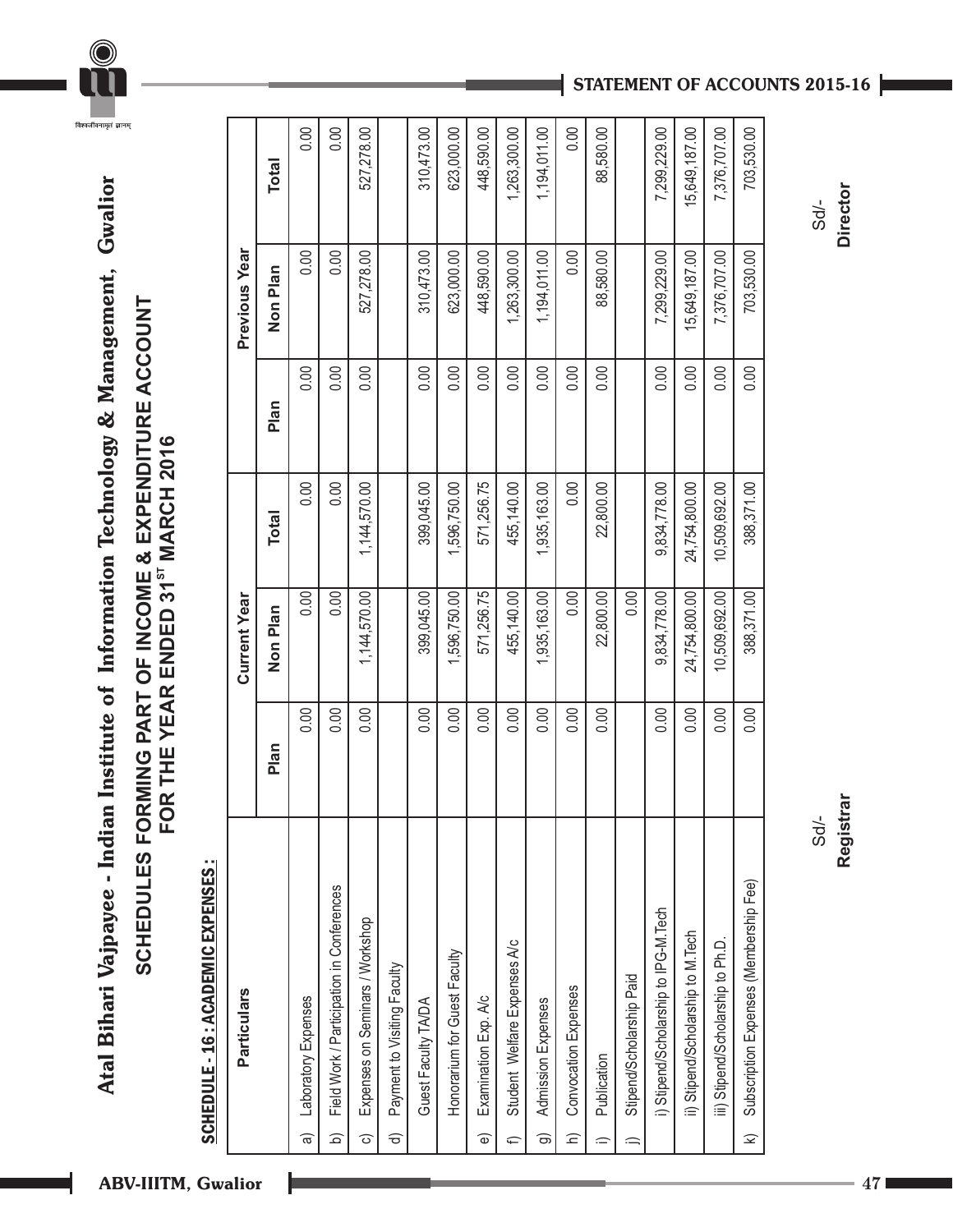

## **SCHEDULES FORMING PART OF INCOME & EXPENDITURE ACCOUNT SCHEDULES FORMING PART OF INCOME & EXPENDITURE ACCOUNT<br>FOR THE YEAR ENDED 31<sup>8T</sup> MARCH 2016 ST FOR THE YEAR ENDED 31 MARCH 2016**

### SCHEDULE - 16 : ACADEMIC EXPENSES : CADEMIC EXPENSES : SCHEDULE - 16 : A

| <b>Particulars</b>                   |      | <b>Current Year</b> |                  |      | <b>Previous Year</b> |               |
|--------------------------------------|------|---------------------|------------------|------|----------------------|---------------|
|                                      | Plan | Non Plan            | <b>Total</b>     | Plan | Non Plan             | Total         |
| Other's                              |      | 0.00                |                  |      |                      |               |
| Contingency Grant to Ph.D. Scholars  | 0.00 | 487,432.00          | 487,432.00       | 0.00 | 568,350.00           | 568,350.00    |
| Hindi Pakhwara                       | 0.00 | 410,534.00          | 410,534.00       | 0.00 | 148,372.00           | 148,372.00    |
| Internet Charges                     | 0.00 | 1,682,624.00        | 1,682,624.00     | 0.00 | 1,622,163.00         | 1,622,163.00  |
| Scholarship to Meritorious Students  | 0.00 | 1,817,168.00        | 1,817,168.00     | 0.00 | 1,070,490.00         | 1,070,490.00  |
| Student Insurance Expenses           | 0.00 | 265, 147.00         | 265,147.00       | 0.00 | 392,992.00           | 392,992.00    |
| Placement Exp.                       | 0.00 | 434,113.00          | 434,113.00       | 0.00 | 349,276.00           | 349,276.00    |
| Research & Development (Papers)      | 0.00 | 119,064.00          | 119,064.00       | 0.00 | 88,661.00            | 88,661.00     |
| Industry Institute Interface         | 0.00 | 333,367.00          | 333,367.00       | 0.00 | 201,116.00           | 201,116.00    |
| Accreditation Fee                    | 0.00 | 0.00                | 0.00             | 0.00 | 365,170.00           | 365,170.00    |
| Annual Function / Sports Events etc. | 0.00 | 1,134,029.00        | 1,134,029.00     | 0.00 | 3,175,686.00         | 3,175,686.00  |
| Write Off Library Book A/c           | 0.00 | 0.00                | 0.00             | 0.00 | 143,259.00           | 143,259.00    |
| Patent Expenses Account              | 0.00 | 17,910.00           | 17,910.00        | 0.00 | 0.00                 | 0.00          |
| Tender Fee Expenses                  | 0.00 | 5,000.00            | 5,000.00         | 0.00 | 0.00                 | 0.00          |
| <b>Total</b>                         | 0.00 | 58, 318, 753. 75    | 58, 318, 753. 75 | 0.00 | 43,609,420.00        | 43,609,420.00 |

### **STATEMENT OF ACCOUNTS 2015-16**

Sd/- **Director**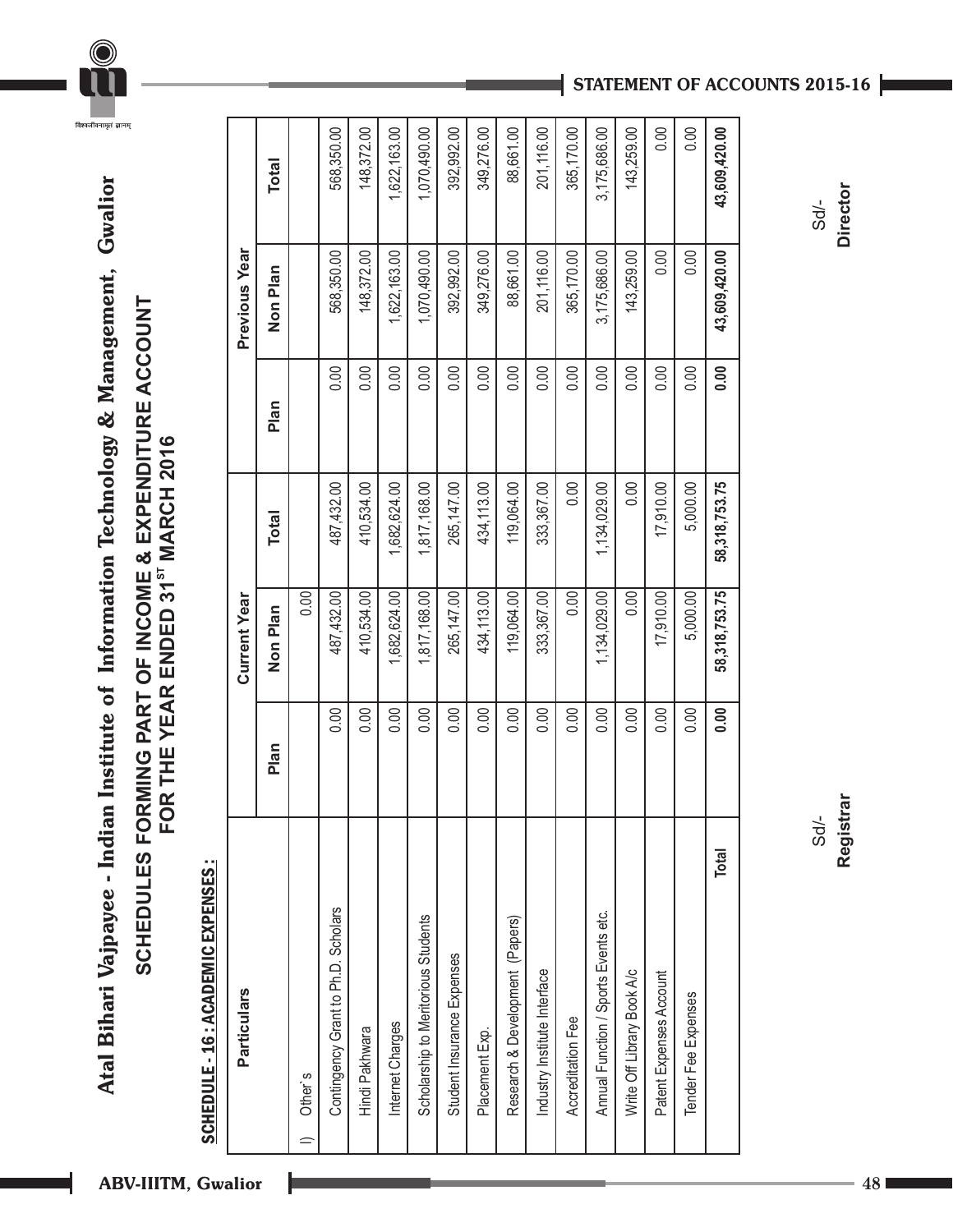

# **SCHEDULES FORMING PART OF INCOME & EXPENDITURE ACCOUNT**

.<br>विश्वजीवनामृतं ज्ञानम्

SCHEDULES FORMING PART OF INCOME & EXPENDITURE ACCOUNT<br>FOR THE YEAR ENDED 31<sup>st</sup> MARCH 2016 **ST FOR THE YEAR ENDED 31 MARCH 2016**

## **SCHEDULE - 17: ADMINISTRATIVE & GENERAL EXPENSES:** SCHEDULE - 17 : ADMINISTRATIVE & GENERAL EXPENSES :

| Particulars                                        |      | <b>Current Year</b> |               |      | Previous Year |               |
|----------------------------------------------------|------|---------------------|---------------|------|---------------|---------------|
|                                                    | Plan | Non Plan            | Total         | Plan | Non Plan      | Total         |
| Infrastructure<br>∢                                |      |                     |               |      |               |               |
| Electricity & Power<br>$\widehat{\sigma}$          | 0.00 | 22,280,013.00       | 22,280,013.00 | 0.00 | 21,405,070.00 | 21,405,070.00 |
| Water Charges<br>6                                 | 0.00 | 0.00                | 0.00          | 0.00 | 0.00          | 0.00          |
| Insurance<br>$\widehat{\circ}$                     | 0.00 | 116,492.00          | 116,492.00    | 0.00 | 84,003.00     | 84,003.00     |
| Rent, Rates & Taxes<br>$\widehat{\sigma}$          | 0.00 | 3,733,880.00        | 3,733,880.00  | 0.00 | 2,797,927.00  | 2,797,927.00  |
| Communication<br>ൎ                                 |      | 0.00                |               |      |               |               |
| Postage and Stationery<br>$\widehat{\Theta}$       | 0.00 | 86,230.00           | 86,230.00     | 0.00 | 66,833.00     | 66,833.00     |
| Telephone, Fax & Internet Charges<br>$\Rightarrow$ | 0.00 | 995,140.00          | 995,140.00    | 0.00 | 964,729.00    | 964,729.00    |
| <b>Others</b><br>.<br>ت                            |      |                     |               |      |               |               |
| Printing & Stationery<br>ම                         | 0.00 | 1,120,204.00        | 1,120,204.00  | 0.00 | 1,386,249.00  | 1,386,249.00  |
| Travelling & Conveyance Expenses<br>$\widehat{z}$  | 0.00 | 271,055.00          | 271,055.00    | 0.00 | 425,274.00    | 425,274.00    |
| Hospitality<br>$\equiv$                            | 0.00 | 485,501.00          | 485,501.00    | 0.00 | 683,335.00    | 683,335.00    |
| Auditor's Remuneration<br>$\hat{=}$                | 0.00 | 145,075.00          | 145,075.00    | 0.00 | 143,910.00    | 143,910.00    |
| Professional Charges<br>$\widehat{\mathbf{z}}$     | 0.00 | 885,579.00          | 885,579.00    | 0.00 | 363,201.00    | 363,201.00    |
| Advertisement & Publicity<br>$\equiv$              | 0.00 | 670,832.00          | 670,832.00    | 0.00 | 1,458,823.00  | 1,458,823.00  |
| Magazines & Journals<br>$\widehat{\epsilon}$       | 0.00 | 100,000.00          | 100,000.00    | 0.00 | 135,547.00    | 135,547.00    |
|                                                    |      |                     |               |      |               |               |

**STATEMENT OF ACCOUNTS 2015-16**

Sd/- **Registrar**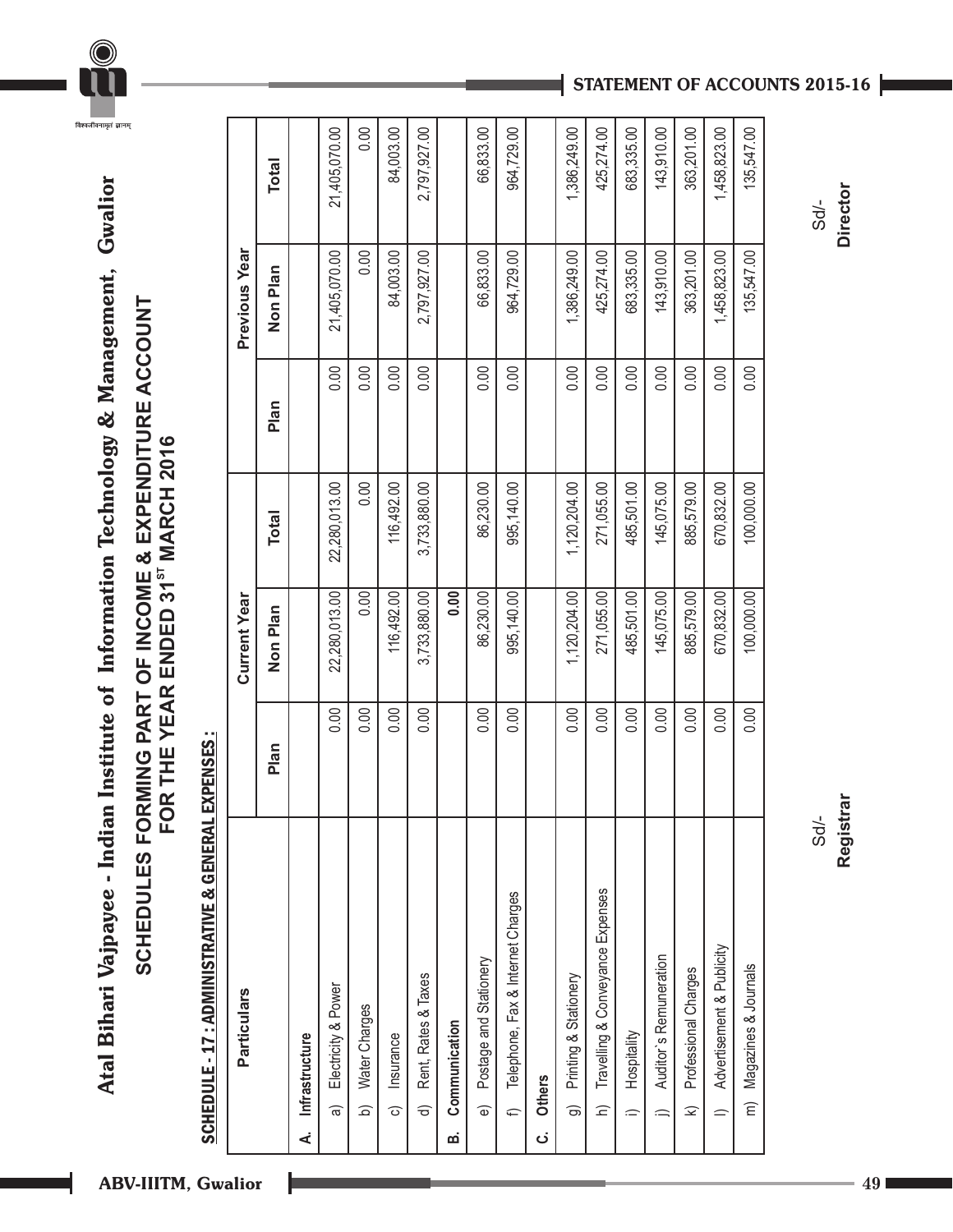

## **SCHEDULES FORMING PART OF INCOME & EXPENDITURE ACCOUNT SCHEDULES FORMING PART OF INCOME & EXPENDITURE ACCOUNT<br>FOR THE YEAR ENDED 31<sup>8T</sup> MARCH 2016 ST FOR THE YEAR ENDED 31 MARCH 2016**

## SCHEDULE - 17 : ADMINISTRATIVE & GENERAL EXPENSES : SCHEDULE - 17 : ADMINISTRATIVE & GENERAL EXPENSES :

| Particulars                      |      | <b>Current Year</b> |               |      | <b>Previous Year</b> |               |
|----------------------------------|------|---------------------|---------------|------|----------------------|---------------|
|                                  | Plan | Non Plan            | <b>Total</b>  | Plan | Non Plan             | Total         |
| n) Others (specify)              |      | 0.00                |               |      |                      |               |
| Consumables                      | 0.00 | 804,219.00          | 804,219.00    | 0.00 | 1,464,848.00         | 1,464,848.00  |
| <b>Contractual Services</b>      | 0.00 | 64,740.00           | 64,740.00     | 0.00 | 111,500.00           | 111,500.00    |
| Dispensary & Medical Facilities  | 0.00 | 301,295.00          | 301,295.00    | 0.00 | 195,096.00           | 195,096.00    |
| Horticulture Expenses            | 0.00 | 3,022,482.00        | 3,022,482.00  | 0.00 | 2,556,919.00         | 2,556,919.00  |
| Statutory Meeting Expenses       | 0.00 | 1,012,035.00        | 1,012,035.00  | 0.00 | 1,354,668.00         | 1,354,668.00  |
| Miscellaneous Expenses A/c       | 0.00 | 34,356.00           | 34,356.00     | 0.00 | 46,850.00            | 46,850.00     |
| National Festivals               | 0.00 | 181,505.00          | 181,505.00    | 0.00 | 152,642.00           | 152,642.00    |
| Stipend to Apprentice Trainees   | 0.00 | 17,557.00           | 17,557.00     | 0.00 | 29,582.00            | 29,582.00     |
| Training Programs                | 0.00 | 159,429.00          | 159,429.00    | 0.00 | 283,793.00           | 283,793.00    |
| Recruitment / Promotion Expenses | 0.00 | 496,334.00          | 496,334.00    | 0.00 | 125,708.00           | 125,708.00    |
| Security & Safety Expenses       | 0.00 | 13,551,980.00       | 13,551,980.00 | 0.00 | 12,037,352.00        | 12,037,352.00 |
| Visitors Travelling Expenses     |      | 73,265.00           | 73,265.00     |      | 0.00                 | 0.00          |
| Total                            | 0.00 | 50,609,198.00       | 50,609,198.00 | 0.00 | 48,273,859.00        | 48,273,859.00 |

### **STATEMENT OF ACCOUNTS 2015-16**

Sd/- **Director**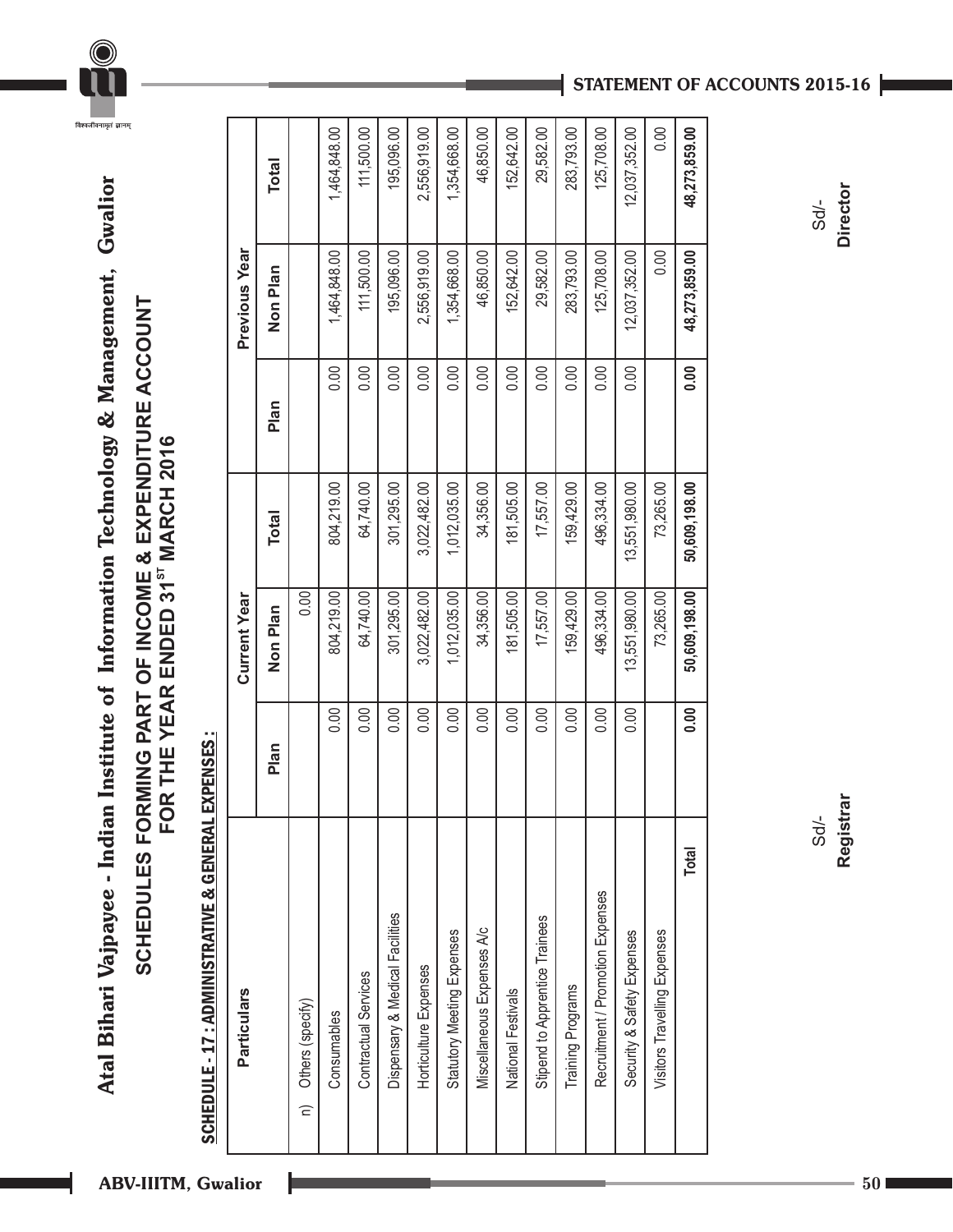

## **SCHEDULES FORMING PART OF INCOME & EXPENDITURE ACCOUNT**  SCHEDULES FORMING PART OF INCOME & EXPENDITURE ACCOUNT<br>FOR THE YEAR ENDED 31<sup>st</sup> MARCH 2016 **ST FOR THE YEAR ENDED 31 MARCH 2016**

### SCHEDULE - 18 : TRANSPORTATION EXPENSES : SCHEDULE - 18 : TRANSPORTATION EXPENSES :

| <b>Particulars</b>                       |      | <b>Current Year</b> |              |      | <b>Previous Year</b> |              |
|------------------------------------------|------|---------------------|--------------|------|----------------------|--------------|
|                                          | Plan | Non Plan            | <b>Total</b> | Plan | Non Plan             | <b>Total</b> |
| Vehicles                                 |      |                     |              |      |                      |              |
| Running Expenses<br>බ                    | 0.00 | 192,321.00          | 192,321.00   | 0.00 | 301,572.00           | 301,572.00   |
| b) Repair & Maintenance                  | 0.00 | 262,849.00          | 262,849.00   | 0.00 | 262,367.00           | 262,367.00   |
| c) Insurance Expenses                    | 0.00 | 35,464.00           | 35,464.00    | 0.00 | 18,125.00            | 18,125.00    |
|                                          |      |                     |              |      |                      |              |
| Vehicles taken on rent/lease<br>ี่ผ      |      |                     |              |      |                      |              |
| Rent/ lease expenses<br>බ                | 0.00 | 868,671.00          | 868,671.00   | 0.00 | 947,272.00           | 947,272.00   |
|                                          |      |                     |              |      |                      |              |
| Vehicle (Taxi) Hiring expenses<br>.<br>က | 0.00 | 92,654.00           | 92,654.00    | 0.00 | 94,707.00            | 94,707.00    |
|                                          |      |                     |              |      |                      |              |
| Total                                    | 0.00 | 1,451,959.00        | 1,451,959.00 | 0.00 | 1,624,043.00         | 1,624,043.00 |

### **STATEMENT OF ACCOUNTS 2015-16**

Sd/- **Director**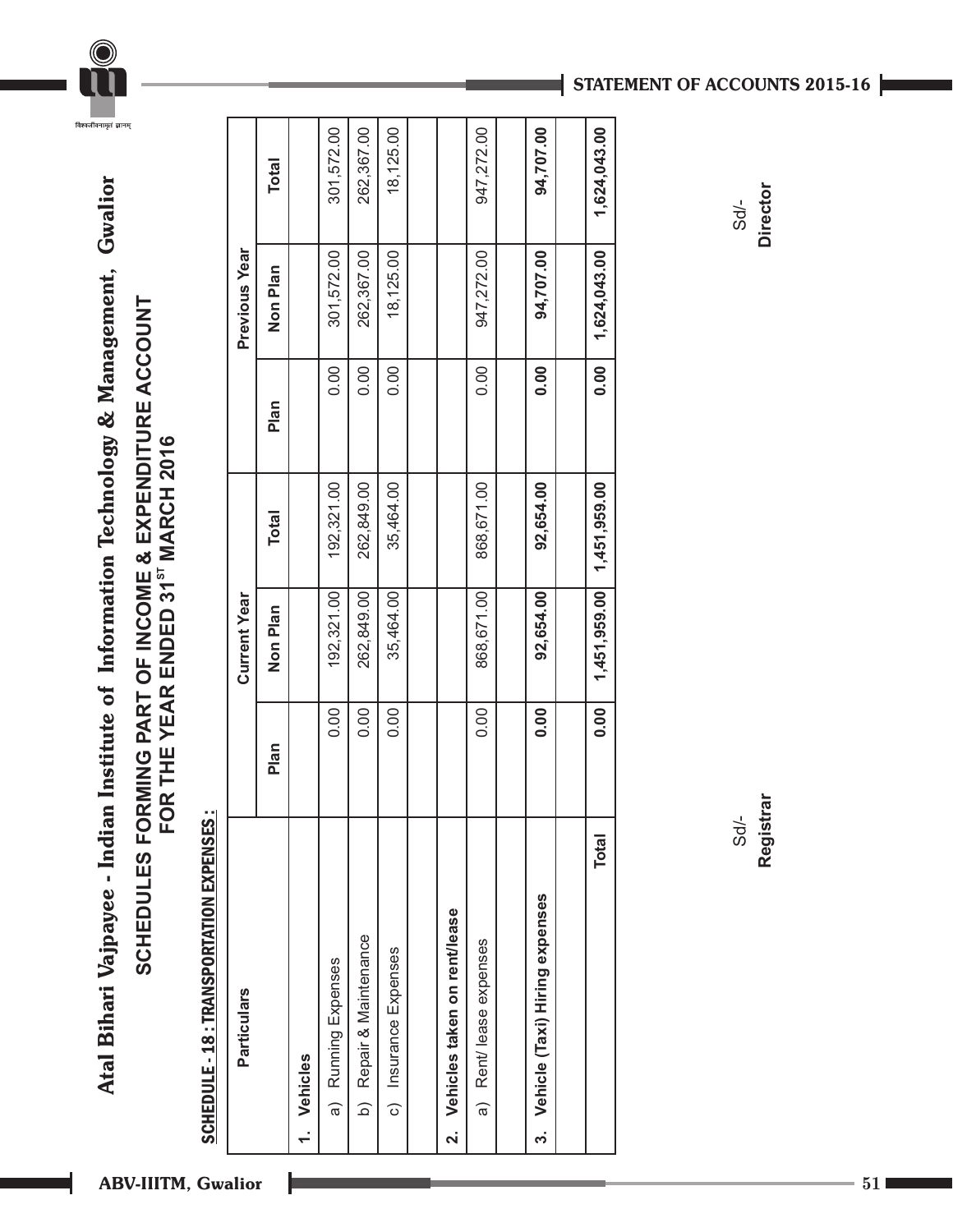

## **SCHEDULES FORMING PART OF INCOME & EXPENDITURE ACCOUNT**  SCHEDULES FORMING PART OF INCOME & EXPENDITURE ACCOUNT<br>FOR THE YEAR ENDED 31<sup>st</sup> MARCH 2016 **ST FOR THE YEAR ENDED 31 MARCH 2016**

### **SCHEDULE - 19 : REPAIRS & MAINTENANCE :** SCHEDULE - 19 : REPAIRS & MAINTENANCE :

|          | <b>Particulars</b>                                               |      | <b>Current Year</b> |              |      | <b>Previous Year</b> |              |
|----------|------------------------------------------------------------------|------|---------------------|--------------|------|----------------------|--------------|
|          |                                                                  | Plan | Non Plan            | <b>Total</b> | Plan | Non Plan             | <b>Total</b> |
| ଟ୍ଟ      | Building                                                         |      |                     |              |      |                      |              |
|          | Building Maintenance A/c<br>$\ddot{ }$                           | 0.00 | 217,766.00          | 217,766.00   | 0.00 | 558,797.00           | 558,797.00   |
|          | Repairs & Maintenance A/c (Civil)<br>$\overline{\mathcal{N}}$    | 0.00 | 692,628.00          | 692,628.00   | 0.00 | 682,886.00           | 682,886.00   |
|          |                                                                  |      |                     |              |      |                      |              |
| <u>ට</u> | Furniture & Fixtures                                             |      |                     |              |      |                      |              |
|          | Repairs & Maintenance A/c (Electricals)<br>$\div$                | 0.00 | 1,981,382.00        | 1,981,382.00 | 0.00 | 495,096.00           | 495,096.00   |
|          |                                                                  |      |                     |              |      |                      |              |
| ಠ        | Plant & Machinery                                                |      |                     |              |      |                      |              |
|          | AMC A/c for AC Plant<br>$\div$                                   | 0.00 | 1,236,250.00        | 1,236,250.00 | 0.00 | 1,236,249.00         | 1,236,249.00 |
|          | Repairs & Maint. (Plant & Machinery)<br>$\overline{\mathcal{N}}$ | 0.00 | 1,456,459.00        | 1,456,459.00 | 0.00 | 1,051,279.00         | 1,051,279.00 |
|          | Repairs & Maintenance A/c for D.G.Set<br>က်                      | 0.00 | 199,096.00          | 199,096.00   | 0.00 | 219,750.00           | 219,750.00   |
|          | Repairs & Maintenance (Equipments)<br>$\vec{+}$                  | 0.00 | 918,453.00          | 918,453.00   | 0.00 | 649,734.00           | 649,734.00   |
|          |                                                                  |      |                     |              |      |                      |              |
| ਰ        | Office Equipment                                                 |      |                     |              |      |                      |              |
|          | <b>AMC</b> for Photocopier<br>$\div$                             | 0.00 | 10,750.00           | 10,750.00    | 0.00 | 13,182.00            | 13,182.00    |
|          | AMC for RO<br>$\overline{\mathcal{N}}$                           | 0.00 | 351,833.00          | 351,833.00   | 0.00 | 371,386.00           | 371,386.00   |
|          |                                                                  |      |                     |              |      |                      |              |

### **STATEMENT OF ACCOUNTS 2015-16**

Sd/- **Director**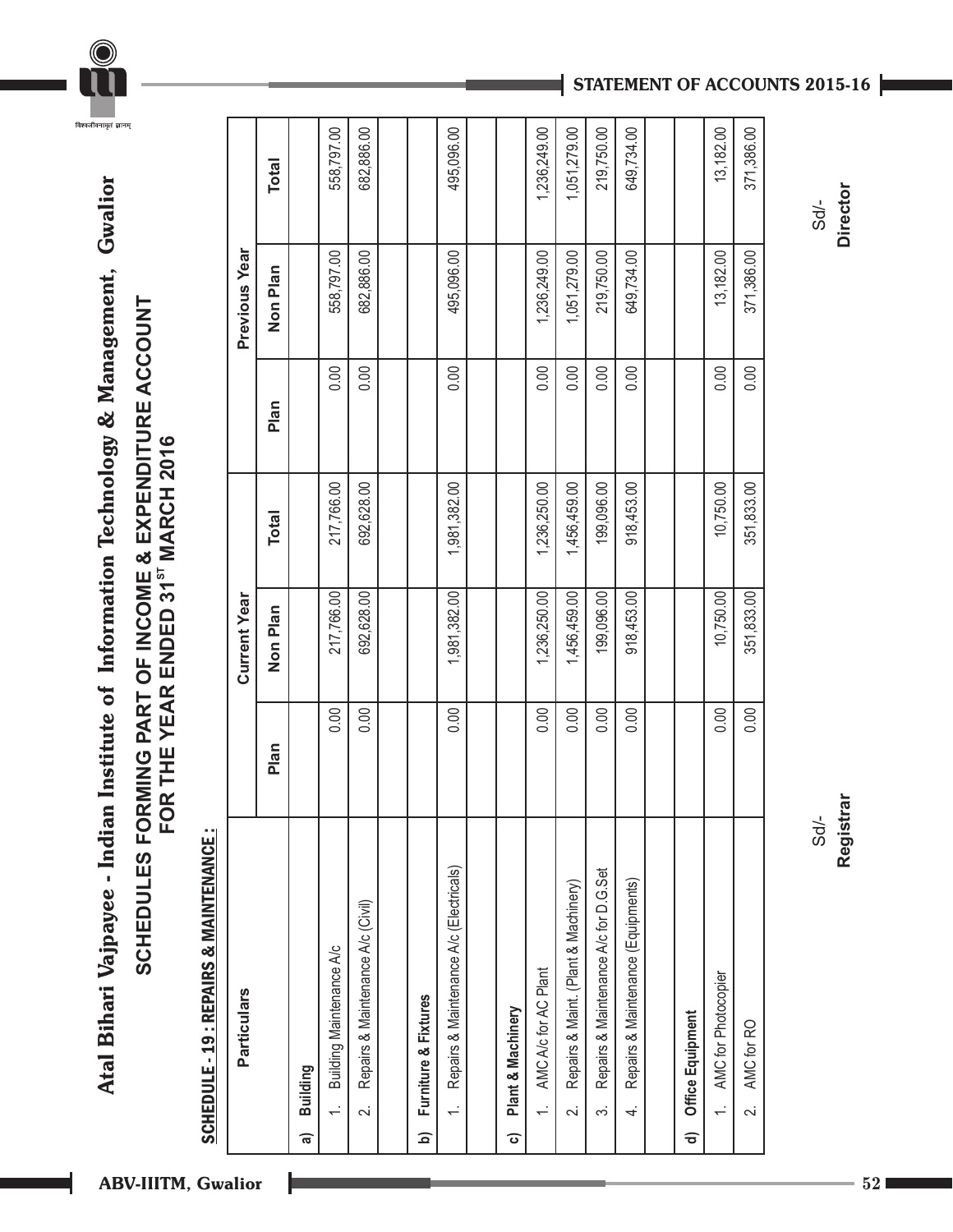## **SCHEDULES FORMING PART OF INCOME & EXPENDITURE ACCOUNT SCHEDULES FORMING PART OF INCOME & EXPENDITURE ACCOUNT<br>FOR THE YEAR ENDED 31<sup>8T</sup> MARCH 2016 ST FOR THE YEAR ENDED 31 MARCH 2016**

### **SCHEDULE - 19 : REPAIRS & MAINTENANCE:** SCHEDULE - 19 : REPAIRS & MAINTENANCE :

|   | <b>Particulars</b>                                          |      | <b>Current Year</b> |                 |      | <b>Previous Year</b> |               |
|---|-------------------------------------------------------------|------|---------------------|-----------------|------|----------------------|---------------|
|   |                                                             | Plan | Non Plan            | <b>Total</b>    | Plan | Non Plan             | <b>Total</b>  |
| ಠ | Computers                                                   |      |                     |                 |      |                      |               |
|   | AMC for Networking A/c<br>$\div$                            | 0.00 | 199,199.00          | 199,199.00      | 0.00 | 322,498.00           | 322,498.00    |
|   | Computer Repairs & Maintenance A/c<br>$\overline{a}$        | 0.00 | 207,632.00          | 207,632.00      | 0.00 | 238,239.00           | 238,239.00    |
|   | AMC for Computers A/c<br>က်                                 | 0.00 | 252,019.00          | 252,019.00      | 0.00 | 227,651.00           | 227,651.00    |
|   |                                                             |      |                     |                 |      |                      |               |
| € | <b>Cleaning Material &amp; Services</b>                     |      |                     |                 |      |                      |               |
|   | Housekeeping Expenses<br>$\div$                             | 0.00 | 5,992,862.00        | 5,992,862.00    | 0.00 | 6,382,663.00         | 6,382,663.00  |
|   | Maintenance / Manpower Expenses<br>$\overline{\mathcal{N}}$ | 0.00 | 10,424,942.00       | 10, 424, 942.00 | 0.00 | 7,348,428.00         | 7,348,428.00  |
|   |                                                             |      |                     |                 |      |                      |               |
| ඉ | Gardening                                                   | 0.00 | 137,594.00          | 137,594.00      | 0.00 | 180,093.00           | 180,093.00    |
|   |                                                             |      |                     |                 |      |                      |               |
| Ξ | Estate Maintenance                                          | 0.00 | 0.00                | 0.00            | 0.00 | 3,865,966.00         | 3,865,966.00  |
|   |                                                             |      |                     |                 |      |                      |               |
| ≔ | <b>Others</b>                                               |      |                     |                 |      |                      |               |
|   | Website Maintenance Expenses<br>$\div$                      | 0.00 | 97,455.00           | 97,455.00       | 0.00 | 0.00                 | 0.00          |
|   |                                                             |      |                     |                 |      |                      |               |
|   | Total                                                       | 0.00 | 24,376,320.00       | 24,376,320.00   | 0.00 | 23,843,897.00        | 23,843,897.00 |

**STATEMENT OF ACCOUNTS 2015-16**

Sd/- **Registrar**

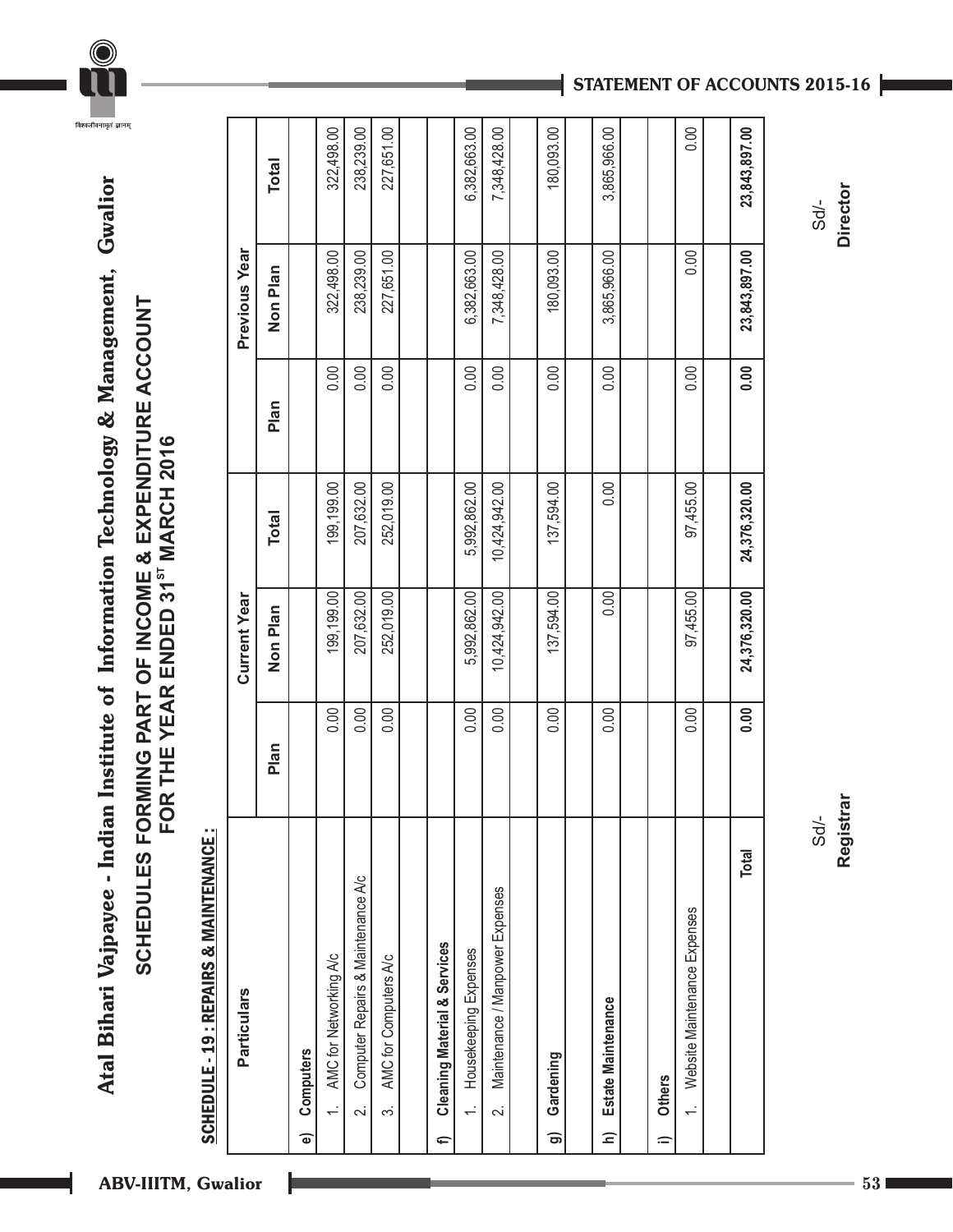



## **SCHEDULES FORMING PART OF INCOME & EXPENDITURE ACCOUNT**  SCHEDULES FORMING PART OF INCOME & EXPENDITURE ACCOUNT<br>FOR THE YEAR ENDED 31<sup>st</sup> MARCH 2016 **ST FOR THE YEAR ENDED 31 MARCH 2016**

### **SCHEDULE - 20 : FINANCE COST** SCHEDULE - 20 : FINANCE COST

| Particulars                  |                   | <b>Current Year</b> |              |       | <b>Previous Year</b> |              |
|------------------------------|-------------------|---------------------|--------------|-------|----------------------|--------------|
|                              | Plan              | Non Plan            | <b>Total</b> | Plan  | Non Plan             | <b>Total</b> |
| a) Bank Charges              |                   |                     |              |       |                      |              |
| (Bank Commission & Charges)" | 0.00              | 23,561.57           | 23,561.57    | 0.001 | 22,612.88            | 22,612.88    |
| d) Others                    | 0.00              | 0.001               | 0.00         | 0.00  | 0.00                 | 0.00         |
| <b>Total</b>                 | $\overline{0.00}$ | 23,561.57           | 23,561.57    | 0.00  | 22,612.88            | 22,612.88    |

### SCHEDULE - 21 : OTHER EXPENSES SCHEDULE - 21 : OTHER EXPENSES

| <b>Particulars</b>                        |      | <b>Current Year</b> |              |      | <b>Previous Year</b> |              |
|-------------------------------------------|------|---------------------|--------------|------|----------------------|--------------|
|                                           | Plan | Non Plan            | <b>Total</b> | Plan | Non Plan             | <b>Total</b> |
| a) Provision for Bad & Doubtful           |      |                     |              |      |                      |              |
| Debts/Advances                            | 0.00 | 0.00                | 0.00         | 0.00 | 0.00                 | 0.00         |
| b) Irrecoverable Balances Written off     | 0.00 | 0.00                | 0.00         | 0.00 | 0.00                 | 0.00         |
| c) Grant /Subsidies to Other Institutions | 0.00 | 0.00                | 0.00         | 0.00 | 0.00                 | 0.00         |
| d) Others                                 | 0.00 | 0.00                | 0.00         | 0.00 | 0.00                 | 0.00         |
| <b>Total</b>                              | 0.00 | 0.00                | 0.00         | 0.00 | 0.00                 | 0.00         |
|                                           |      |                     |              |      |                      |              |

### **STATEMENT OF ACCOUNTS 2015-16**

**Director**  $Sd$ -

Sd/- **Registrar** Sd/- **Director** Registrar  $Sd/-$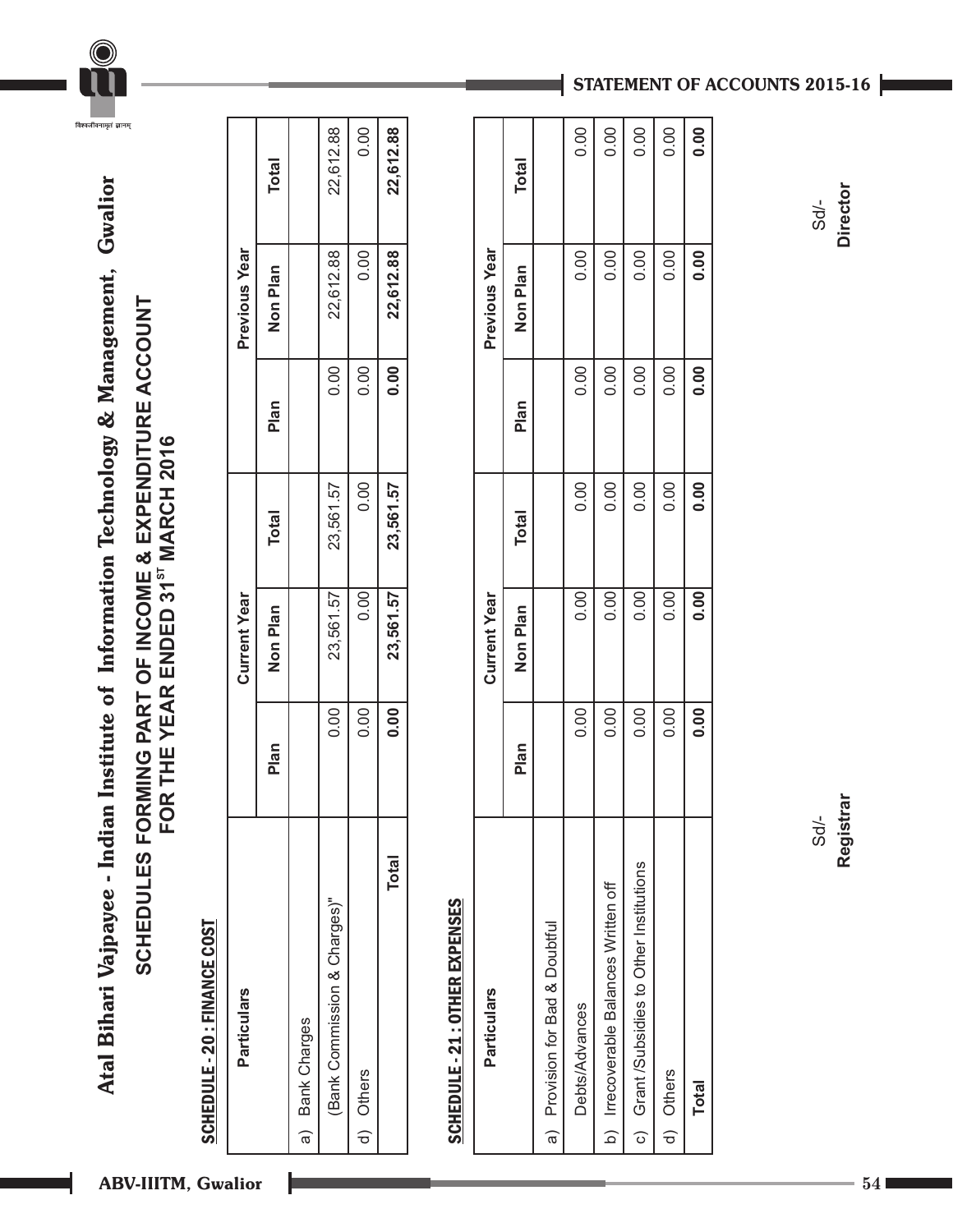

## **SCHEDULES FORMING PART OF INCOME & EXPENDITURE ACCOUNT**  SCHEDULES FORMING PART OF INCOME & EXPENDITURE ACCOUNT<br>FOR THE YEAR ENDED 31<sup>st</sup> MARCH 2016 **ST FOR THE YEAR ENDED 31 MARCH 2016**

### SCHEDULE - 22 : PRIOR PERIOD EXPENSES SCHEDULE - 22 : PRIOR PERIOD EXPENSES

| <b>Particulars</b>         |       | <b>Current Year</b> |              |      | <b>Previous Year</b> |              |
|----------------------------|-------|---------------------|--------------|------|----------------------|--------------|
|                            | Plan  | Non Plan            | <b>Total</b> | Plan | Non Plan             | <b>Total</b> |
| a) Establishment expenses  | 0.00  | 0.00                | 0.00         | 0.00 | 0.00                 | 0.00         |
| b) Academic expenses       | 0.001 | 1,573,036.00        | 1,573,036.00 | 0.00 | 715,505.00           | 715,505.00   |
| c) Administrative expenses | 0.00  | 4,975,506.00        | 4,975,506.00 | 0.00 | 6,205,364.00         | 6,205,364.00 |
| d) Transportation expenses | 0.00  | 0.00                | 0.00         | 0.00 | 277,294.00           | 277,294.00   |
| e) Repairs & Maintenances  | 0.00  | 185,346.00          | 185,346.00   | 0.00 | 209,164.00           | 209,164.00   |
| f) Other Expenses          | 0.00  | 0.00                | 0.00         | 0.00 | 0.00                 | 0.00         |
| Total                      | 0.001 | 6,733,888.00        | 6,733,888.00 | 0.00 | 7,407,327.00         | 7,407,327.00 |
|                            |       |                     |              |      |                      |              |

Sd/- **Registrar**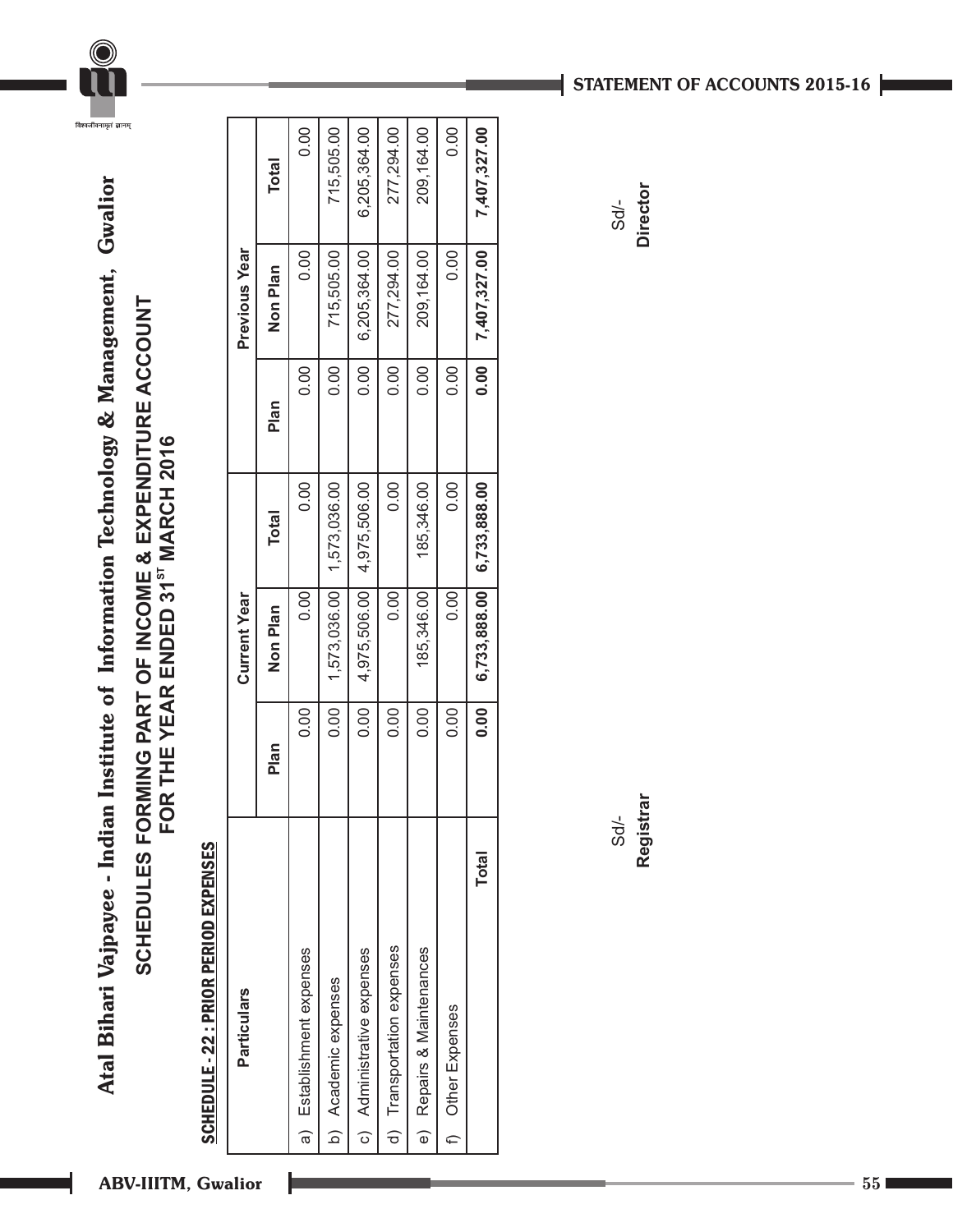

### **SCHEDULES FORMING PART OF THE ACCOUNTING FOR THE PERIOD ENDED 31st March 2016**

### SCHEDULE 23- SIGNIFICANT ACCOUNTING POLICIES :

### **1. Basis of Preparation of Accounts :**

The financial statements are prepared in accordance with the Indian Generally Accepted Accounting Principles (GAAP), applicable Accounting Standards issued by The Institute of Chartered Accountants of India and under the historical cost convention on accrual basis.

### **2. Use of Estimates :**

The preparation of Financial statement of the Institute is on conformity with Indian Generally Accepted Accounting principles require management to make estimates that affect the reported amount of assets and liabilities at the date of the Financial Statement and the reported amounts revenue and expenses, during the reporting period, although these estimates are based on management's best knowledge of current events and actions, actual results may ultimately differ from these estimates, which are recognized in the period in which the results are known/materialized.

### **3. Revenue Recognition:**

- 3.1 Fees from students are accounted on Accrual Basis.
- 3.2 Interests on saving accounts, other interest are accounted on cash basis.
- 3.3 Interests on FDR's and FFD bank account are accounted on accrual basis.
- 3.4 Miscellaneous Incomes are accounted on Cash basis other than Tower Rent / ATM Room Rent, which are accounted on accrual basis.

### **4. Fixed Assets :**

- 4.1 Fixed Assets are stated at cost of acquisition inclusive of inward freight, taxes, duties, and incidental and direct expenses related to acquisition, installation and commissioning.
- 4.2 Fixed assets are valued at cost less accumulated depreciation. Depreciation is provided on Straight line method at the rates prescribed by GoI, MHRD's letter no.29-4/2012-IFD dated 17th April 2015.
- 4.3 Depreciation is provided for the whole year on additions during the year prescribed by GoI, MHRD's letter no.29-4/2012-IFD dated 17th April 2015.
- 4.4 Where an asset is fully depreciated, it will be carried at a residual value of Rs.1 in the Balance Sheet and will not be further depreciated. Thereafter, depreciation is calculated on the additions of each year separately at the rate of depreciation applicable for the asset head.

**Continue……..**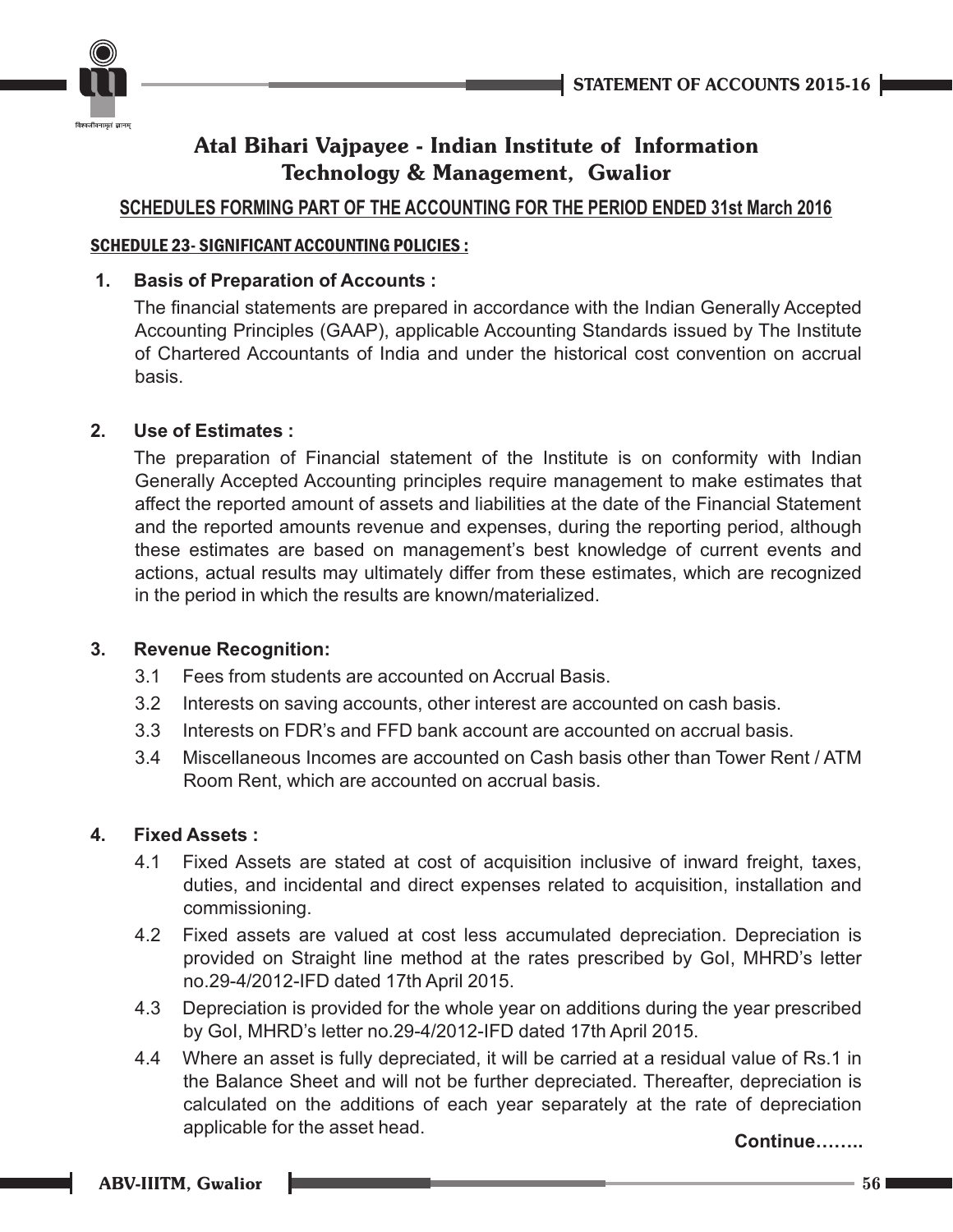

### **SCHEDULES FORMING PART OF THE ACCOUNTING FOR THE PERIOD ENDED 31st March 2016**

### SCHEDULE 23- SIGNIFICANT ACCOUNTING POLICIES :

### **5. Intangible Assets :**

- 5.1 Patents and copyrights, E Journals and Computer Software are grouped under Intangible Assets.
- 5.2 Electronic journals (E-Journals) are separated from Library Books in view of the limited benefit that could be derived from the on-line access provided. E-Journals are not in a tangible form, but temporarily capitalized and in view of the magnitude of expenditure and the benefit derived in terms of perpetual knowledge acquired by the Academic and Research Staff; Depreciation is provided in respect of E-Journals at a higher rate of 40% as against depreciation of 10% provided in respect of Library Books.
- 5.3 Expenditure on acquisition of software has been separated from computers and peripherals, as apart from being intangible assets, the rate of obsolescence in respect of these is very high. Depreciation is provided in respect of software at a higher rate of 40% as against depreciation of 20% provided in respect of Computers & Peripherals.

### **6. Capital Works in Progress:**

- 6.1 Deposit Work/cost plus contracts are accounted for as capital Works in Progress on the basis of statements of account received from the executing agency from time to time till the completion of the work. Running account bills of the contractors are also similarly accounted as capital works in progress till completion.
- 6.2 Other Fixed assets acquired & pending installation/commissioning are shown as Capital Work-in-Progress.
- 6.3 On completion of construction of works or on commissioning of other assets, completion values are transferred to the respective Asset heads from capital workin-progress.

### **7. Government Grants :**

- 7.1 Central Government Grant (Non Plan) treated as revenue income and are accounted on accrual basis.
- 7.2 Central Government Grant (Plan) treated as Capital Receipts and credited in capital fund account and are accounted on accrual basis.

**Continue……..**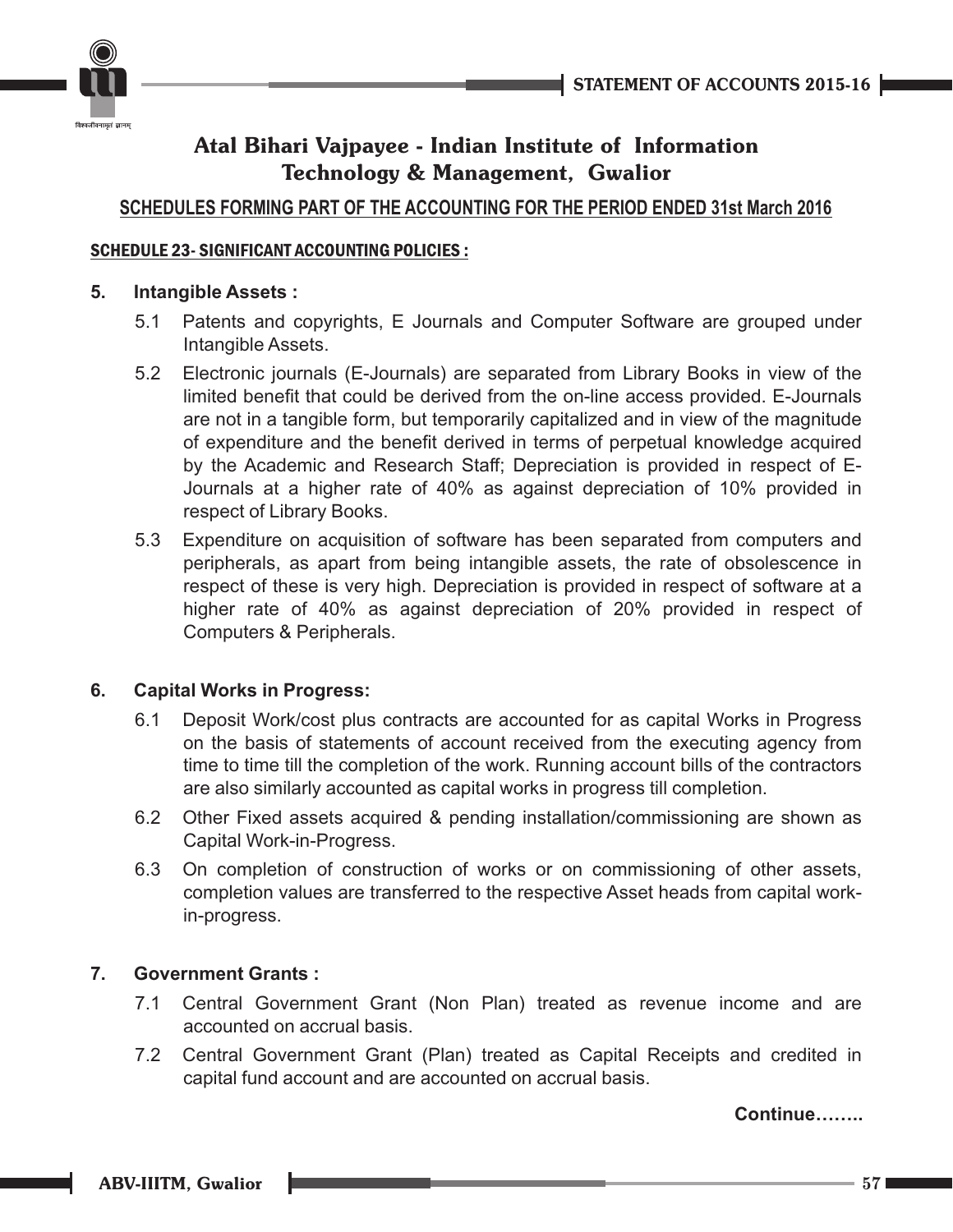



### **SCHEDULES FORMING PART OF THE ACCOUNTING FOR THE PERIOD ENDED 31st March 2016**

### SCHEDULE 23- SIGNIFICANT ACCOUNTING POLICIES :

### **8. Investments :**

Investment made by the Institute as per Instruments recommended U/S 11(5) of the Income Tax Act 1961.

### **9. Investment of Earmarked Funds and Interest Income Accrued on Such Investments :**

To the extent not immediately required for expenditure, the amount available against such funds are invested in approved Securities & Bonds or deposited for fixed term with Banks. Interest received, interest accrued and due and interest accrued but not due on such investments are added to the respective funds and not treated as income of the Institute.

### **10. Inventories :**

Expenditure on purchase of consumable, glassware, publications, stationary and other stores are accounted for as revenue expenditure.

### **11. Taxation :**

The Institute exists solely for educational purpose and not for purpose of profit and is wholly and substantially financed by the Government of India, hence the Institute is exempted from the Income Tax u/s 10(23C) (iii a b).

> Sd/- **Registrar**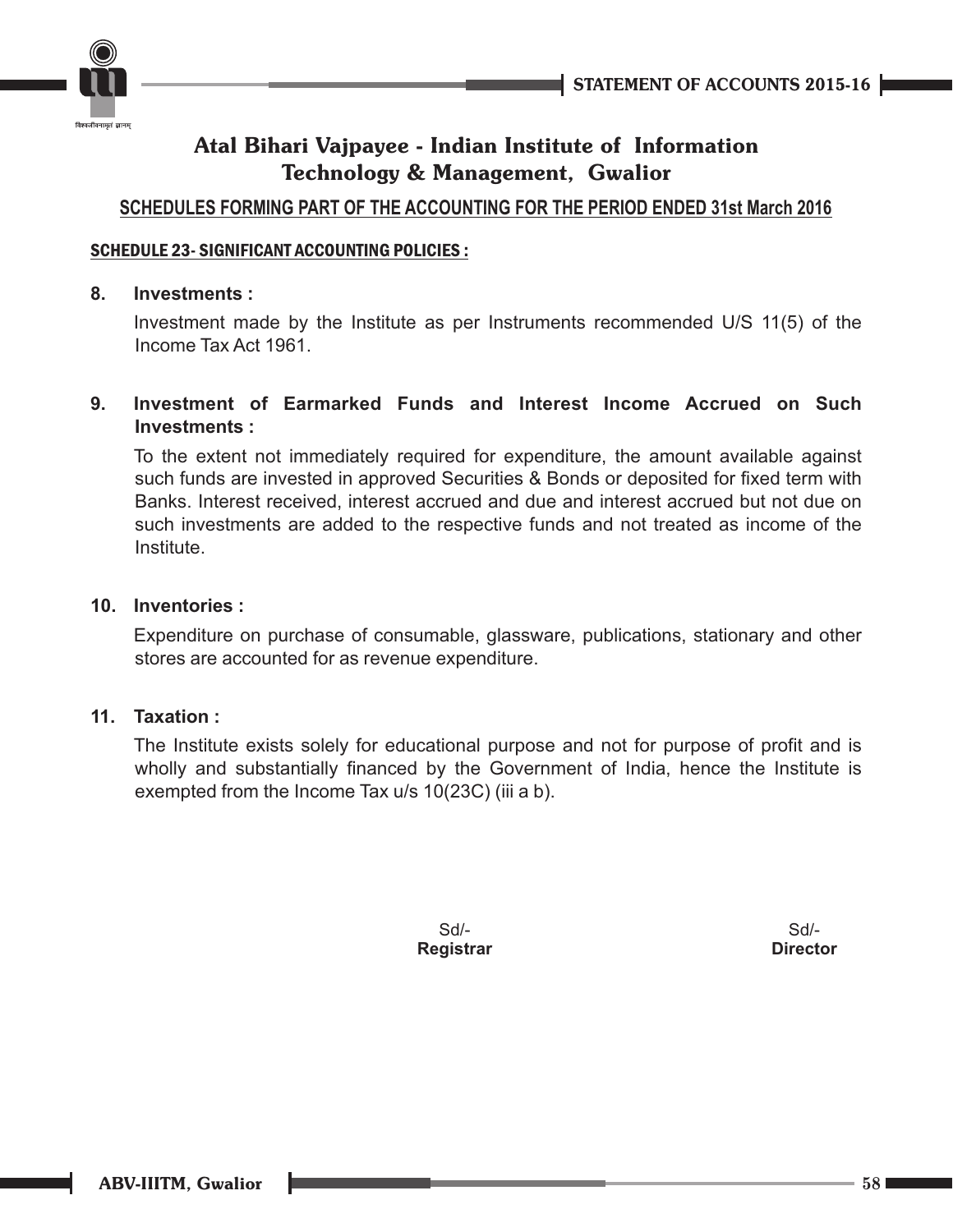



### **SCHEDULES FORMING PART OF THE ACCOUNTING FOR THE PERIOD ENDED 31st March 2016**

### SCHEDULE 24- CONTINGENT LIABILITIES AND NOTES ON ACCOUNTS:

### **1. Contingent Liabilities :**

- 1.1 As on 31.03.2016 Court Cases filed against the Institute, by former / present employees, tenants and contractors and arbitration cases with contractors, were pending for decisions. The suit filed by employees were establishment – related viz., promotions, increments, pay scales, termination etc. The quantum of the claims is not ascertainable. The claim in the suits and arbitration cases by contractors amounted to Rs…..Nil….Lakhs (Previous Year Rs…Nil..Lakhs)
- 1.2 Disputed demands in respect of Sales Tax Rs…Nil.. (Previous Year…Nil…)

### **2. Capital Commitments :**

The Value of contracts remaining to be executed on Capital Account and not provided for (Net of Advances) amounted to  $\bar{\tau}$ . 2,619.41 lakh as on 31.03.2016 (Previous Year . 1,276.41 lakh) T

### **3. Current Assets, Loans, Advances and Deposits :**

The current assets, Loans, Advances and Deposits have a value of realization in the ordinary course, equal at least to the aggregate amount shown in the Balance Sheet.

- 4. The details of balances in Saving Bank Accounts, Current Accounts and Fixed Deposit Accounts with Banks are disclosed in Schedule No.5, 6 and 7.
- 5. Figures in the Final Accounts have been rounded off to the nearest rupee.
- 6. Schedules 1 to 24 are annexed to and form an integral part of the Balance Sheet at 31st March 2016 and the Income & Expenditure Account for the year ended on that date.
- 7. Corresponding figures for the previous year have been regrouped /rearranged, wherever necessary.
- 8. As per information & explanations given by the Principal Investigator of respective projects only closing Entries of Various Projects passed in the books of accounts of ABV IIITM, Gwalior.

**Continue……..**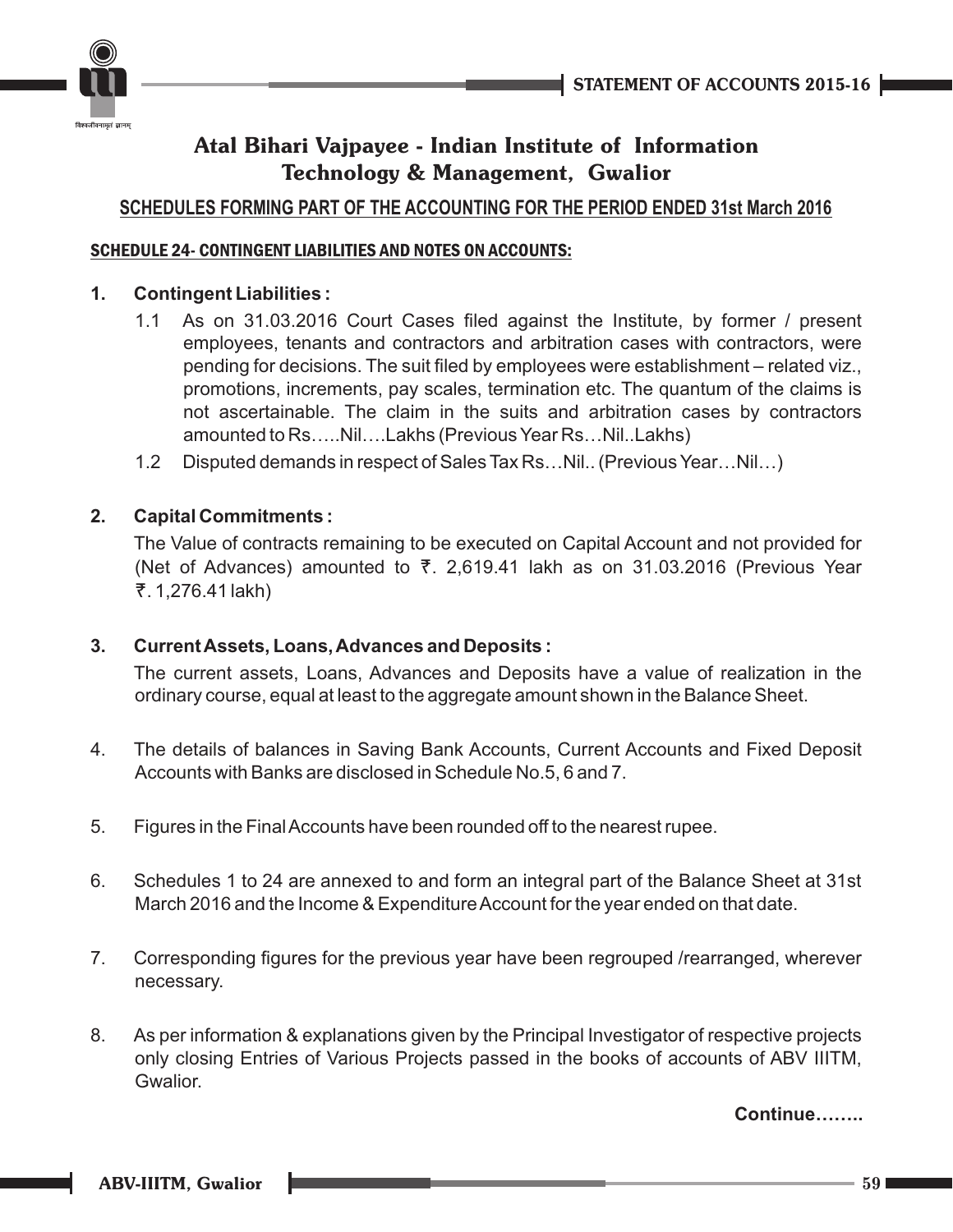



### **SCHEDULES FORMING PART OF THE ACCOUNTING FOR THE PERIOD ENDED 31st March 2016**

### SCHEDULE 24- CONTINGENT LIABILITIES AND NOTES ON ACCOUNTS:

- 9. The previous Year's (2014-15) audit observations have been duly complied with while preparing the Balance Sheet & Annual Accounts of 2015-16.
- 10. The Balance Sheet and Annual Accounts of the Institute have been prepared on Common Format as prescribed vide Ministry of HRD's Letter no.29-4/2012-IFD dated 17th April 2015.

### **11. Employee Benefits :**

### **11.1 Provident Fund :**

Deductions made towards Provident Fund are deposited as below.

- 11.1.1 Employee`s contribution to General Provident Fund deducted during the year for the amount of  $\bar{\tau}$ .9,47,000.00 has been deposited in the Bank of India Saving Account no. 945210100125293 / transferred to respective parent departments of the employees.
- 11.1.2 Employee's contribution to Contributory Provident Fund deducted during the year for the amount of  $\bar{\bar{\tau}}$ .2,21,823.00 and similar amount of the Employer's contribution has also been deposited in the Bank of India Saving account no 945210100125454.

### **11.2 New Pension scheme**

Employee's contribution to New Pension Scheme ₹.30,47,967.00 & Employer`s Contribution to New Pension Scheme  $\overline{z}$ . 30,47,967.00 deducted during the year has been deposited in respective NPS accounts of each employee through NSDL-Central Record keeping Agency to Pension Fund Regulatory Development Authority (PFRDA).

### **11.3 Gratuity :**

Nil Provision on account of gratuity has been made during the Current Financial Year 2015-16.

### **11.4 Leave Encashment :**

The Institute has made the provision for  $\overline{5}.51,42,203.00$  against leave encashment of employees during the Financial Year 2015-16.

> Sd/- **Registrar**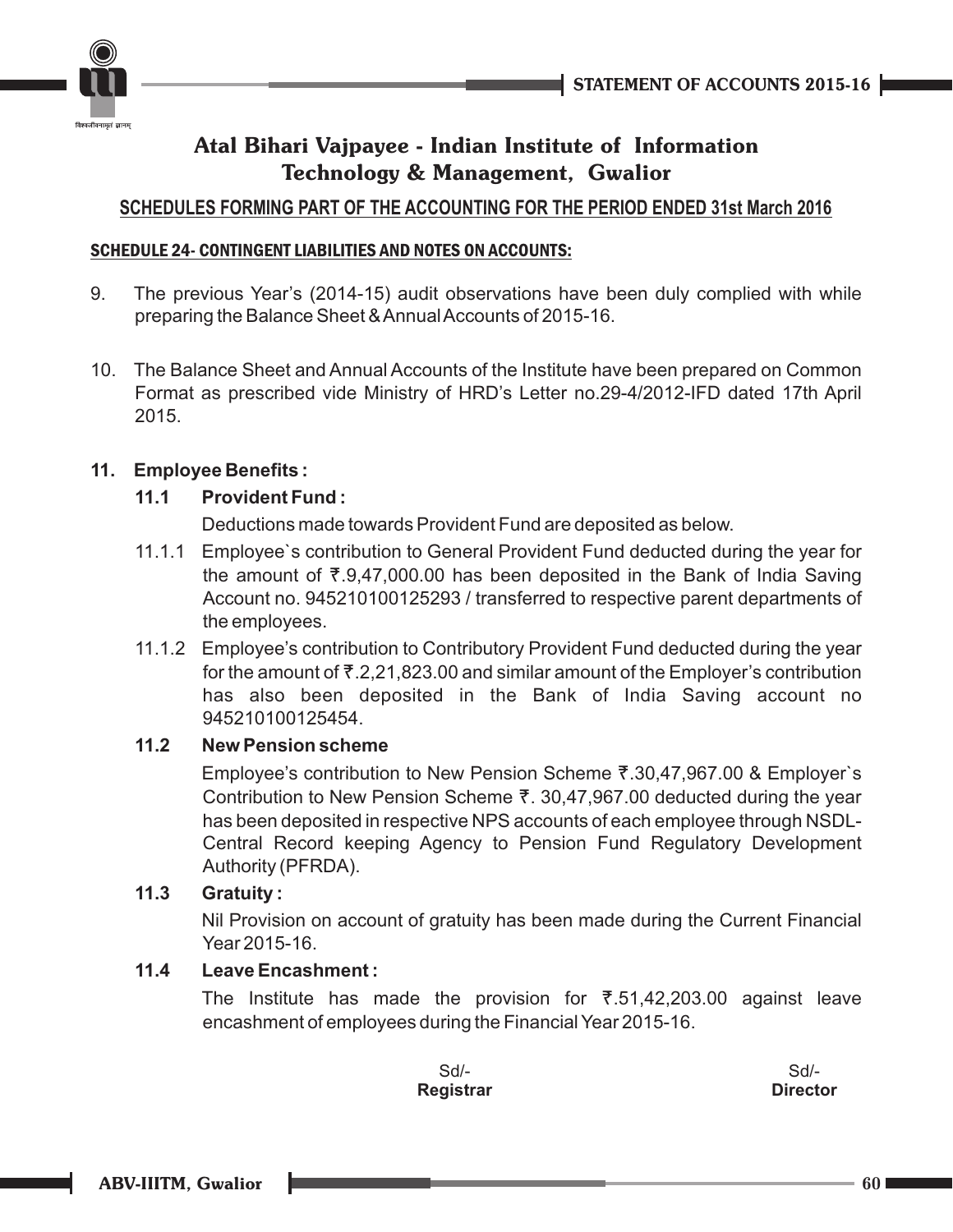

Atal Bihari Vajpayee - Indian Institute of Information Technology & Management, Gwalior

### $0.00$  $0.00$ Current Yea 64,921,367.00 57,823,528.75 43,321,986.00 1,451,959.00 24,376,320.00 11,200,000.00 **Receipts Current Year Payments Current Yea** b) Bank Balance b) Bank Balance b) Academic Expenses 57,823,528.75 1,703,080.00 104,800.00 a) Cash Balance Cash Balance 4,147.00 4,147.00 a) Establishment Expenses 64,921,367.00 i. In Current Accounts 10,265,377.80 c) Administrative Expenses 43,321,986.00 ii. In Deposit Accounts 22,774,547.54 d) Transportation Expenses 1,451,959.00 iii. Saving Accounts 15,858,618.71 e) Repairs & Maintenance 24,376,320.00 II. Grant Received II. Payments against Earmarked/Endowment Funds 10.000 o.000 Payment Funds 10.000 Payment Funds 10.000 Payment Funds 10.000 Payment Funds 10.000 Payment Funds 10.000 Payment Funds 10.000 Payment Funds 10. III. Academic Receipts 75,307,139.66 | III. Payments against Sponsored Projects/ Schemes 1,703,080.00 IV. Receipts against Earmarked/Endowment Funds 2,744,152.09 IV. Payments against Sponsored Fellowships/ Scholarships 404,800.00 a) Out of Earmarked/Endowments funds 11,200,000.00 b) Out of own funds (Investments- Others) 0.00& PAYMENT ACCOUNT FOR THE YEAR ENDED 31<sup>8T</sup> MARCH 2016 **ST RECEIPT & PAYMENT ACCOUNT FOR THE YEAR ENDED 31 MARCH 2016** Payments against Sponsored Fellowships/ Scholarships Payments against Earmarked/Endowment Funds Payments against Sponsored Projects/ Schemes Out of own funds (Investments-Others) Out of Earmarked/Endowments funds Investments and Deposits made V. Receipts against Sponsored Projects 697,000.00 V. Investments and Deposits made Transportation Expenses Establishment Expenses Administrative Expenses Repairs & Maintenance Academic Expenses Expenses I. **Expening Balance** I. **I.** I. Expenses Current Year | Payments  $\widehat{\mathbf{a}}$  $\hat{a}$  $\widehat{\circ}$  $\widehat{\sigma}$  $\hat{a}$  $\widehat{\Theta}$  $\widehat{\mathfrak{a}}$  $\geq$  $\equiv$  $\mathbf{r}$  $\equiv$ 6,684,315.00 65,000,000.00 35,000,000.00  $0.00$  $0.00$ 75,307,139.66 2,744,152.09 697,000.00 4,147.00 10,265,377.80 22,774,547.54 15,858,618.71 23,561.57 168,758,000.00 f) Prior period expenses 6,684,315.00 g) Finance Cost  $\overline{23,561.57}$ i. MHRD Plan 65,000,000.00 ii. MHRD Plan General 35,000,000.00 iii. MHRD Non Plan 168,758,000.00 b) From State Government charge of  $\alpha$ c) completed the Sources of Left Other Services on  $\overline{c}$ Receipts against Earmarked/Endowment Funds **RECEIPT** Receipts against Sponsored Projects From Government of India a) From Government of India From State Government f) Prior period expenses ii. MHRD Plan General ii. In Deposit Accounts i. In Current Accounts From Other Sources Saving Accounts iii. MHRD Non Plan g) Finance Cost Academic Receipts Cash Balance **Bank Balance** i. MHRD Plan **Opening Balance Grant Received** Receipts  $\widehat{\mathfrak{w}}$  $\widehat{\sigma}$  $\widehat{\mathbf{d}}$  $\widehat{\mathbf{p}}$  $\widehat{\circ}$  $\equiv$  $\geq$  $\equiv$  $\leq$

**STATEMENT OF ACCOUNTS 2015-16**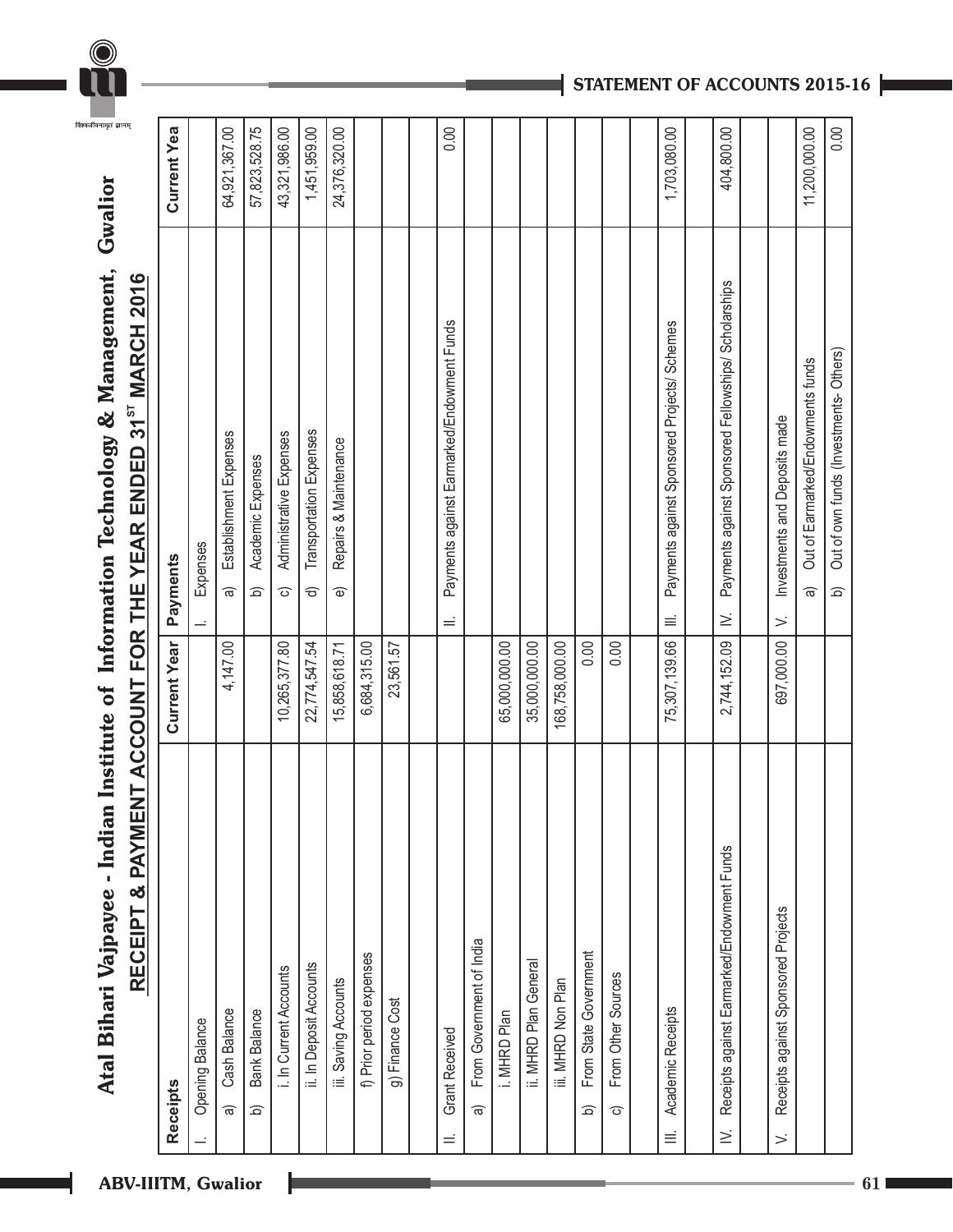

## Atal Bihari Vajpayee - Indian Institute of Information Technology & Management, Gwalior **Atal Bihari Vajpayee - Indian Institute of Information Technology & Management, Gwalior** RECEIPT & PAYMENT ACCOUNT FOR THE YEAR ENDED 31<sup>ST</sup> MARCH 2016 **ST RECEIPT & PAYMENT ACCOUNT FOR THE YEAR ENDED 31 MARCH 2016**

|                   | Receipts                                            | <b>Current Year</b> | Payments                                                                 | Current Yea    |
|-------------------|-----------------------------------------------------|---------------------|--------------------------------------------------------------------------|----------------|
| $\overline{5}$    | Receipts against Sponsored Fellowships/Scholarships | 5,544,298.00        | Term Deposits with Scheduled Banks<br>$\leq$                             |                |
|                   |                                                     |                     | FDR-GPF,CPF<br><u>ৰ</u>                                                  | 8,864,980.16   |
|                   |                                                     |                     |                                                                          |                |
|                   | VII. Income on Investments from                     |                     | Expenditure on Fixed Assets and Capital Works - in- Progress<br>$\equiv$ |                |
|                   | Earmarked / Endowments Funds<br>a                   | 3,962,707.00        | Fixed Assets / Capital Works- in- Progress<br>$\widehat{\mathfrak{a}}$   | 120,467,633.33 |
|                   |                                                     |                     |                                                                          |                |
|                   | VIII. Interest Received on                          |                     | Other Payments including statutory payments<br>$\equiv$                  |                |
|                   | <b>Bank Deposits</b><br>କ                           | 0.00                | Duties & Taxes, Tax Payable                                              | 8,784,247.00   |
|                   | Loans & Advances<br>$\widehat{\mathbf{p}}$          | 241,406.00          | Alumni Association Membership Fee                                        | 227,000.00     |
|                   | Saving Bank Accounts<br>$\widehat{\circ}$           | 4,074,984.00        | ABV-IIITM, CPF Trust, Gwalior                                            | 118,342.00     |
|                   |                                                     |                     | Amalgamated Special Fund, Gwalior                                        | 10,570.00      |
|                   |                                                     |                     | Hostel Mess Fee Payable A/c                                              | 54,000.00      |
|                   |                                                     |                     | Student Welfare Fund                                                     | 8,719.00       |
|                   |                                                     |                     | Tuition Fee Receivable A/c                                               | 9,889,900.00   |
|                   |                                                     |                     | Fee refund to Students                                                   | 1,450,500.00   |
|                   |                                                     |                     | Loans & Advances (Staff, exp.etc)                                        | 87,620.00      |
|                   |                                                     |                     | Institute Overhead Charges                                               | 122,879.00     |
|                   |                                                     |                     | Other Income(RTI)                                                        | 10.00          |
|                   |                                                     |                     | Income From Students                                                     | 41,274.00      |
|                   |                                                     |                     | <b>TDS Deducted</b>                                                      | 8,454.00       |
|                   |                                                     |                     |                                                                          |                |
| $\overline{\leq}$ | Investment Encased                                  | 0.00                | Refunds of Grants<br>$\leq$                                              | 0.00           |
|                   |                                                     |                     |                                                                          |                |
| $\times$          | Term Deposits with Scheduled Banks encased          |                     | Deposits and Advances<br>$\times$                                        |                |

### **STATEMENT OF ACCOUNTS 2015-16**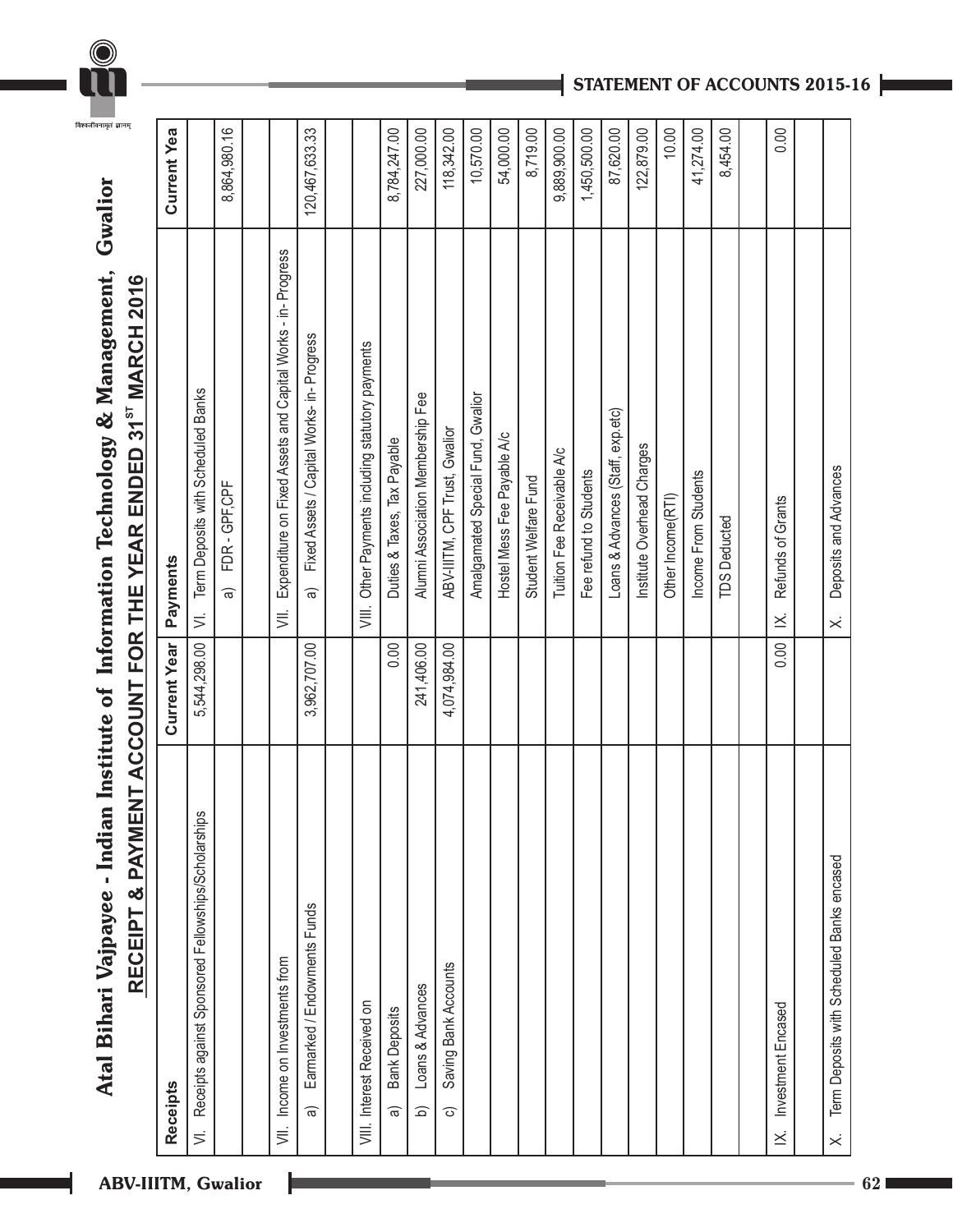

## Atal Bihari Vajpayee - Indian Institute of Information Technology & Management, Gwalior **Atal Bihari Vajpayee - Indian Institute of Information Technology & Management, Gwalior** RECEIPT & PAYMENT ACCOUNT FOR THE YEAR ENDED 31<sup>ST</sup> MARCH 2016 **ST RECEIPT & PAYMENT ACCOUNT FOR THE YEAR ENDED 31 MARCH 2016**

| <b>Receipts</b>                                                     | <b>Current Year</b> | Payments                              | Current Yea    |
|---------------------------------------------------------------------|---------------------|---------------------------------------|----------------|
| FDR - Earmarked Funds<br><u>ৰ</u>                                   | 3,706,590.00        |                                       |                |
| FDR - General / Others<br>6                                         | 78,326,979.00       |                                       |                |
| FDR-GPF,CPF<br>$\widehat{\circ}$                                    | 12,213,423.00       |                                       |                |
|                                                                     |                     |                                       |                |
| Other income (including Prior Period Income)<br>$\overline{\times}$ | 1,474,564.08        | Other Payments<br>$\overline{\times}$ |                |
|                                                                     |                     | Sundry Creditors (Others)             | 30,456,644.66  |
|                                                                     |                     |                                       |                |
| XII. Deposits and Advances                                          |                     | Closing balances<br>$\equiv$          |                |
| Loans & Advances                                                    | 394,422.00          | Cash in hand<br>a                     | 17,417.00      |
|                                                                     |                     | Bank balances<br>b                    |                |
|                                                                     |                     |                                       |                |
| XIII. Miscellaneous Receipts including Statutory Receipts           |                     | In Current Accounts                   | 4,914,270.80   |
| Against Fixed Assets<br>କ                                           | 159,264.04          | In Savings Accounts                   | 153,881,383.07 |
| Against Expenses<br><u>ර</u>                                        | 2,204,000.00        | In Deposit Accounts                   | 7,572,851.80   |
| Against Capital A/c<br>$\widehat{\circ}$                            | 29,200,000.00       |                                       |                |
| Against TDS A/c<br>$\widehat{\sigma}$                               | 109,435.00          |                                       |                |
| Against Staff A/c<br>$\widehat{\Theta}$                             | 1,239,265.00        |                                       |                |
|                                                                     |                     |                                       |                |
| XIV. Any Other Receipts                                             |                     |                                       |                |
| Excess Fee Refundable to Student                                    | 145,075.00          |                                       |                |
| Caution Money for Institute A/c                                     | 8,000.00            |                                       |                |
| Caution Money for Library A/c                                       | 4,000.00            |                                       |                |
| Hostel Mess Fee Payable A/c                                         | 15, 198, 533.00     |                                       |                |
| Earnest Money Deposit (EMD)                                         | 370,000.00          |                                       |                |

### **STATEMENT OF ACCOUNTS 2015-16**